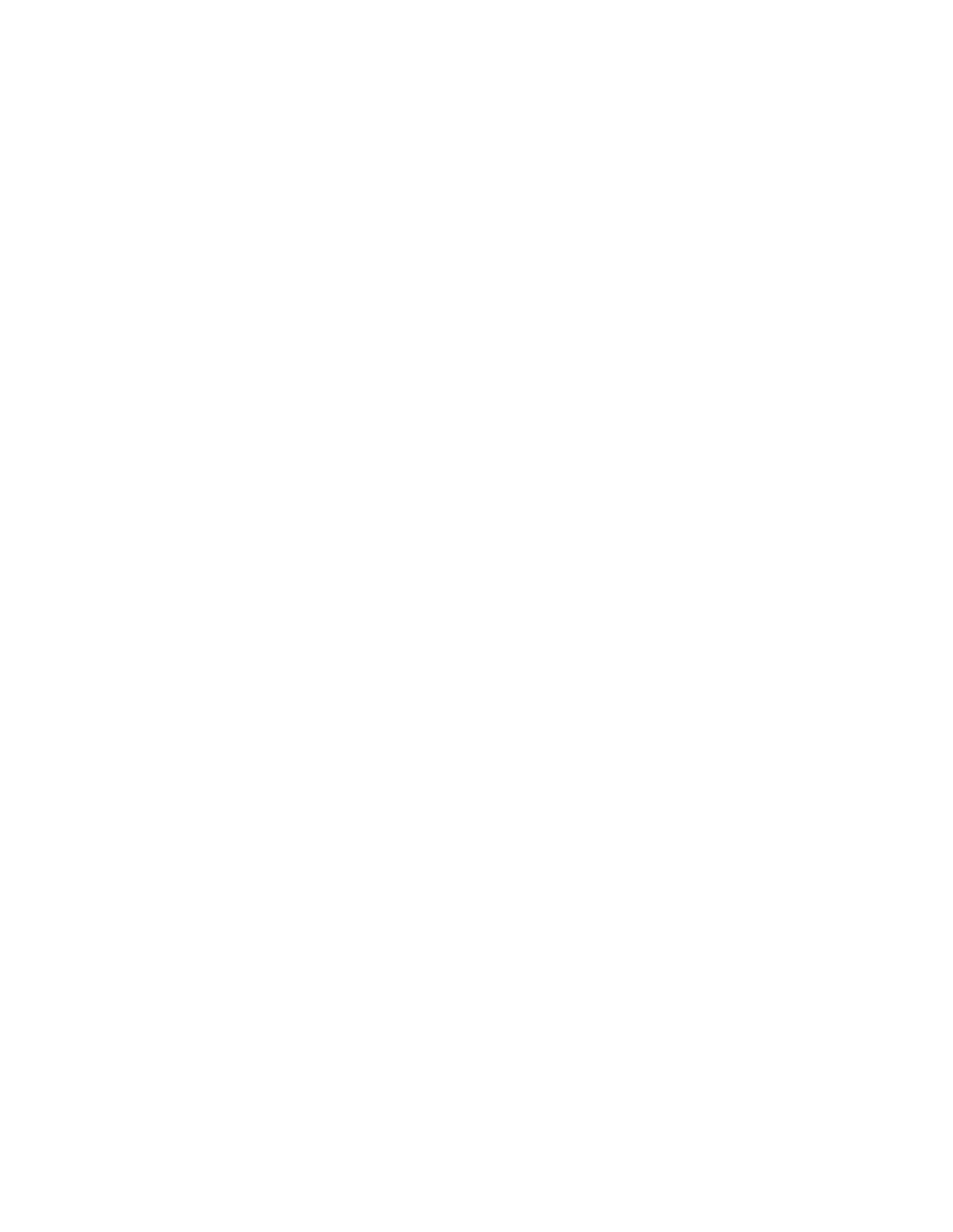# <span id="page-2-0"></span>**APPENDIX A - SOFTWARE REQUIREMENTS / SETTINGS**

Software requirements for using the MDSS application are listed below. Current versions of the required software can be downloaded from their respective sites:

• Internet Browser

Microsoft Internet Explorer is recommended – version 5.5 SP2 or higher.

<http://www.microsoft.com/windows/internet-explorer/default.aspx>

Adobe Reader

Version 5.1 or higher is recommended. MDSS utilizes the power and flexibility of PDF (Portable Document Format) files for Case Management and Reports. Using the technology of PDF Forms, the disease specific forms allow for printing blank forms and entering investigation information into the application.

<http://www.adobe.com/products/reader/>

Software settings can affect the appearance and functionality of the application. The following settings are recommended to optimize the appearance of the application.

## <span id="page-2-1"></span> **INTERNET EXPLORER SETTINGS**

The following settings must be setup using Internet Explorer:

- Font Styles
- Text Size
- Auto-Complete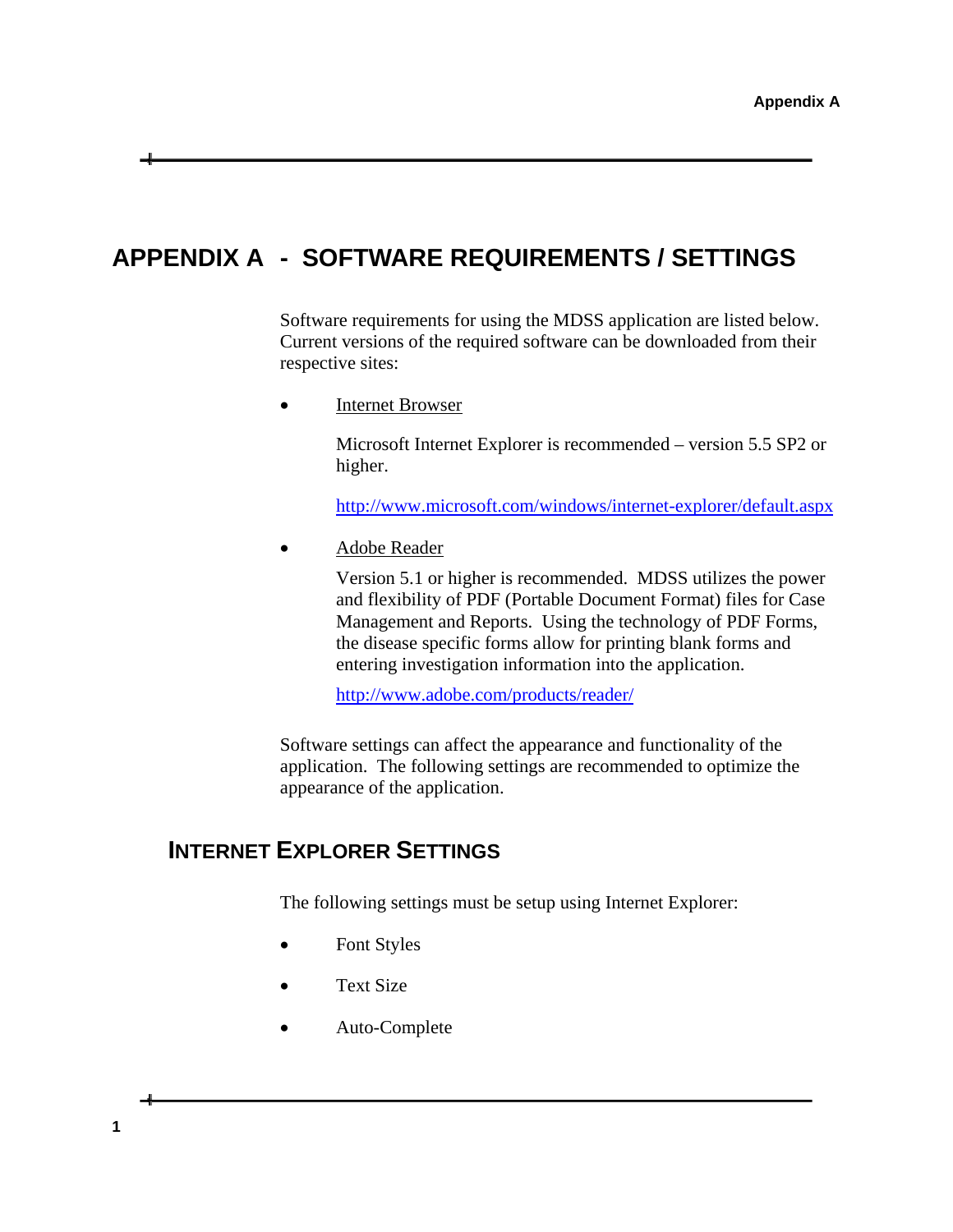

## **FONT STYLES**

The Font Styles are specified by the application. To ensure this happens, perform the following:

- **1.** Click the **TOOLS** menu in the Internet Explorer Browser window.
- **2.** Click the **INTERNET OPTIONS** from the menu.
- **3.** Click the **GENERAL** tab.
- **4.** Click the **ACCESSIBILITY** button. The "Accessibility" window appears.

**Figure A-1: Accessibility Options** 

| Formatting |                                           |
|------------|-------------------------------------------|
|            | Ignore colors specified on Web pages      |
|            | Ignore font styles specified on Web pages |
|            | Ignore font sizes specified on Web pages  |
|            | User style sheet                          |
|            | Format documents using my style sheet     |
|            | Style sheet:<br>Browse                    |
|            | Cancel                                    |

- **5.** If any of the checkboxes are checked, uncheck them by pointing and clicking them with your left mouse button:
	- Ignore colors specified on Web pages.
	- Ignore font styles specified on Web pages.
	- Ignore font sizes specified on Web pages.
	- Format documents using my style sheet.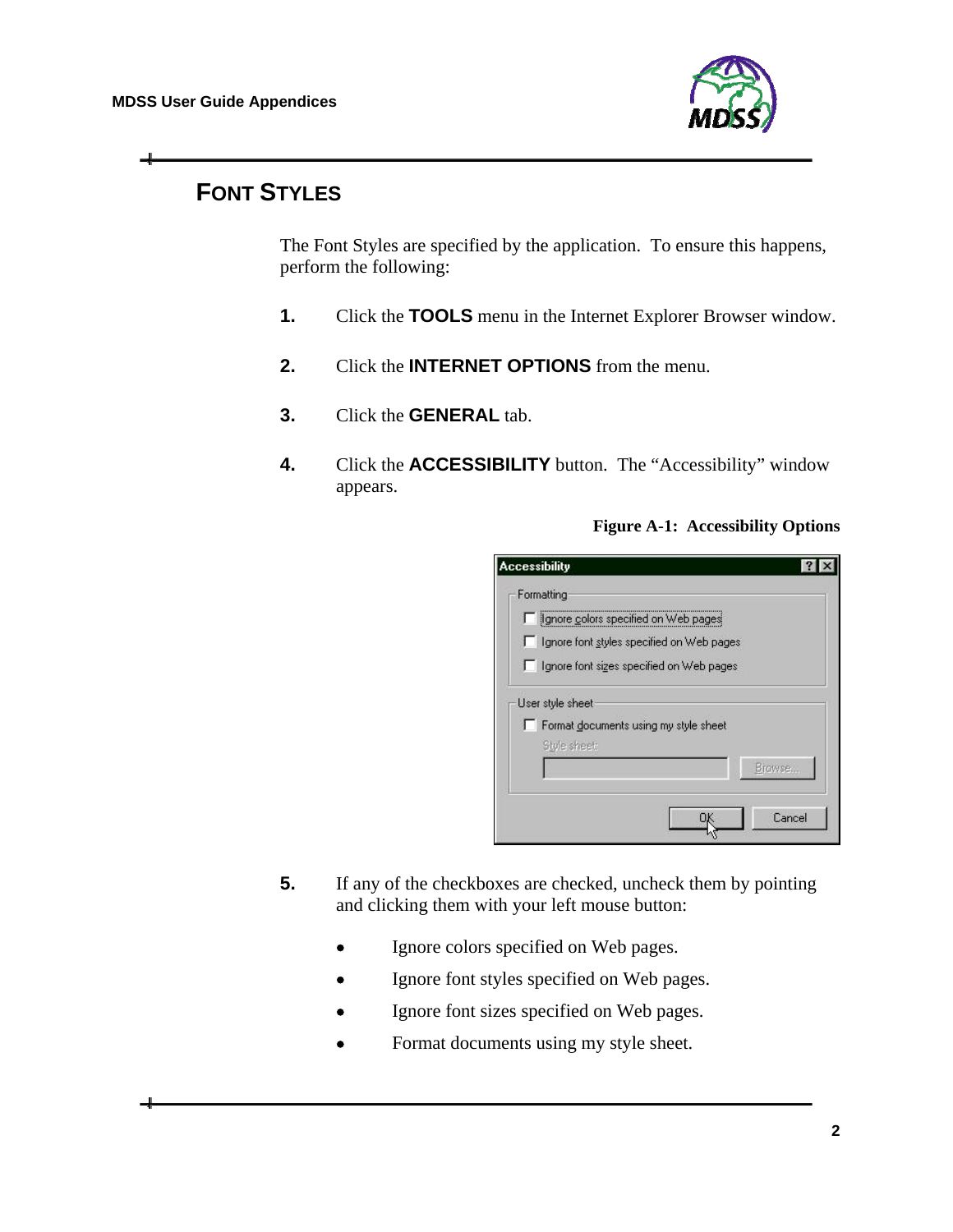- **6.** Click the **OK** button. The "General Tab" window reappears.
- **7.** Click the **OK** button.

### **TEXT SIZE**

The Text Size should be specified by the application. To access this setting, perform the following:

- **1.** Click the **VIEW** menu in the Internet Explorer Browser window.
- **2.** Click the **TEXT SIZE** from the menu.
- **3.** Click the **MEDIUM** option. The menu/option flow appears similar to the one shown below.



#### **Figure A-2: Internet Explorer Text Size**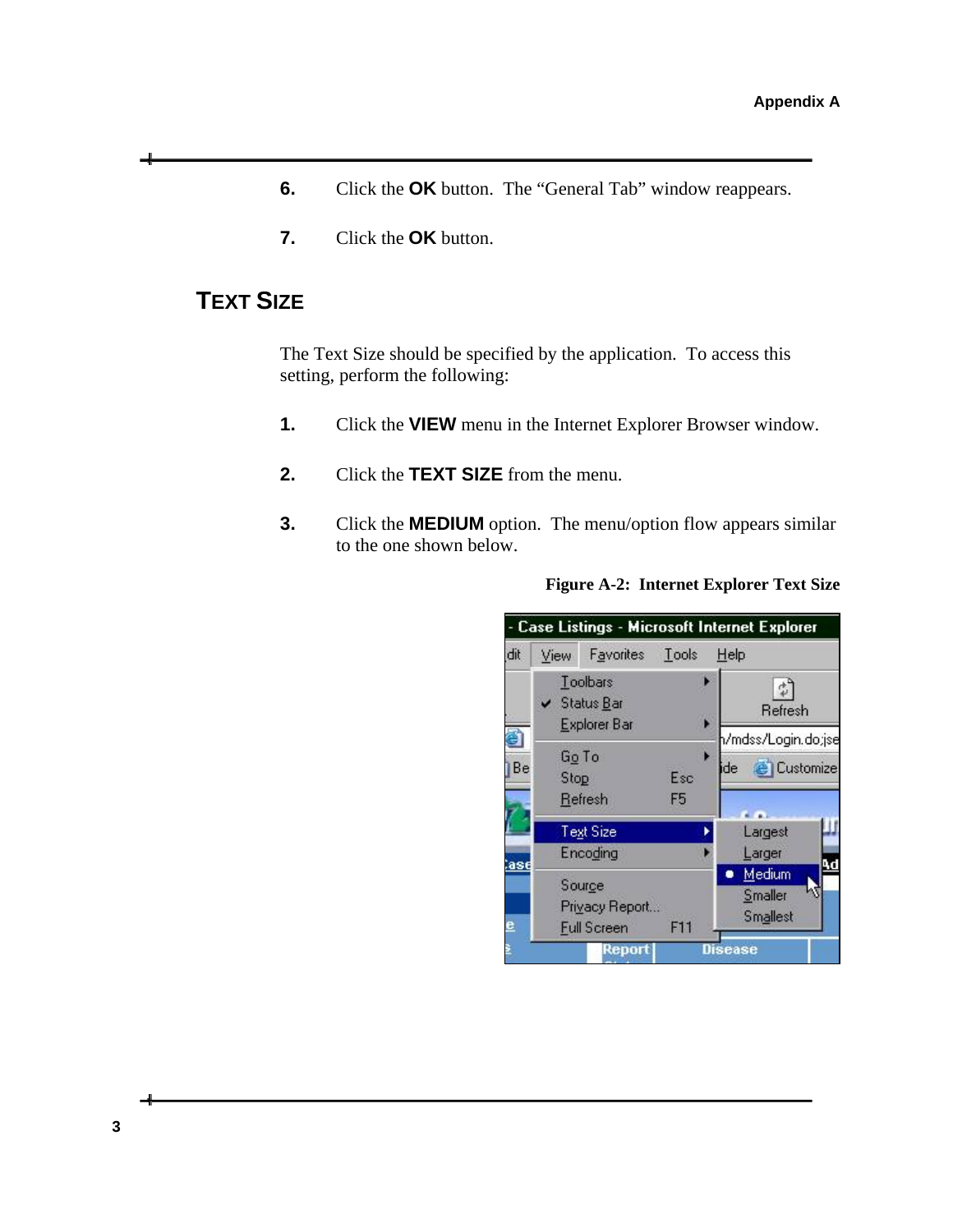

## **AUTO-COMPLETE**

Auto-Complete is a capability that allows the Internet Explorer to save data that is entered into online forms. When data is typed into the form, Auto-Complete will suggest possible matches. Due to the sensitive nature of the application data, the Michigan Department of Community Health requires that the Internet Explorer Auto-Complete does not allow the capture of this data.

To disable the Internet Explorer Auto-Complete from capturing the application form data, perform the following:

- **1.** Click the **TOOLS** menu in the Internet Explorer Browser window.
- **2.** Click the **INTERNET OPTIONS** from the menu.
- **3.** Click the **CONTENT** tab. The "Internet Options Content" window appears.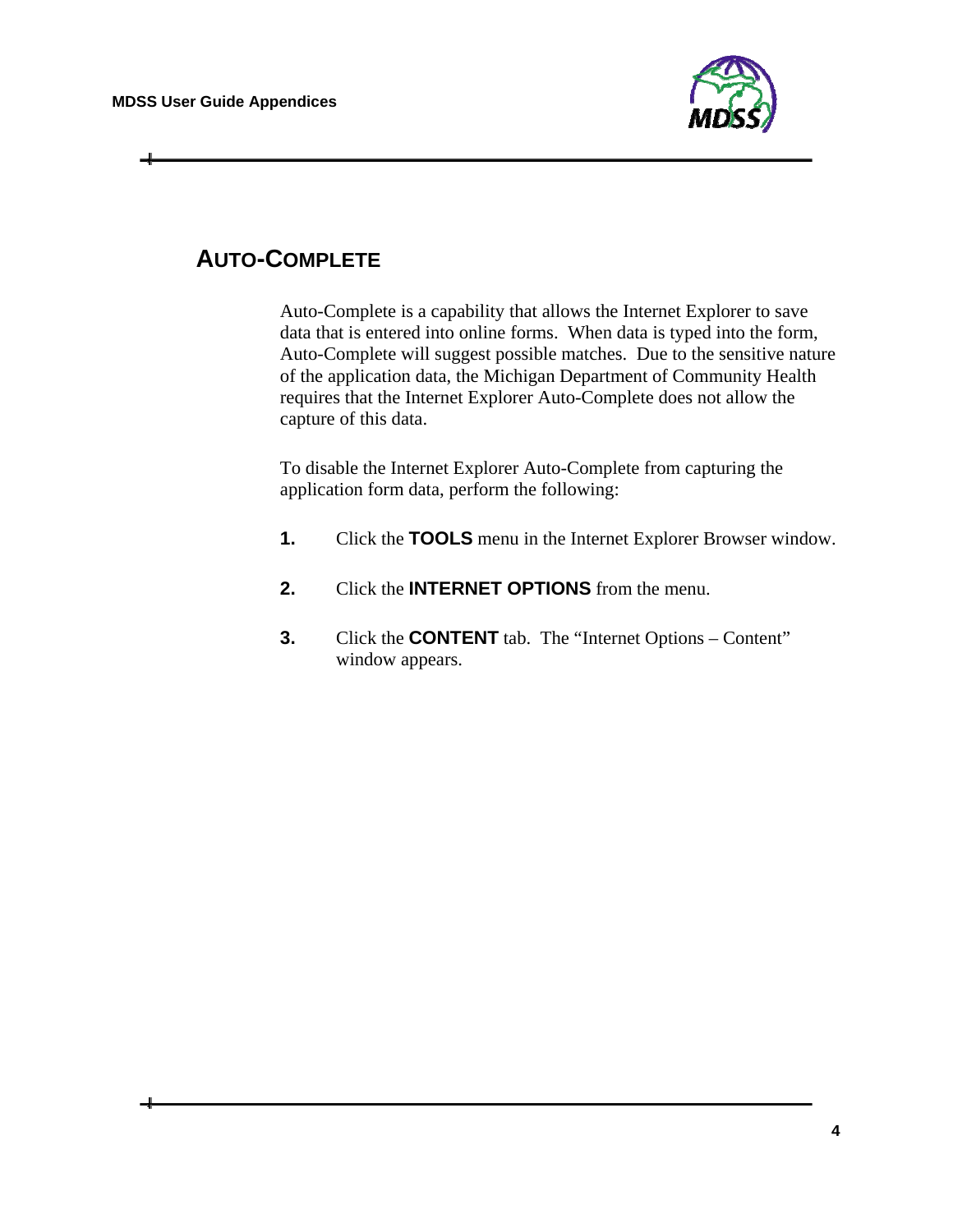**Figure A-3: Internet Options – Content** 



**4.** In the "Personal Information" section, click the **AUTOCOMPLETE** button. The "AutoComplete Settings" window appears.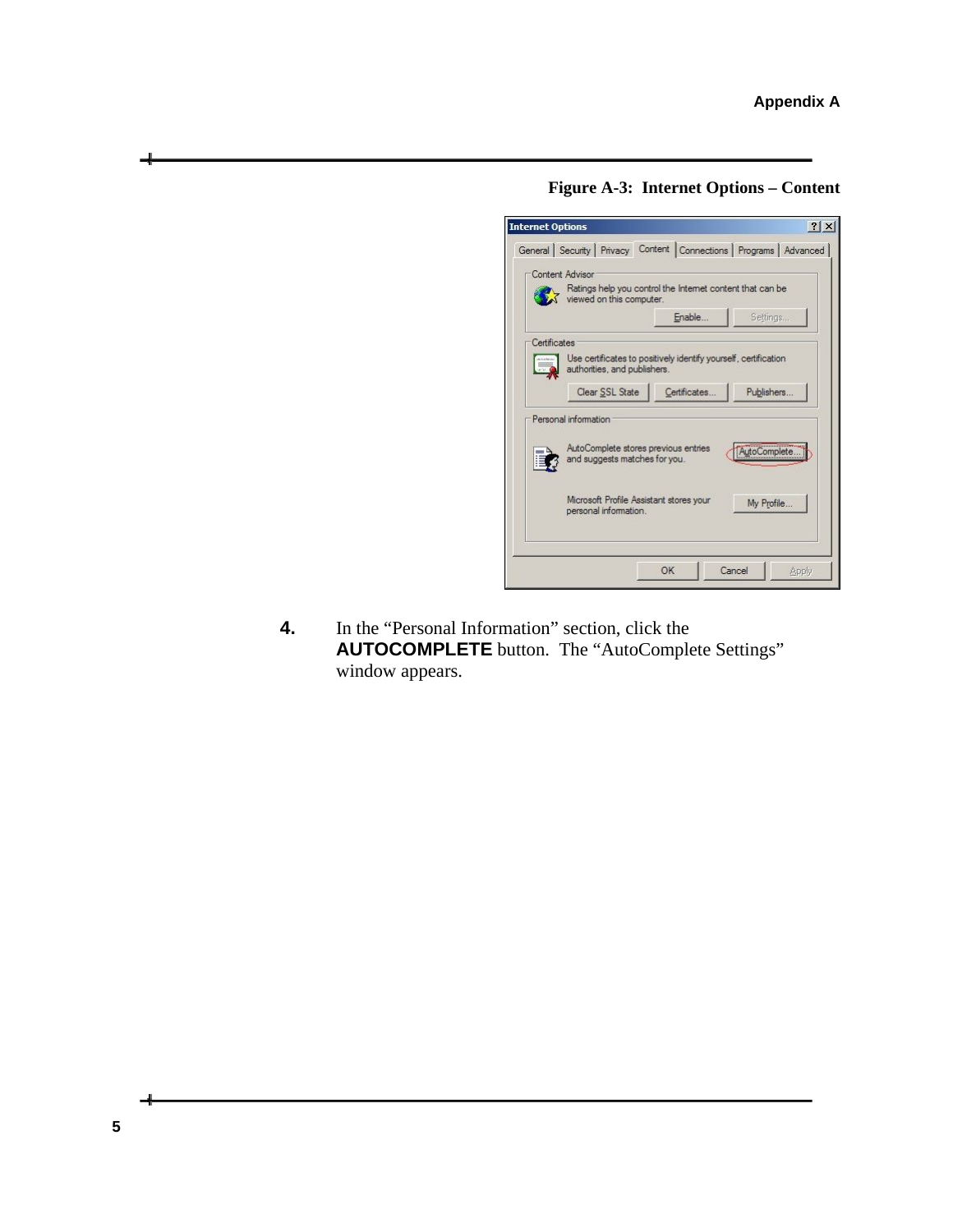#### **MDSS User Guide Appendices**



#### **Figure A-4: AutoComplete Settings**

| <b>AutoComplete Settings</b>                                                                  |                 |
|-----------------------------------------------------------------------------------------------|-----------------|
| AutoComplete lists possible matches from entries you've<br>typed before.                      |                 |
| Use AutoComplete for                                                                          |                 |
| Ⅳ Web addresses                                                                               |                 |
| Forms                                                                                         |                 |
| V User names and passwords on forms                                                           |                 |
| Prompt me to save passwords                                                                   |                 |
| Clear AutoComplete history                                                                    |                 |
| Clear Forms                                                                                   | Clear Passwords |
| To clear Web address entries, on the General tab in<br>Internet Options, click Clear History. |                 |
|                                                                                               |                 |
| OK                                                                                            | Cancel          |
|                                                                                               |                 |

- **5.** In the "Use AutoComplete for" section, uncheck the Forms checkbox, if checked. The window should look like the one shown above.
- **6.** Click the **CLEAR FORMS** button to remove any previously existing saved application data. An "Internet Options Confirmation" dialog box appears.

#### **Figure A-5: Internet Options Confirmation Dialog Box**



**7.** Click the **OK** button. The "Auto-Complete Settings" window reappears.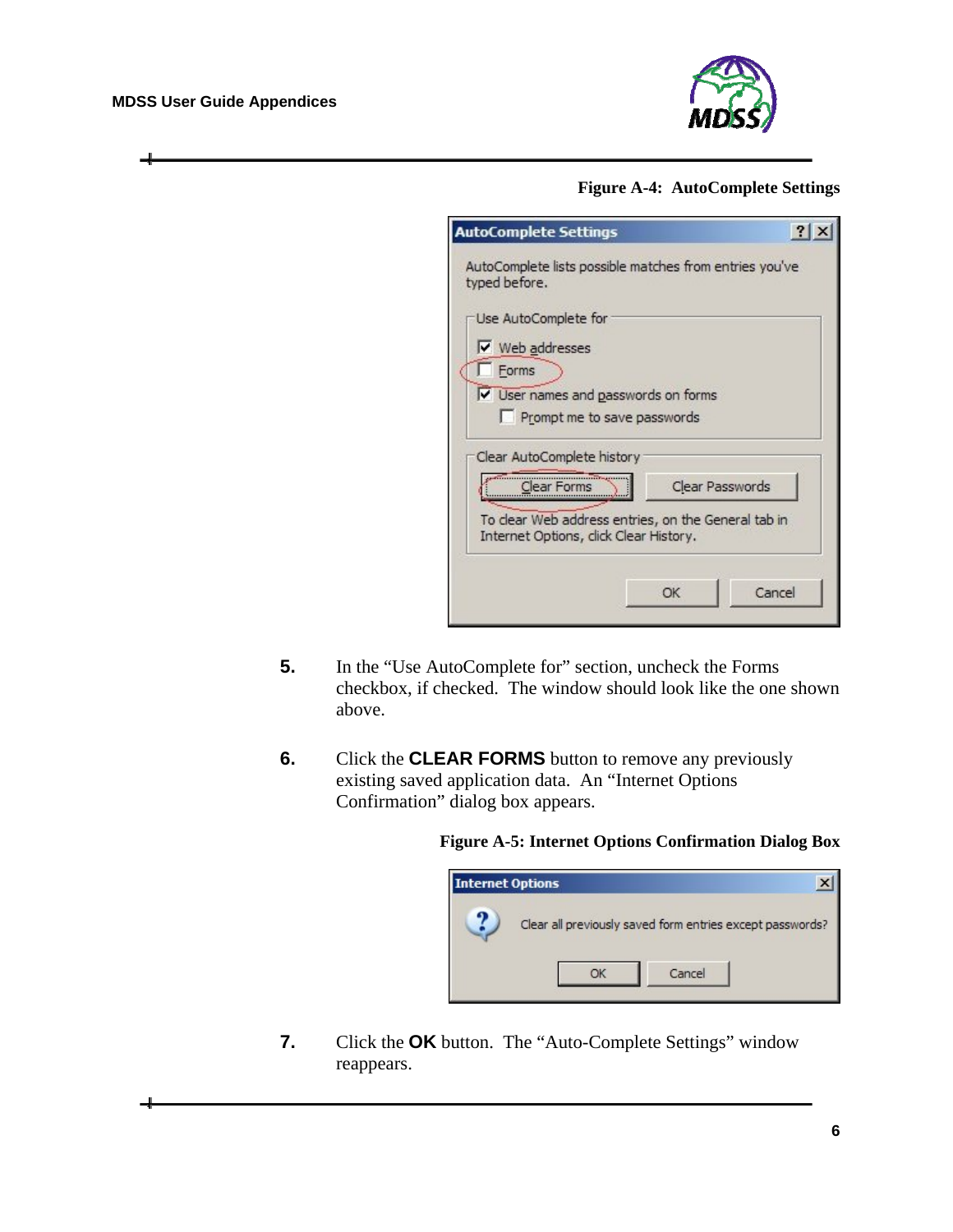- **8.** Click the **OK** button. The "Internet Options" window reappears.
- **9.** Click the **OK** button.

### <span id="page-8-0"></span> **SYSTEM SETTINGS**

Your computer display and font settings will affect the appearance of the application. The following settings are recommended to optimize the appearance of the application.

These settings can be found in the Display Properties of your PC.

### **SCREEN RESOLUTION AND FONT SIZE**

Screen resolution may be operated at a higher resolution, but the application was designed to have 800 x 600 pixel screen resolution.

The Display Font Size should be set to Normal Size (96 dpi).

Follow the instructions below to set the screen resolution and font size.

- **1.** Click the **START** button located on the Status Bar at the bottom left corner of your display. The "START" menu will display.
- **2.** Select the **SETTINGS** option from the **START** menu.
- **3.** Select the **CONTROL PANEL** option from the **SETTINGS** menu. The "Control Panel" directory will open in a new window.
- **4.** Double-click **DISPLAY**. The "Display Properties" window will open in a new window.
- **5.** Click the **SETTINGS** tab. The "Display Properties Settings" window appears.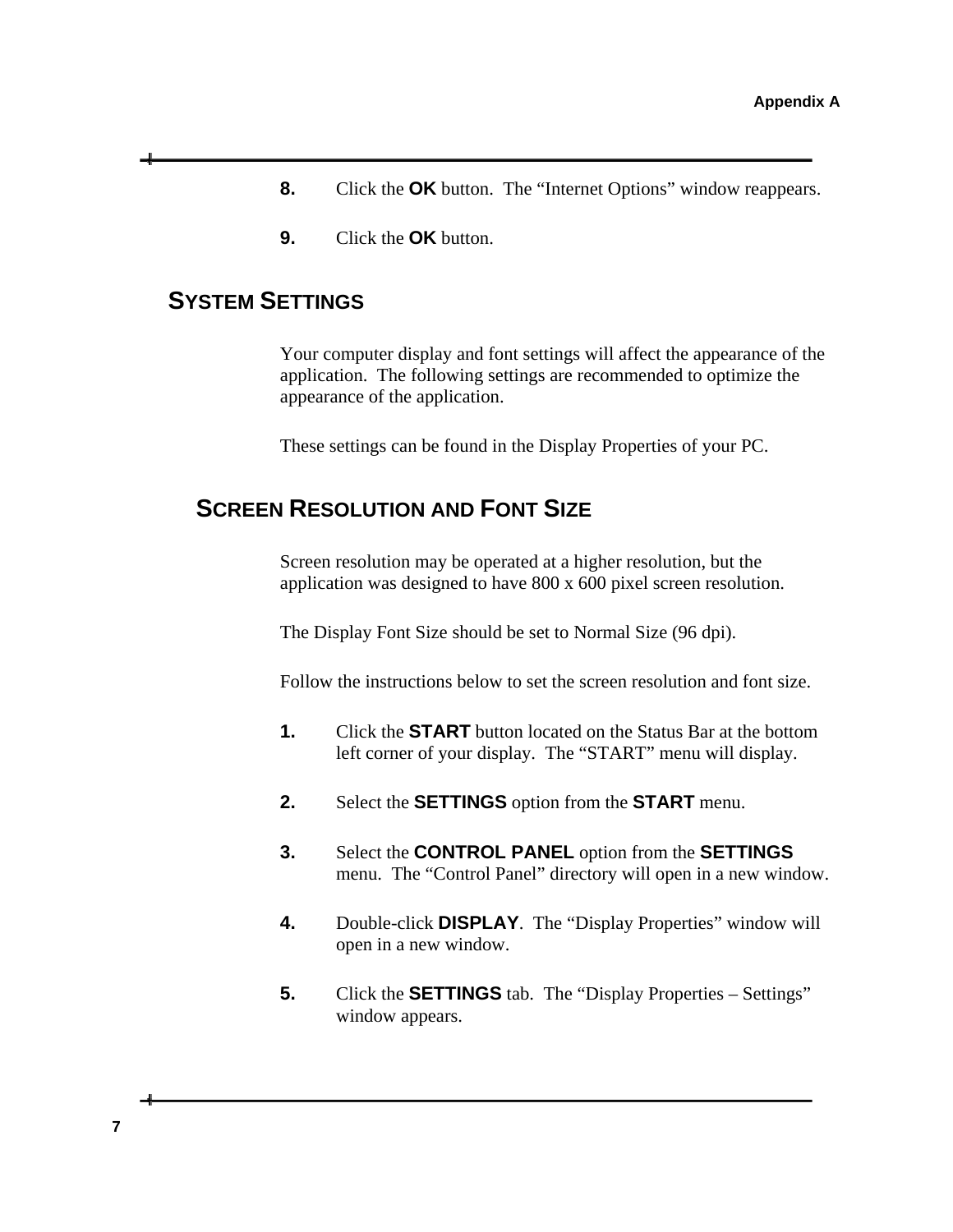#### **MDSS User Guide Appendices**

ᆗ



**Figure A-6: Display Properties - Settings** 

| <b>Display Properties</b>                            |           |                                                              | 121          |
|------------------------------------------------------|-----------|--------------------------------------------------------------|--------------|
| Background Screen Saver   Appearance   Effects   Web |           |                                                              | Settings     |
|                                                      | J.        | <b>Harburgh</b>                                              |              |
| Display:                                             |           | Plug and Play Monitor on All-In-Wonder 128 Pro AGP (English) |              |
| <b>Colors</b><br>True Color (32 bit)                 | ess       | <b>Acreen area</b><br>800 by 600 pixels                      | More         |
| Extend my Windows desktop anto this monitor.         |           |                                                              | Advanced.    |
|                                                      | <b>OK</b> | Cancel                                                       | <b>Apply</b> |

- **6.** In the "Screen Area" section (bottom right hand corner), drag the slider until the setting reads "800 by 600 pixels."
- **7.** Click the **APPLY** button. The Screen Resolution setting is saved.
- **8.** Click the **ADVANCED** button. The "Advanced Settings General Tab" window appears.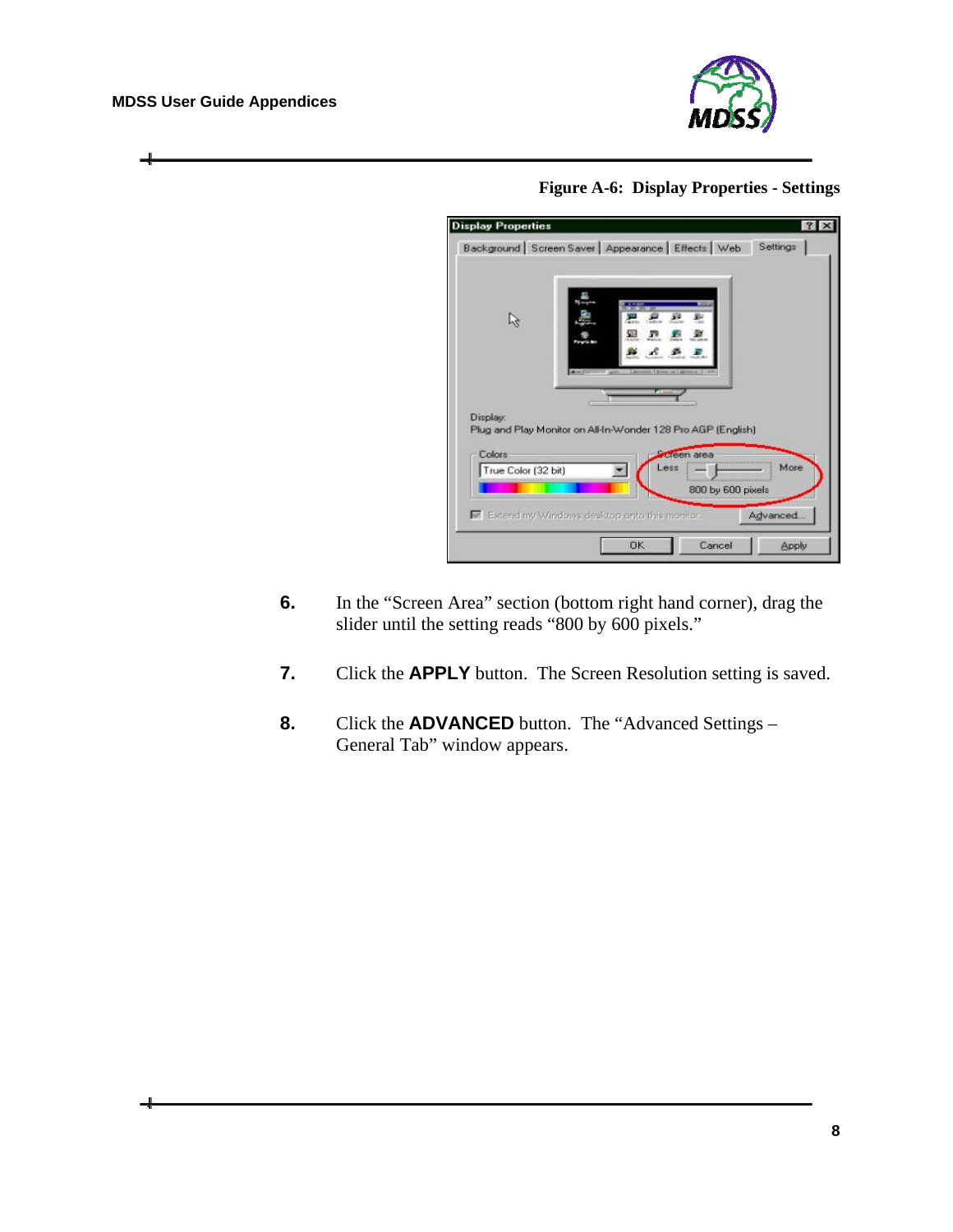**Figure A-7: Font Size Settings** 

| Display<br>Font Size:                                     |                                                                                                                    |
|-----------------------------------------------------------|--------------------------------------------------------------------------------------------------------------------|
| Small Fonts<br><b>Small Fonts</b><br>Large Fonts<br>Other |                                                                                                                    |
| Compatibility                                             | Some programs operate improperly if you do not restart your computer                                               |
|                                                           | after you change color settings.<br>After I change color settings:                                                 |
|                                                           | C Restart the computer before applying the new color settings.<br>Apply the new color settings without restarting. |
|                                                           | C Ask me before applying the new color settings.                                                                   |

- **9.** In the "Display Font Size" section of the window, click the dropdown arrow and select **SMALL FONTS**.
- **10.** Click the **OK** button. The "Display Properties Settings" window reappears.
- **11.** Click the **OK** button.
- **12.** Close the "Control Panel" window.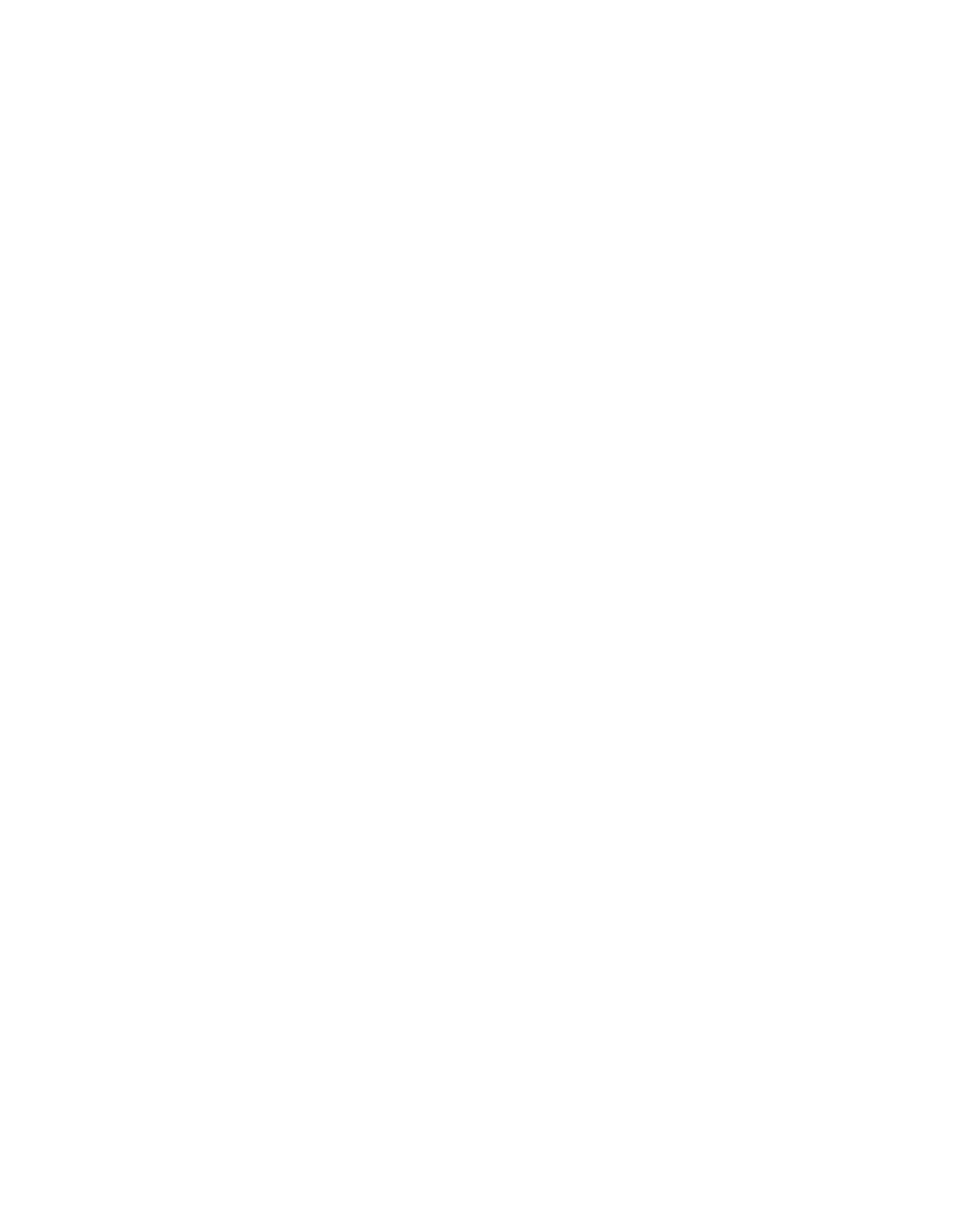## <span id="page-12-0"></span>**APPENDIX B - REQUESTING ACCESS**

Before you can access and start using the application, the following steps must be completed in this order.

- **1.** You must have a valid Single Sign-On (SSO) User ID and password. The Single Sign-On Registration will walk you through the steps of obtaining your SSO User-ID and password.
- **2.** You must request Permission to Access MDSS. Requesting Access will walk you through the steps of requesting access.
- **3.** You must complete the MDSS User Registration. User Registration will walk you through the steps of registering.
- **4.** You must be assigned a Role within MDSS. Getting a User Role will discuss the process of obtaining a user role.

# <span id="page-12-1"></span>**1: SINGLE SIGN-ON (SSO) USER ID REGISTRATION**

The Michigan Department of Information Technology maintains the Single Sign-On (SSO) portal which allows a user to access the MDSS, as well as other state applications, with one User-ID and password.

Users who have a valid Single Sign-On User-ID and password (e.g., Michigan Care Improvement Registry (MCIR) users) should proceed to the next section, Requesting Access to MDSS.

To register for SSO, perform the following steps:

**1.** Using your Internet browser, type the following URL into the location/address text box:

https://sso.state.mi.us/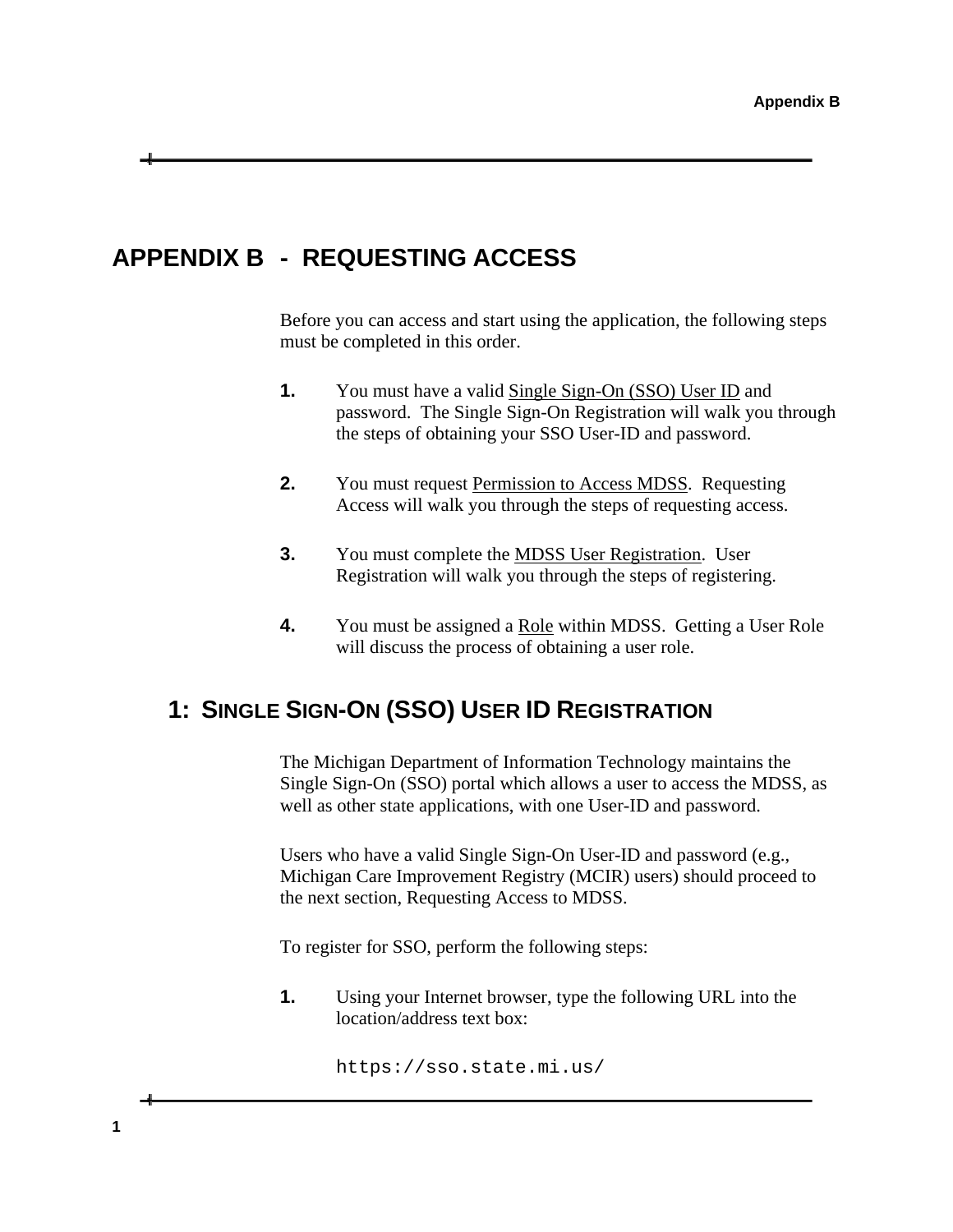Ī

ᅴ



**2.** Press the **ENTER** key. The "State of Michigan Single Sign On" screen will appear:

#### **Figure B-1: State of Michigan Single Sign On**

| State of Michigan Single Sign On                                                        |  |  |  |
|-----------------------------------------------------------------------------------------|--|--|--|
| User ID<br>Password<br>Login                                                            |  |  |  |
| Register<br>* If you do not have a User ID, please click<br><b>I forgot my Password</b> |  |  |  |

**3.** Click the **REGISTER** button. The "Registration – Step 1" page will display:

**Figure B-2: SSO Registration – Step 1** 

| <b>REGISTRATION-Step 1</b> |  |                                                                                                         |  |
|----------------------------|--|---------------------------------------------------------------------------------------------------------|--|
| * Indicates required field |  |                                                                                                         |  |
| First Name*                |  |                                                                                                         |  |
| Middle Initial             |  |                                                                                                         |  |
| Last Name*                 |  |                                                                                                         |  |
| Email Address *            |  |                                                                                                         |  |
|                            |  | NOTE: Users who have been assigned a State of Michigan email address must use this address to register. |  |

**4.** Using your mouse or the **TAB** key, move to the appropriate fields within the screen.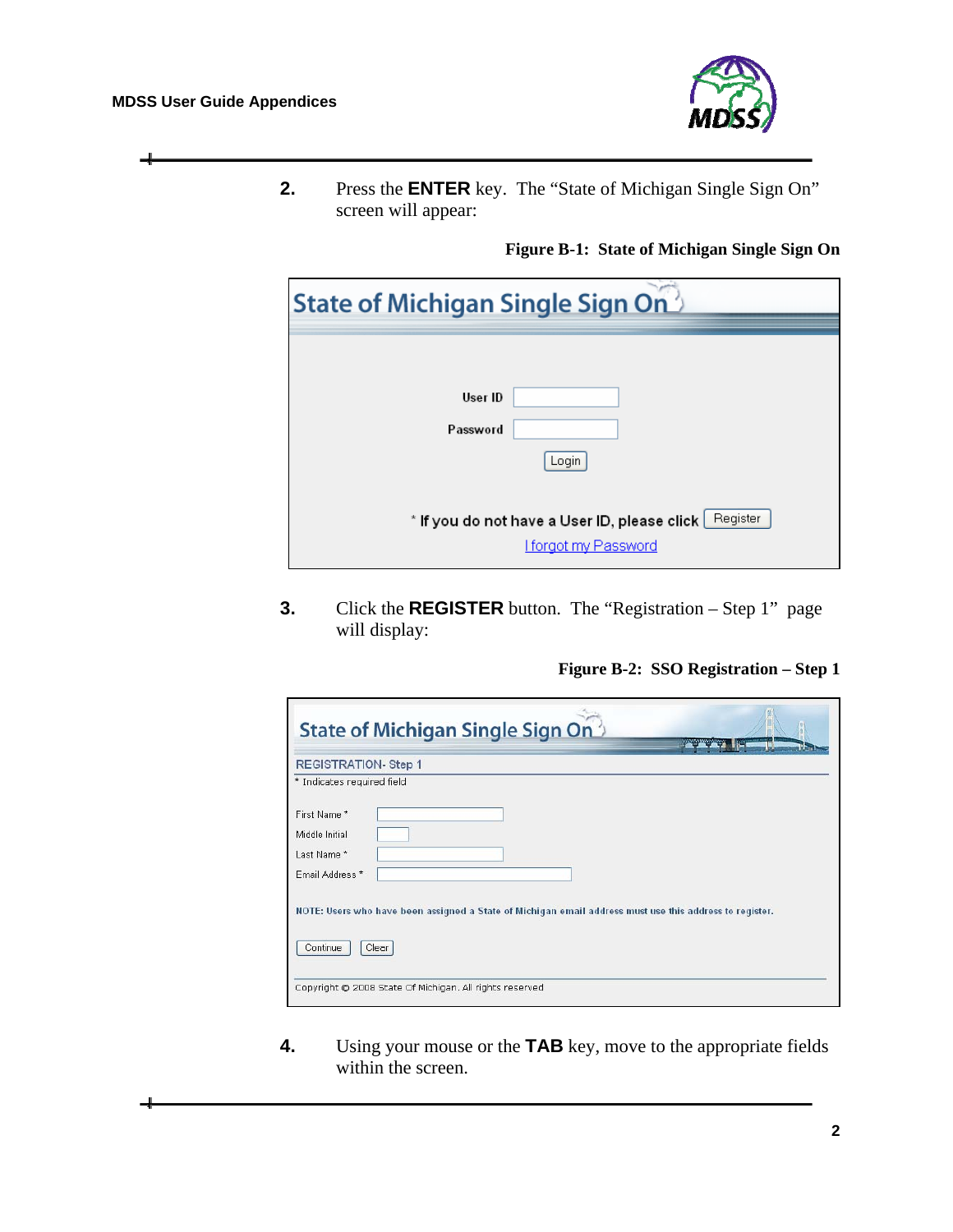- **5.** Type the value for the fields. Fields displayed with an asterisk  $(*)$ are required field entries. You cannot continue without supplying information for these fields.
- **6.** When finished adding the information, click one of the available buttons:
	- **CONTINUE** begins the validation process. If no errors are detected, the "Registration – Step 2" page will display. If errors are detected, you must correct all errors before proceeding.
	- **CLEAR** erases the information that you entered into the screen and remains on the same window to re-enter data.

<span id="page-14-0"></span>

| State of Michigan Single Sign On                                                                                                                          | <b><i>THE CAPTER DIVISIONS</i></b> |
|-----------------------------------------------------------------------------------------------------------------------------------------------------------|------------------------------------|
| <b>REGISTRATION-Step 2</b>                                                                                                                                |                                    |
| Please Enter a four digit number to create a unique UserID : example<br>(OR)<br>: $O$ Yes $\odot$ No<br>Please generate a random four digit number for me | Why should I enter this number?    |
| Enter the number as it is shown in the box below *<br>÷                                                                                                   |                                    |
| <b>Back</b><br>Continue<br>Clear<br>42657                                                                                                                 |                                    |
| Copyright @ 2008 State Of Michigan. All rights reserved                                                                                                   |                                    |

**Figure B-3: SSO Registration – Step 2** 

- **7.** Type a four-digit number (to the right of the user-id) that will be included as part of your User-ID (example: jsmith1234) or you can choose to let the computer generate a number by clicking on the **YES** radio button. The **NO** radio button is chosen by default.
	- For a detailed explanation, click on the "Why should I enter this number?" hyperlink. The following window appears: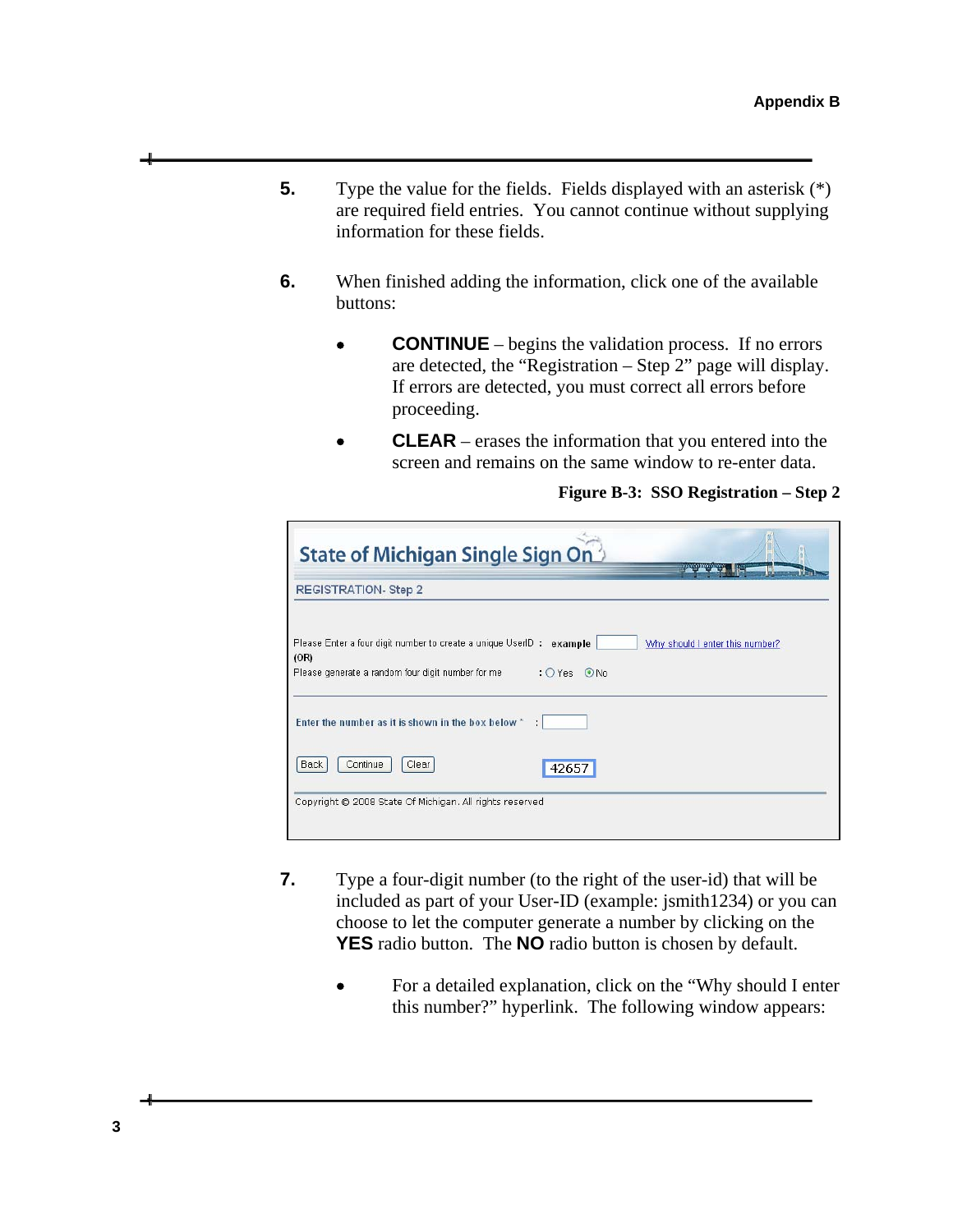

**Figure B-4: Why enter a 4-digit number dialog box** 

| $\blacksquare$ https://sso.state.mi.us - Help on Number - Microsoft Int $\blacksquare$                                                                                                                                                                                                                                                                              |
|---------------------------------------------------------------------------------------------------------------------------------------------------------------------------------------------------------------------------------------------------------------------------------------------------------------------------------------------------------------------|
| WHY SHOULD I ENTER THE NUMBER?                                                                                                                                                                                                                                                                                                                                      |
| A unique userID is required for access to the Single Sign-On<br>System. Your userID is a combination of your last name, the first<br>initial of your first name, and a four digit number. The four digit<br>number can be a number of your choice or the system can assign a<br>unique value for you.                                                               |
| If you choose to enter a number in the box and click on continue the<br>number will be appended to your userID. For Eg: First Name =<br>John, Last Name = Doe, the userid will be (LastName + First initial<br>of First Name suffixed with the four digit number entered in the box.<br>If John has enetered the number "2003" then the userid will be<br>doej2003. |
| In the event that the userID has already been taken, you will have to<br>enter another number. This will continue until a unique userID is<br>found.                                                                                                                                                                                                                |
| Close                                                                                                                                                                                                                                                                                                                                                               |
|                                                                                                                                                                                                                                                                                                                                                                     |
| Internet<br>Done                                                                                                                                                                                                                                                                                                                                                    |

- **8.** After reading the dialog box, click the **CLOSE** button to return to the "Registration – Step 2" window.
- **9.** The next field of entry is the field labeled, "Enter the number as it is shown in the box below."
	- This is the number displayed in the blue box. Using Figure [B-3](#page-14-0) as an example, the number to type would be: 42657
- **10.** When you are finished adding the information, click any of the available buttons:
	- **BACK** displays the "SSO Registration Step 1" window.
	- **CLEAR** erases the new information that you entered and remains on the same window to re-enter data.
	- **CONTINUE** continues the validation process. If no errors are detected, the "User Registration Confirmation"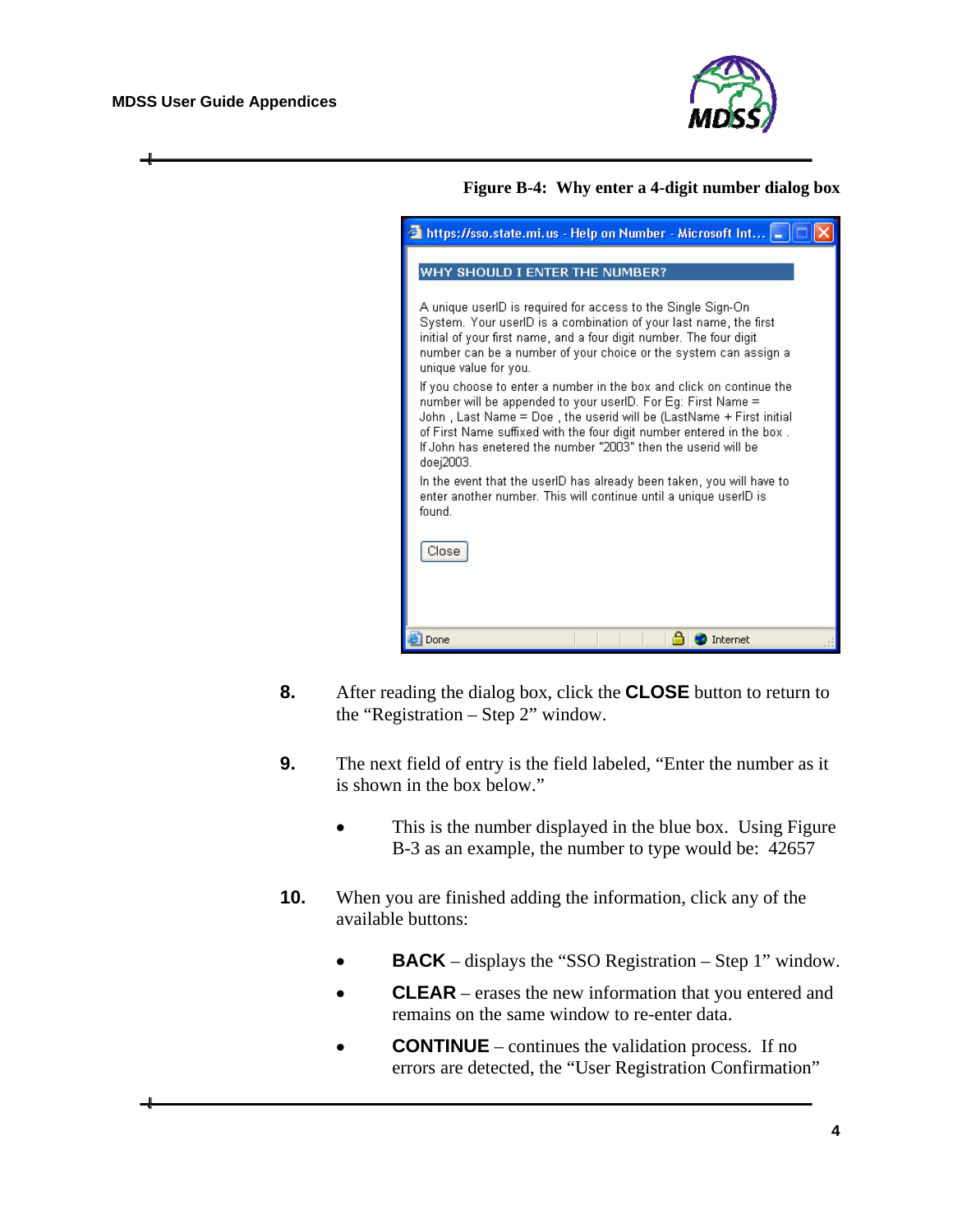page appears. If errors are detected, you must correct all errors before proceeding.

**Figure B-5: User Registration Confirmation** 

|                                | State of Michigan Single Sign On                      | <b>TEXANDRESSION</b> |
|--------------------------------|-------------------------------------------------------|----------------------|
| USER REGISTRATION CONFIRMATION |                                                       |                      |
|                                | Please review the following information. Click Submit |                      |
| <b>First Name</b>              | E                                                     |                      |
| Initial                        |                                                       |                      |
| <b>Last Name</b>               | : Exampl                                              |                      |
| <b>Email Address</b>           | : example@gmail.com                                   |                      |
| Your User Id will be           | : example1234                                         |                      |
| Submit<br><b>Back</b>          |                                                       |                      |
|                                |                                                       |                      |

- **11.** Review the information displayed and click one of the available buttons:
	- **BACK** displays the "SSO Registration Step 2" window.
	- **SUBMIT** continues the validation process. If no errors were detected, the "Request for Registration Acknowledgement" window appears. If errors were detected, you must correct all errors before proceeding. Your request is sent to the SSO Administrator.

**5**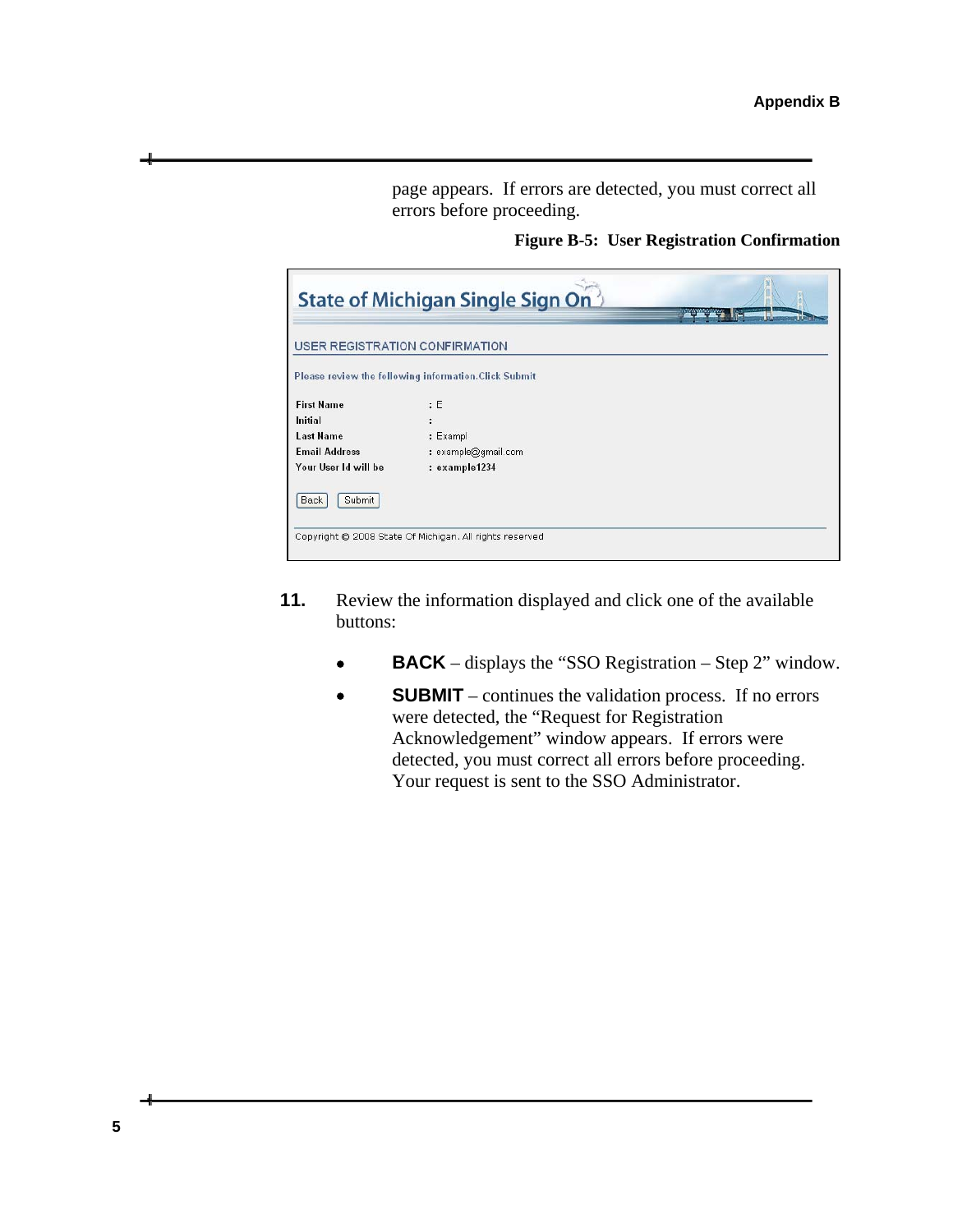

#### **Figure B-6: Request for Registration -Acknowledgment**

| State of Michigan Single Sign On                                                                                                                        | <b>WASHINGTON</b> |
|---------------------------------------------------------------------------------------------------------------------------------------------------------|-------------------|
| Your request to be registered to the Michigan Web Site is being processed. You will receive an Email within 24<br>hours with your User Id and password. |                   |
| Close                                                                                                                                                   |                   |
| Copyright @ 2008 State Of Michigan. All rights reserved                                                                                                 |                   |

- **12.** Click the **CLOSE** button. The browser "dialog box" appears asking if you want to close the browser. Click **YES** to close the browser.
- **13.** The SSO Administrator responds via e-mail within two business days with your designated password. An example of the SSO registration email is shown below:

**Figure B-7: SSO Registration Email** 

| <b>ITIM</b> notification                 |                            |                                                                          |  |
|------------------------------------------|----------------------------|--------------------------------------------------------------------------|--|
|                                          |                            | The following new ITAM Service [TAMProfile] account has been created for |  |
|                                          | you:                       |                                                                          |  |
|                                          | <b>Owner Name:</b>         | Sherri K Bull                                                            |  |
| <b>Click here to goto SSO Login Page</b> | Account ID:                | bulls1111                                                                |  |
|                                          | Password:                  | EoPii                                                                    |  |
|                                          | Time of service provision: | Sep 08, 2005 01:25:12 EDT                                                |  |
|                                          |                            |                                                                          |  |
|                                          |                            |                                                                          |  |
|                                          |                            |                                                                          |  |

If you attempt to login before getting the email, you will get a message stating, "Login failed. You have used an invalid username, password or client certificate."

**14.** After you receive the SSO registration email, click on the hyperlink labeled, "**Click here to go to SSO Login Page.**" The "State of Michigan Single Sign On" window appears.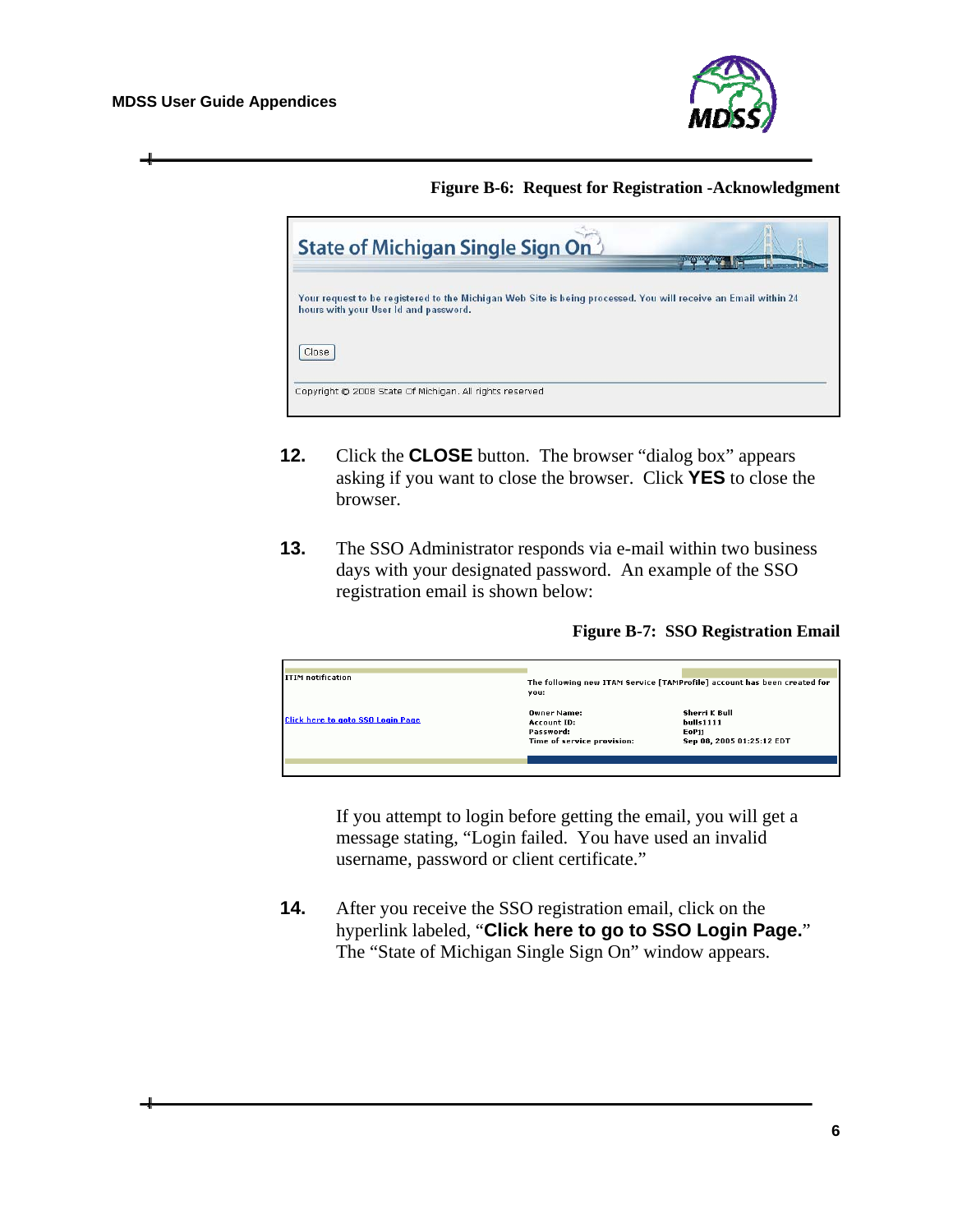**Figure B-8: State of Michigan Single Sign On** 

| <b>State of Michigan Single Sign On</b> <sup>2</sup>                                    |  |  |  |
|-----------------------------------------------------------------------------------------|--|--|--|
|                                                                                         |  |  |  |
| User ID                                                                                 |  |  |  |
| Password                                                                                |  |  |  |
| Login                                                                                   |  |  |  |
| Register<br>* If you do not have a User ID, please click<br><b>I forgot my Password</b> |  |  |  |

**15.** Type your **User ID**, press the **TAB** key, type the provided Password from the email and click the **LOGIN** button. The "SSO Expired Password" page will display.

**Figure B-9: SSO Expired Password** 

| Input old password<br>Input new password<br>Confirm new password | ٠<br>٠<br>٠<br>$\epsilon$<br>٠ |  |  |  |
|------------------------------------------------------------------|--------------------------------|--|--|--|
| Change Password<br>Cancel                                        | ٠                              |  |  |  |
| Password rules are:                                              |                                |  |  |  |
| Minimum password length is 5                                     |                                |  |  |  |
| 2. Passwords are case sensitive                                  |                                |  |  |  |
| 3.<br>Maximum number of repeated characters is 2                 |                                |  |  |  |
| Password cannot be same as userid or user name<br>4.             |                                |  |  |  |
| 5.<br>New password cannot be same as old password                |                                |  |  |  |

- **16.** Change your password by typing the appropriate values for the fields.
	- **Note:** Passwords must be at least five characters in length. Password entries are case sensitive. Passwords can not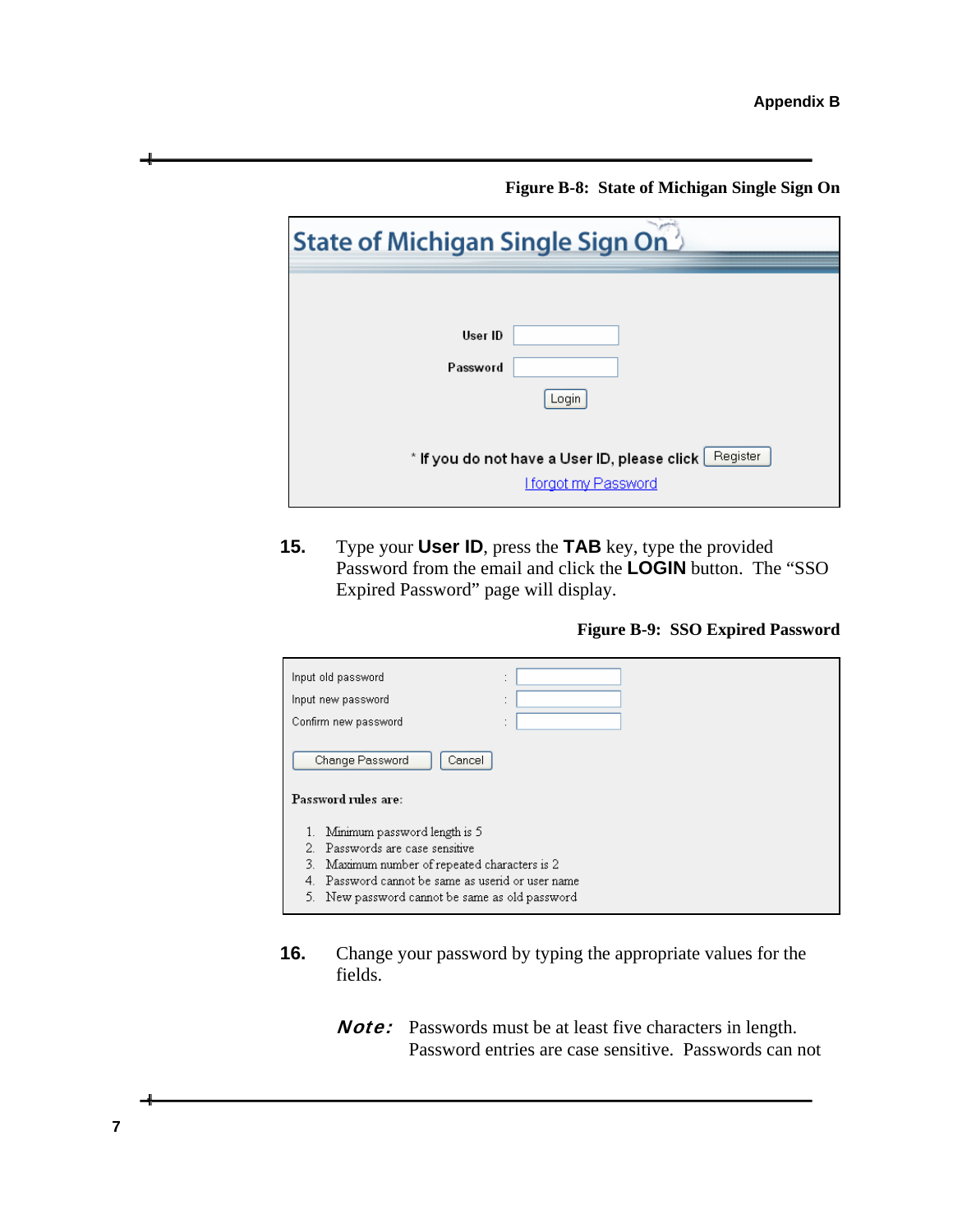

contain more than 2 repeated characters and must be different from the userid, username and old password.

**17.** Click the **CHANGE PASSWORD** button. The "Change Challenge/Response Answers" page will display. The example provided below may or may not be the same questions that appear on your screen. There are several different questions selected at random.

#### **Figure B-10: Change Challenge/Response Answers**

| <b>Change Challenge/Response Answers</b>                                        |                 |  |
|---------------------------------------------------------------------------------|-----------------|--|
| Change your answers and click OK. You must provide an answer to each challenge. |                 |  |
| What is your mothers maiden name?                                               |                 |  |
| Answer:                                                                         | Confirm Answer: |  |
|                                                                                 |                 |  |
| What are the last four (4) digits of your social security number?               |                 |  |
| Answer:                                                                         | Confirm Answer: |  |
|                                                                                 |                 |  |
| What is the name of the city in which you were born?                            |                 |  |
| Answer:                                                                         | Confirm Answer: |  |
|                                                                                 |                 |  |
| What is your fathers middle name?                                               |                 |  |
| Answer:                                                                         | Confirm Answer: |  |
|                                                                                 |                 |  |
| OK<br>Cancel                                                                    |                 |  |

- **18.** Using your mouse or the **TAB** key, move to the appropriate fields within the screen.
- **19.** Type the value for each of the fields and click the **OK** button. An "acknowledgement" screen displays acknowledging the updates to your challenge/response answers.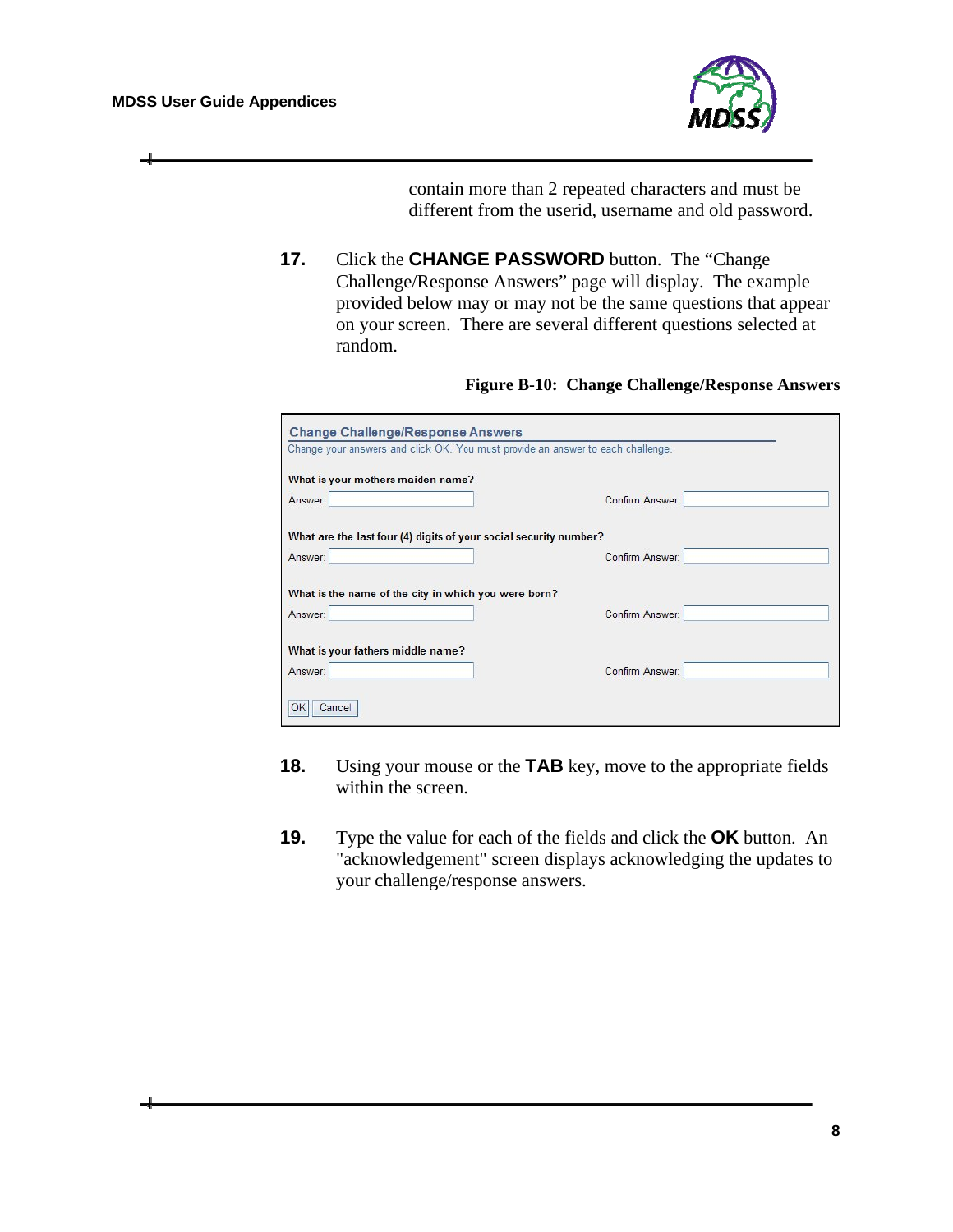



**20.** Click the **OK** button. The "Account Maintenance" screen appears.

**Figure B-12: Account Maintenance** 



**21.** Click the **DONE** button. The "Application Portal" screen appears.

**Figure B-13: Application Portal** 



 You now have a valid SSO User ID and Password. Continue to the next section titled, "Requesting Permission to access MDSS."

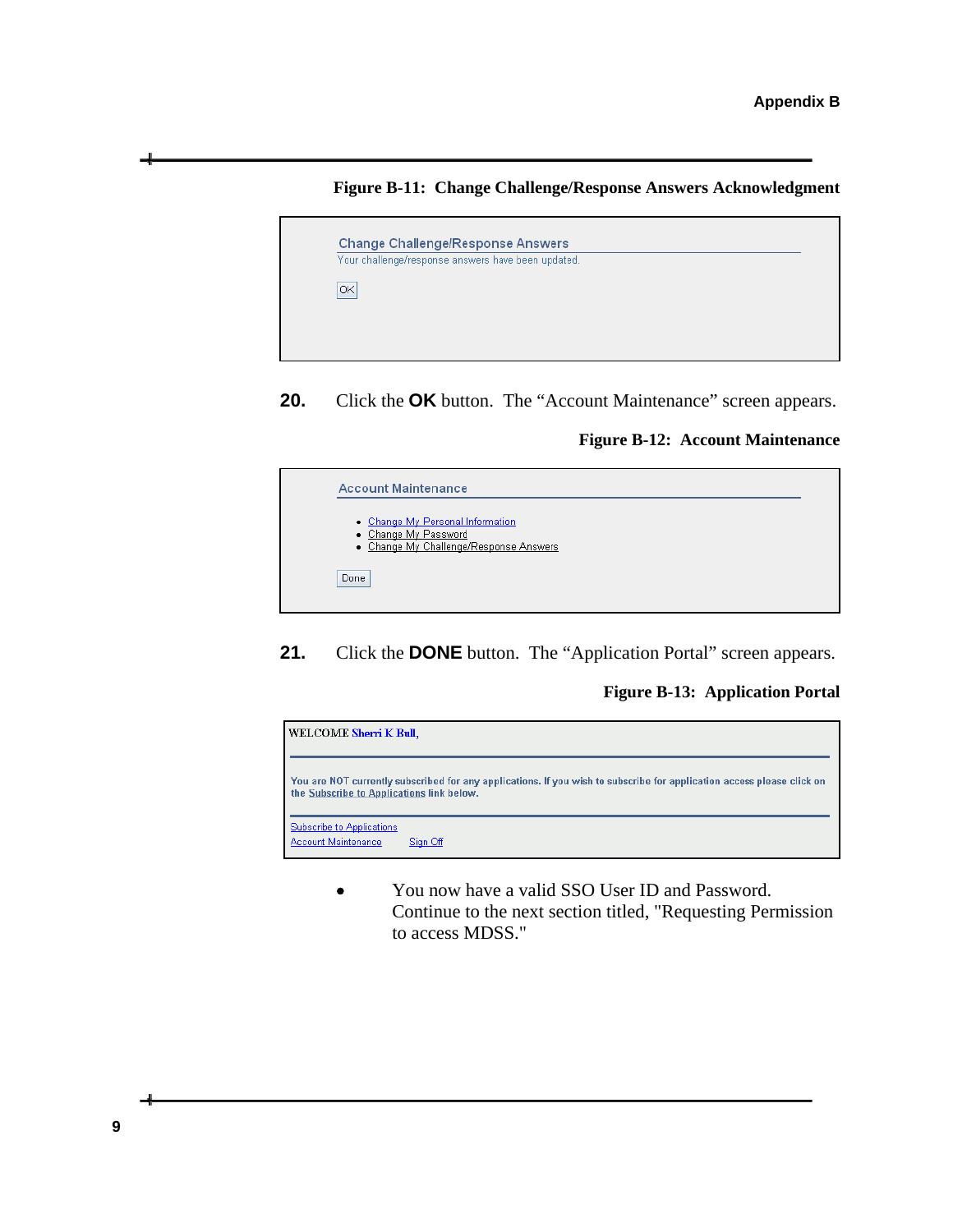

## <span id="page-21-0"></span>**2: REQUESTING PERMISSION TO ACCESS MDSS**

Once you are a registered user of Single Sign On (refer to the previous section), you need to request access to MDSS.

To request access, perform the following steps:

**1.** Using your Internet Browser, type the following URL into the location/address text box:

https://sso.state.mi.us/

- **2.** The "Michigan Single Sign On" screen appears.
- **3.** Type in your **User ID**, press the **TAB** key, and type your **PASSWORD**.
- **4.** Click the **LOGIN** button. The "Application Portal" page appears.

**Figure B-14: Application Portal** 

| WELCOME Sherri K Bull,                                  |                                                                                                                        |
|---------------------------------------------------------|------------------------------------------------------------------------------------------------------------------------|
| the Subscribe to Applications link below.               | You are NOT currently subscribed for any applications. If you wish to subscribe for application access please click on |
| <b>Subscribe to Applications</b><br>Account Maintenance | Sian Off                                                                                                               |

Note: If you see the link **MICHIGAN DISEASE SURVEILLANCE SYSTEM** within your list of registered applications, you already have permission to access MDSS. Continue to the section titled, "Registering with MDSS."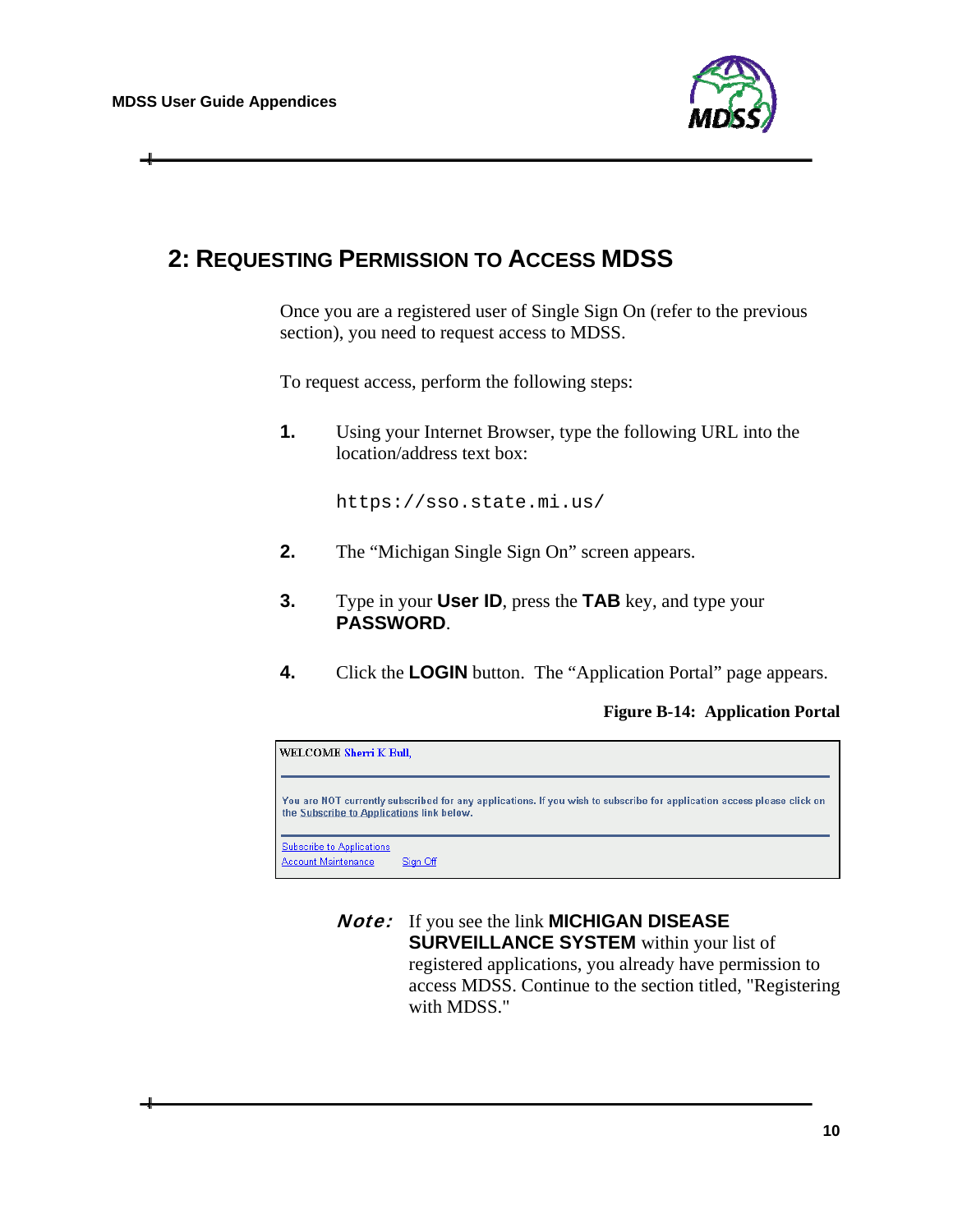**5.** Click the **SUBSCRIBE TO APPLICATIONS** link. The "Subscription" page displays.

**Figure B-15: Subscription Selection** 

| <b>SUBSCRIPTION</b>         |            | 128                      |  |
|-----------------------------|------------|--------------------------|--|
| Please Select from the list |            |                          |  |
| Dept of Community health    | Select App | $\overline{\phantom{a}}$ |  |
| Back<br>Next                |            |                          |  |
|                             |            |                          |  |

- **6.** From the "Dept of Community Health" list, click the "Select App" drop-down arrow to view the application options and point/click to "Michigan Disease Surveillance System."
- **7.** Click the **NEXT** button. The "Subscription for: Michigan Disease Surveillance System" page appears.

**Figure B-16: Subscription for MDSS** 

| <b>Subscription For: MDSS</b>        |                                  |  |
|--------------------------------------|----------------------------------|--|
| * Indicates required field           |                                  |  |
| Work Phone*                          | Your E-mail*                     |  |
| (Include area code eq: 517-123-3456) | Sherri Bull@stchome.com          |  |
|                                      | <b>Back</b><br>Reset<br>Continue |  |

- **8.** Click in the **WORK PHONE** field and type your work phone number beginning with the area code. Your e-mail address will automatically be filled in.
- **9.** Click one of the available buttons:
	- **RESET** clears the information that you entered into the screen and redisplays the page.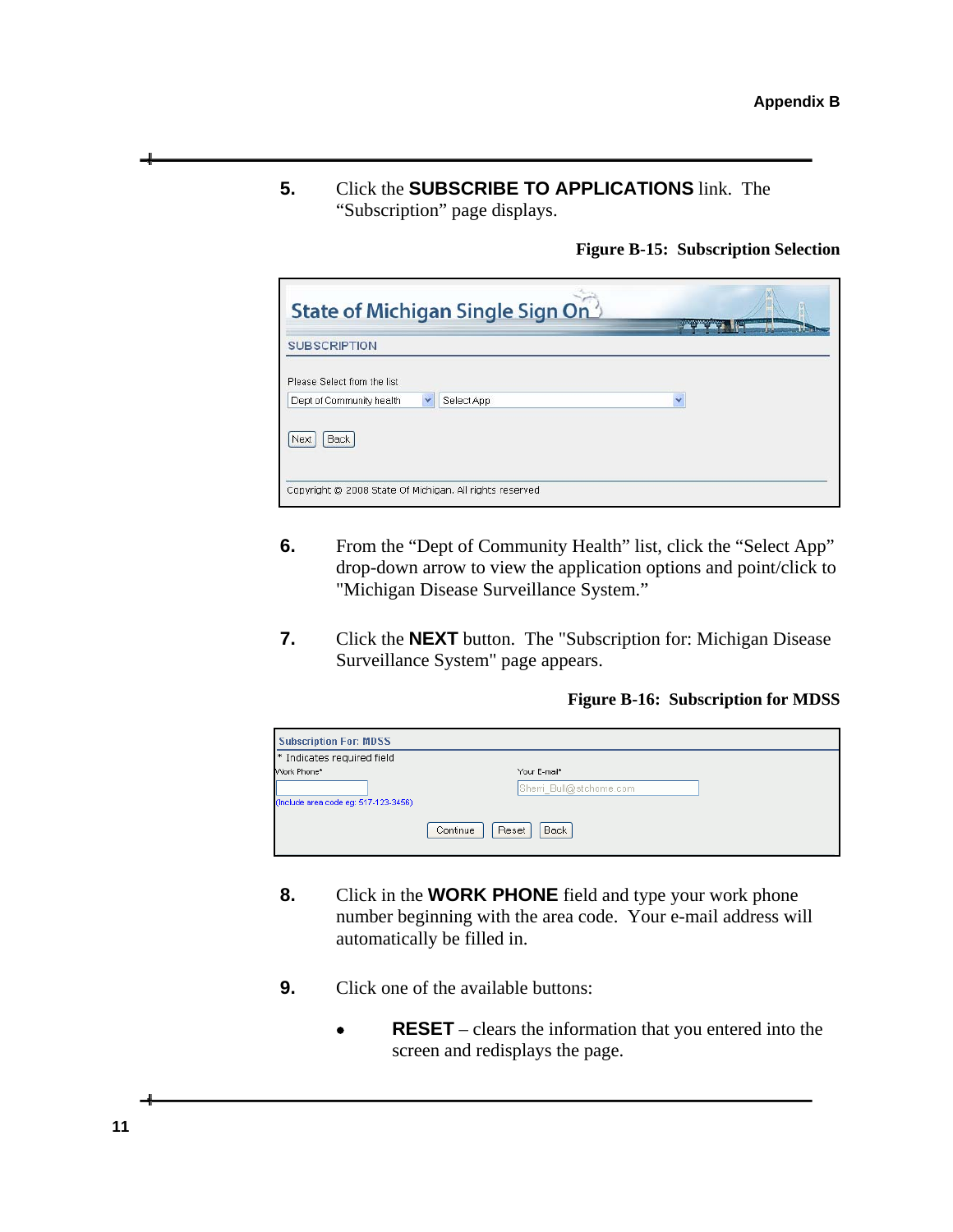

- **• BACK** displays the previous screen.
- **CONTINUE** begins the validation process. If no errors were detected, the "User Enrollment Confirmation" page displays (shown below). If errors were detected, you must correct all errors before proceeding.

#### **Figure B-17: User Enrollment Confirmation**

| <b>User Enrollment Confirmation For: MDSS</b> |                                                                |  |  |  |  |
|-----------------------------------------------|----------------------------------------------------------------|--|--|--|--|
|                                               | Please review the following information. Click Submit or Back. |  |  |  |  |
| User Info                                     |                                                                |  |  |  |  |
| <b>Username</b>                               | : bulls1111                                                    |  |  |  |  |
| <b>Email Address</b>                          | : Sherri Bull@stchome.com                                      |  |  |  |  |
| <b>Full Name</b>                              | $:$ Sherri K Bull                                              |  |  |  |  |
| <b>Phone Number</b>                           | : 602-241-1502                                                 |  |  |  |  |
|                                               |                                                                |  |  |  |  |
| Submit<br>Back                                |                                                                |  |  |  |  |

- **10.** Review the information displayed and click one of the available buttons:
	- **BACK** displays the previous screen.
	- **SUBMIT** continues the validation process. If no errors were detected, the "Enrollment Acknowledgment" page displays (shown below). If errors were detected, you must correct all errors before proceeding.

**Figure B-18: Enrollment Acknowledgement** 



**11.** Click the **CLOSE** button. A "Browser Dialog Box" appears asking if you want to close the Browser. Click the YES button to close it. This will close your Internet Browser and your request will be sent.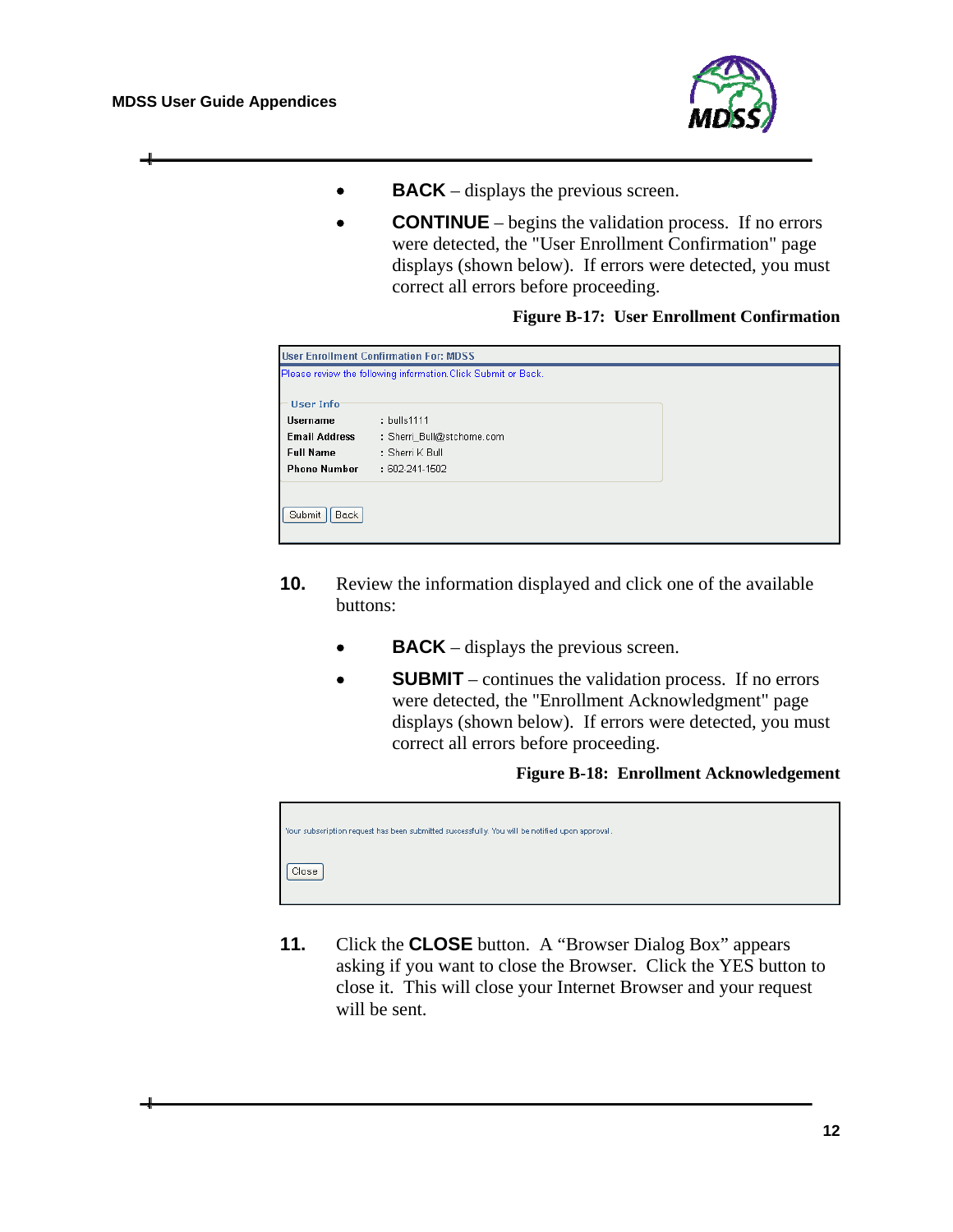**12.** Once your access to **MDSS** has been granted, you will receive an access approval e-mail. A sample approval email shown below; however, please be aware that some email spam filters will prevent the email from reaching your inbox even if your access to the MDSS has been approved.

**Figure B-19: Access Approval Email** 

```
THIS IS AN AUTO-GENERATED E-MAIL.
                                                           PLEASE DO NOT REPLY TO IT DIRECTLY.
Your request for access to the MDSS application has been approved. The<br>MDSS application link will be available the next time you log into the<br>single sign-On system.|
```
**13.** Now, you have permission to access MDSS. Continue to the section titled, "Registering with MDSS."

### <span id="page-24-0"></span>**3: REGISTERING WITH MDSS**

The final step to gaining access is to register with **MDSS**.

To register with **MDSS**, you must perform the following steps:

**1.** Using your Internet Browser, type the following URL into the location/address text box:

https://sso.state.mi.us

- **2.** Press the **ENTER** key. The "Michigan Single Sign On" screen appears.
- **3.** Type in your **User ID**, press the **TAB** key, type your Password, and click the **LOGIN** button. The "Application Portal" window appears with your requested application's hyperlink (shown below as Michigan Disease Surveillance System).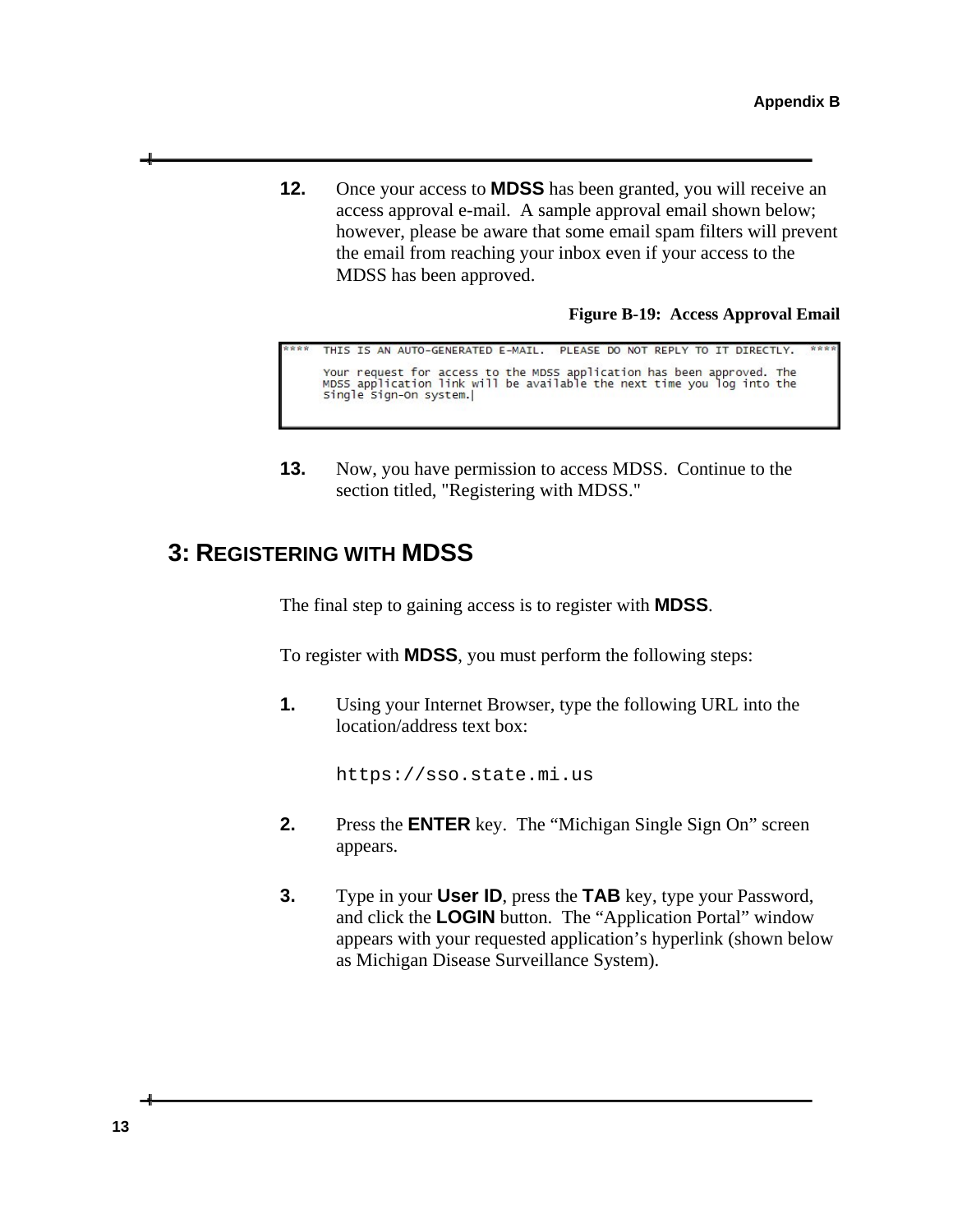

**Figure B-20: Subscribe to Application** 

| WELCOME Sherri K Bull,<br>You are currently subscribed to the following applications: |                                                    |  |  |  |
|---------------------------------------------------------------------------------------|----------------------------------------------------|--|--|--|
|                                                                                       | Michigan Disease Surveillance System               |  |  |  |
| Subscribe to Applications<br>Account Maintenance                                      | Add new Roles to Existing Subscription<br>Sign Off |  |  |  |

**4.** Click the **MICHIGAN DISEASE SURVEILLANCE SYSTEM** hyperlink; the "User Registration Form" appears.

#### **Figure B-21: User Registration Form**

| <b>General Information</b>       |              |                                       |              |  |  |  |
|----------------------------------|--------------|---------------------------------------|--------------|--|--|--|
|                                  |              |                                       |              |  |  |  |
| First Name Sherri K              |              | Last Name Bull                        |              |  |  |  |
| Address                          |              |                                       |              |  |  |  |
| City                             |              | County                                | $\checkmark$ |  |  |  |
| State                            | $\checkmark$ | Zip                                   |              |  |  |  |
|                                  |              |                                       |              |  |  |  |
|                                  |              | <b>User Type</b>                      |              |  |  |  |
|                                  |              |                                       |              |  |  |  |
| O Doctor's Office                |              | <b>OLaboratory</b>                    |              |  |  |  |
| O Infection Control Professional |              | Rublic Health Provider                |              |  |  |  |
|                                  |              | <b>Doctor's Office</b>                |              |  |  |  |
|                                  |              |                                       |              |  |  |  |
| License Number                   |              | <b>Facility Name</b>                  |              |  |  |  |
|                                  |              |                                       |              |  |  |  |
| Laboratory                       |              |                                       |              |  |  |  |
| License Number                   |              | <b>Facility Name</b>                  |              |  |  |  |
|                                  |              |                                       |              |  |  |  |
|                                  |              | <b>Infection Control Professional</b> |              |  |  |  |
|                                  |              |                                       |              |  |  |  |
| Job Title                        |              | <b>Facility Name</b>                  |              |  |  |  |
| <b>Public Health Provider</b>    |              |                                       |              |  |  |  |
|                                  |              |                                       |              |  |  |  |
| Title                            |              | State<br>Jurisdiction                 |              |  |  |  |
|                                  |              |                                       |              |  |  |  |
|                                  |              | Reset<br>Register<br>Help<br>Cancel   |              |  |  |  |

- **5.** Using your mouse or the **TAB** key, move to the appropriate fields within the screen and type values for the fields.
	- You must fill in the General Information (using your work address) and User Type. Depending on the User Type chosen, fill in the other information as appropriate. For example, if the User Type is: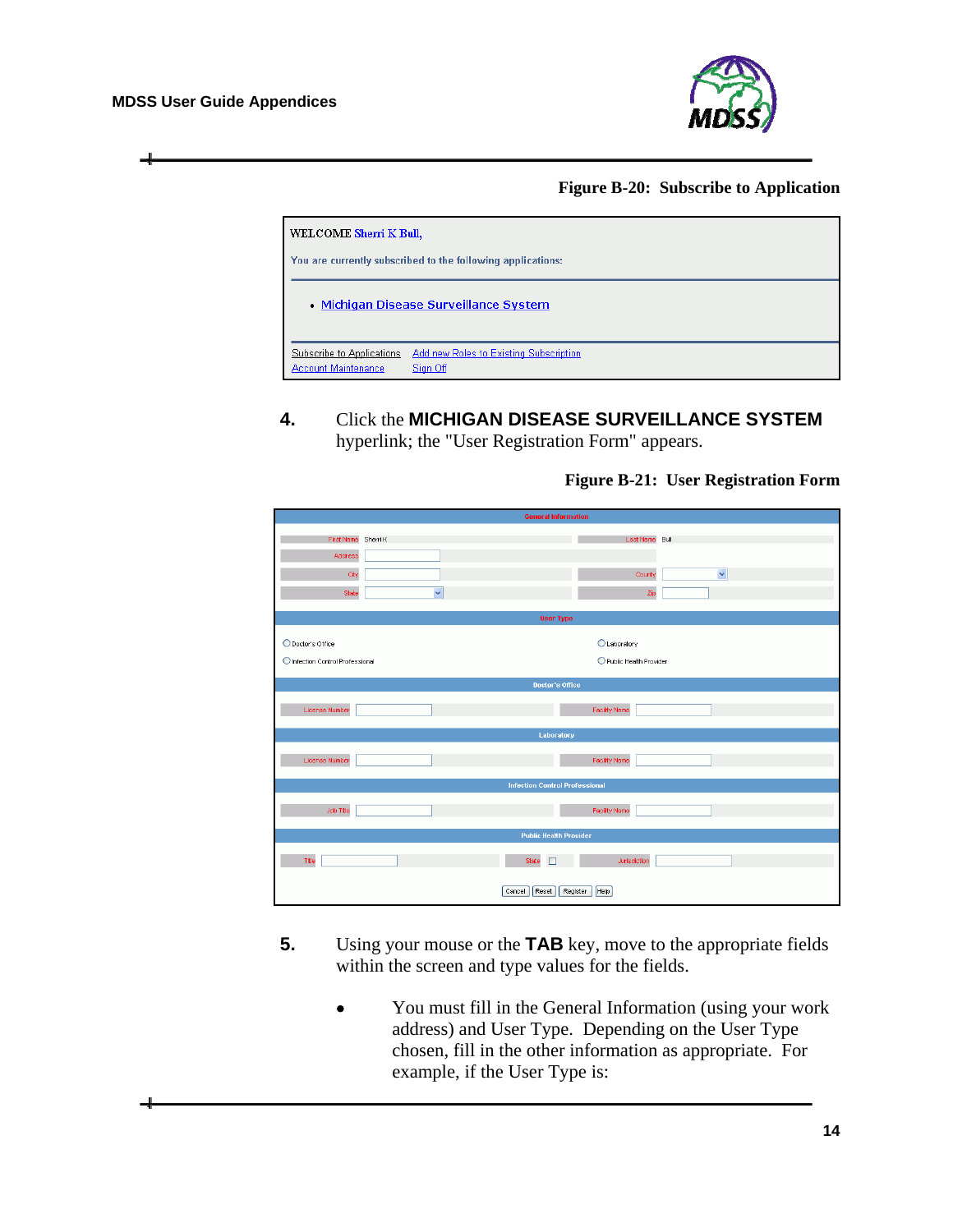- **a)** Doctor's Office, fill in the Doctor's Office section of the window.
- **b)** Laboratory, fill in the Laboratory section.
- **c)** Etc.
- **Note:** In the Public Health Provider section, only MDCH users should check the *Statewide* checkbox.
- **6.** When finished adding the information, click one of the available buttons:
	- **CANCEL** Terminates the process of registering with MDSS and closes the "MDSS User Registration" window. A warning prompt is displayed asking you to verify your intention to cancel.
		- **a)** If you click the **CANCEL** button, you will return to the registration screen.
		- **b)** If you click **OK**, you will lose any data that you have input.
	- **RESET** Clears the information that you entered into the screen and redisplays the page.
	- **REGISTER** Begins the validation process. If errors were detected, you must correct all errors before proceeding. If no errors were detected, the "Application Portal" screen reappears.
- **7.** You are now finished with your steps for registering with MDSS. The MDSS now sends an email to an administrator who will assign you a user role. If you click on the application hyperlink before receiving a user role, the "No Access/Privilege" screen appears.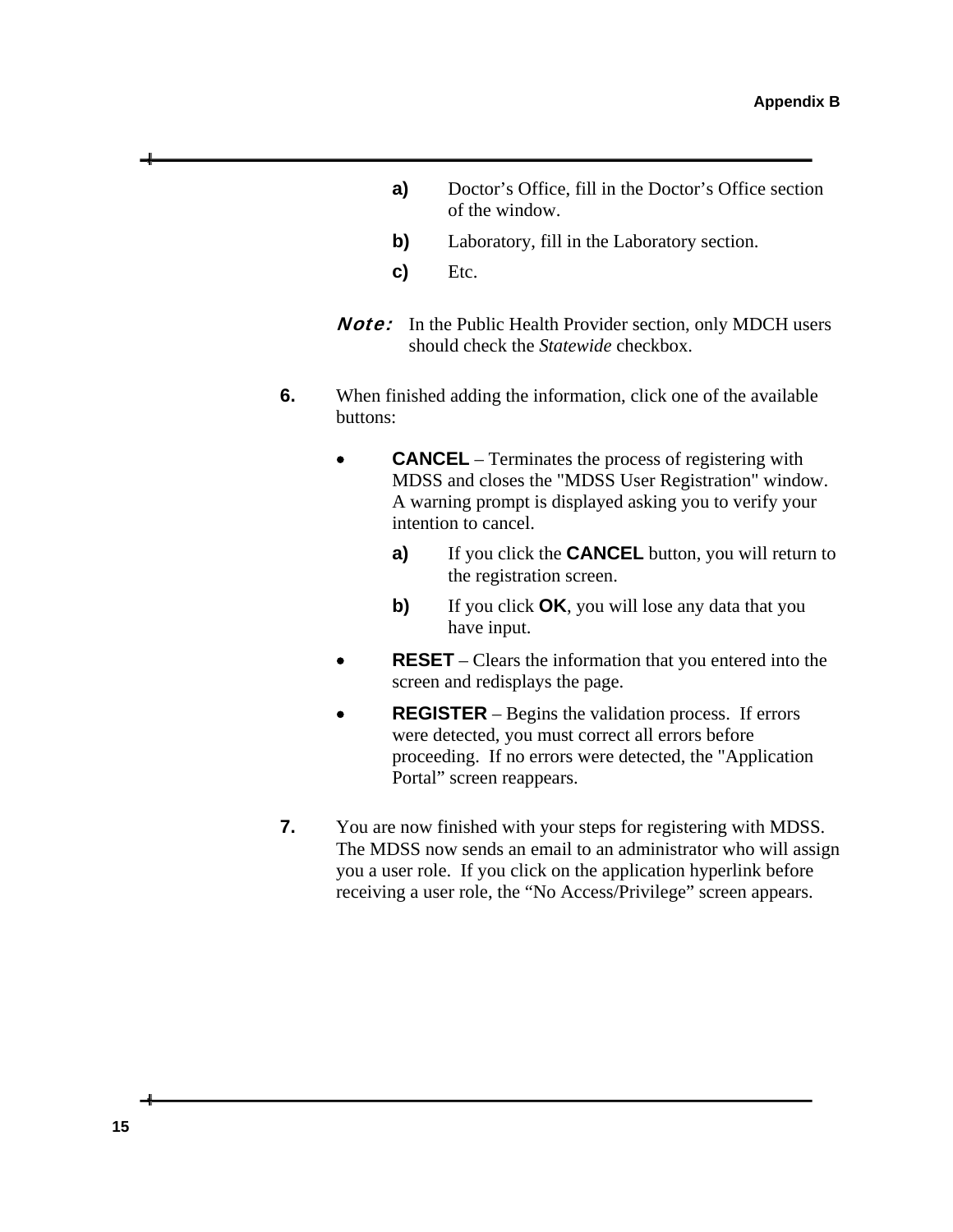**MDSS User Guide Appendices** 



#### **Figure B-22**: **No Access/Privilege**



**8.** Continue to the next section titled, "Getting a User Role."

## <span id="page-27-0"></span>**4: GETTING A USER ROLE**

An administrator will select the appropriate user role. Once a role is selected, you will have access to the application. Typically, the administrator will send a notification email.

For more information regarding user roles or activating a user, please refer to the MDSS Administration User Guide.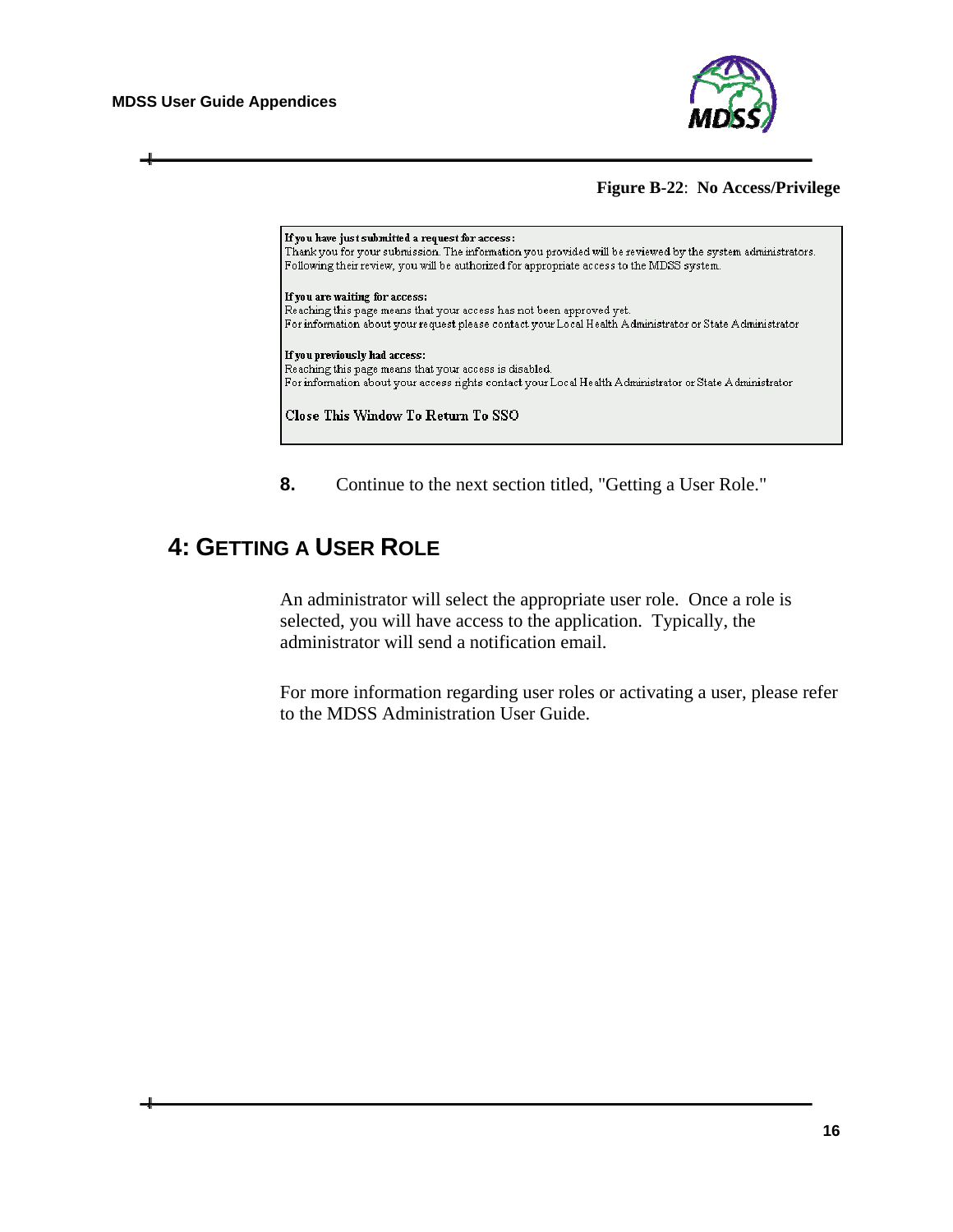## <span id="page-28-0"></span>**APPENDIX C - USER ROLES & PERMISSIONS**

The MDSS role structure determines the tasks each user can perform within the application. Roles relate to the type of work the person performs or their role within the system and the geography in which they perform these tasks. Each user can only have one role.

When the SSO registration creates a new user account, an administrator assigns that user a role. Until the role is assigned, the user can navigate to the MDSS but will see the "No Privilege" page (shown below).

#### **Figure C-1: No Privilege Page**



Roles enforce access limitations to disease groups, jurisdictions, and administrative functions in the application. The MDSS utilizes a role structure consisting of four elements:

- Role Determines a user's basic level of access to the system
- Geography Determines what geographic areas a user can access on the MDSS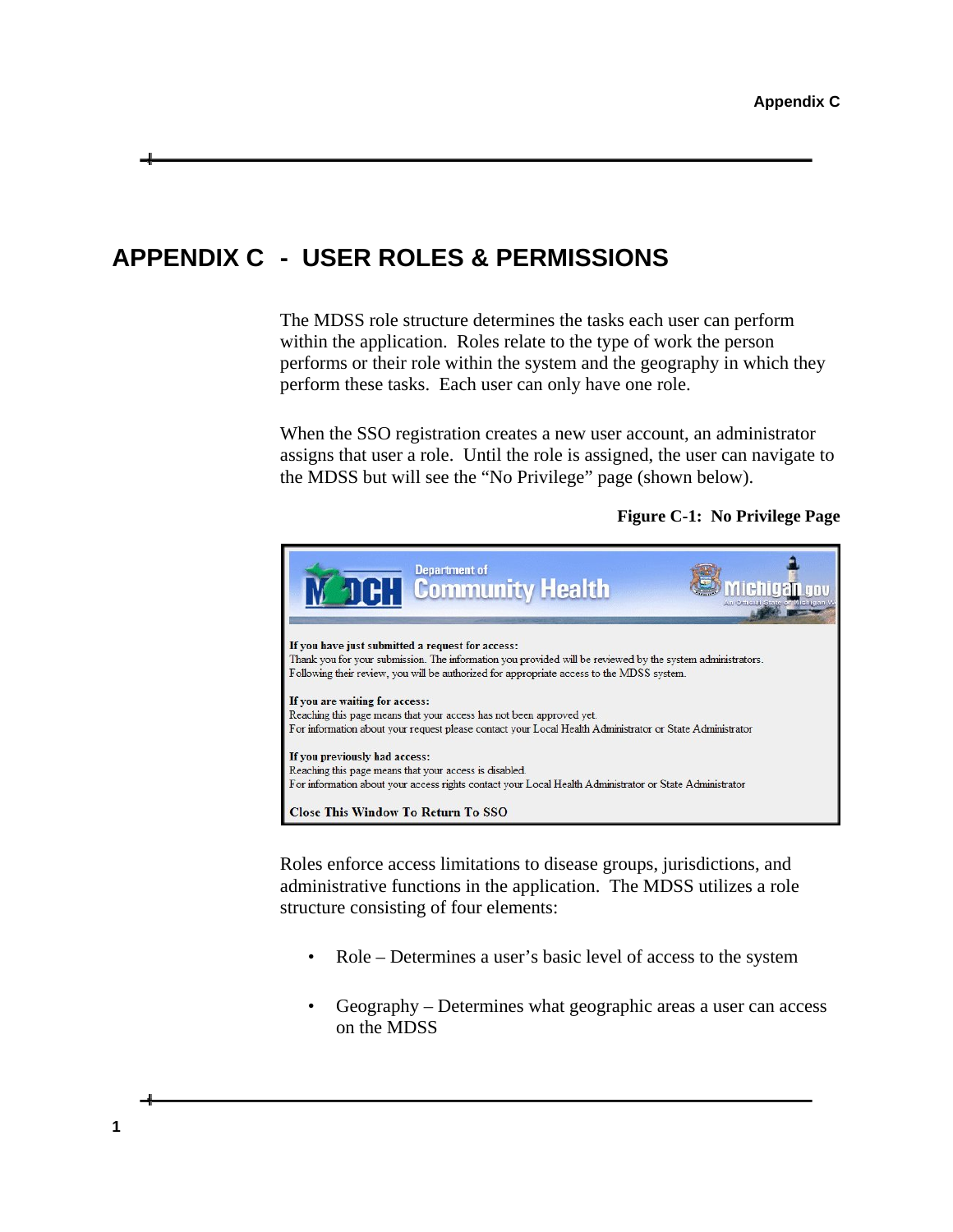ᆗ



- Job Function Determines what functions or tasks a user can complete on the MDSS
- Program Areas Determines which disease groups a user may access on the MDSS

The following table describes the options for each of these elements and the associated level of access in more detail.

| <b>Element</b>          | <b>Options</b>                | <b>Level of Access</b>                                                                         |  |  |
|-------------------------|-------------------------------|------------------------------------------------------------------------------------------------|--|--|
|                         | MDCH-BOE                      | Statewide data                                                                                 |  |  |
|                         | LHJ                           | Data for assigned geographies                                                                  |  |  |
| Role                    | <b>HCP</b>                    | Data associated with assigned facility or facilities                                           |  |  |
|                         | Lab                           | Data submitted by user                                                                         |  |  |
| Geography               | Statewide                     | All roles have statewide access, except LHJ users                                              |  |  |
|                         | Jurisdictional                | LHJ users can be assigned to one or more jurisdictions                                         |  |  |
|                         | All                           | All Disease Groups                                                                             |  |  |
|                         | General CD-STD-TB             | All Disease Groups except HIV/AIDS                                                             |  |  |
| Program<br><b>Areas</b> | <b>General CD-STD</b>         | All Disease Groups except HIV/AIDS and TB                                                      |  |  |
|                         | General CD-TB                 | All Disease Groups except HIV/AIDS and STD                                                     |  |  |
|                         | General CD                    | All Disease Groups except HIV/AIDS, TB and STD                                                 |  |  |
|                         | HIV/AIDS                      | Only the HIV/AIDS Disease Group                                                                |  |  |
|                         | <b>STD</b>                    | Only the STD Disease Group                                                                     |  |  |
|                         | <b>Tuberculosis</b>           | Only the TB Disease Group                                                                      |  |  |
|                         | Foodborne                     | Only the Foodborne Disease Group                                                               |  |  |
|                         | <b>Animal Rabies</b>          | Only Animal Rabies and Animal Bites                                                            |  |  |
| <b>Job Function</b>     | <b>System Administrator</b>   | Access to all system functions                                                                 |  |  |
|                         | Administrator                 | Access to all administrative functions                                                         |  |  |
|                         | Epi Staff / CD Nurse          | Access to all functions except user management                                                 |  |  |
|                         | General / Data Entry<br>Staff | Access to all functions except completing cases, the<br>pending work queue and user management |  |  |
|                         | <b>Limited Access</b>         | Access designed for healthcare provider users                                                  |  |  |

#### **Table C-1: MDSS Role Elements**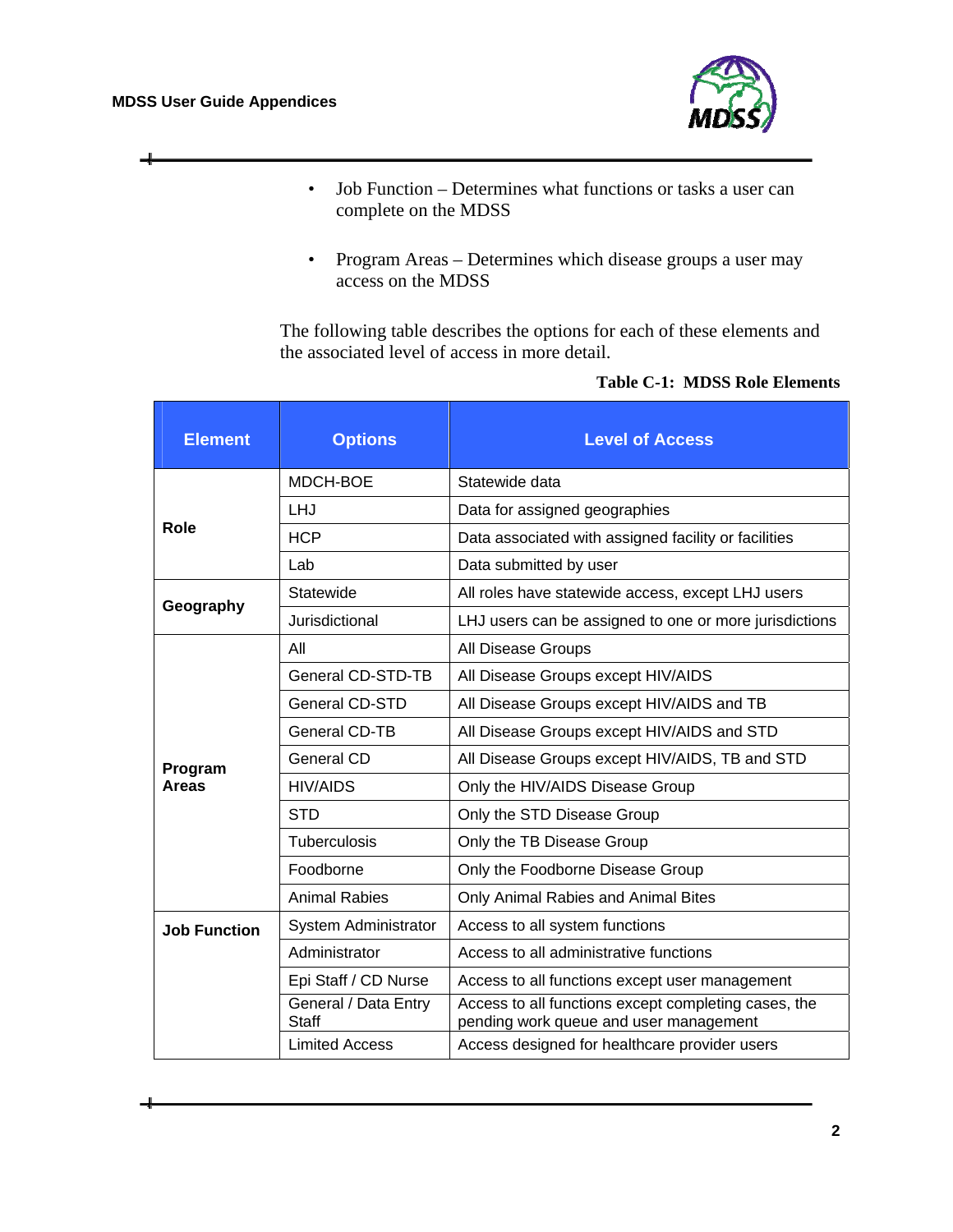| <b>Element</b> | <b>Options</b>      | <b>Level of Access</b>                                       |
|----------------|---------------------|--------------------------------------------------------------|
|                | <b>View Access</b>  | Access designed for laboratory users                         |
|                | <b>Reports Only</b> | Access to only the Reports Menu                              |
|                | No Access           | Default for new registrations not yet assigned a<br>function |

Geography – Secondary jurisdictions can only be assigned to LHJ users by the Regional Epidemiologist or State Administrator with the written permission from the LHJ MDSS Administrator of the jurisdiction that is being added. Additionally, LHJ users with more than one jurisdiction must have the same Program Area and Job Function in all assigned jurisdictions.

Program Area – Users can only be assigned to Program Areas with access to HIV/AIDS data (Program Areas "All" and "HIV/AIDS") with the approval of MDCH HIV/AIDS staff.

Job Function – To add a new LHJ Administrator, you must contact the Regional Epidemiologist or State Administrator.

The following table provides further detail regarding user permissions by Job Function:

|                            | <b>Admin</b> | Epi Staff /<br><b>CD Nurse</b> | General /<br><b>Data Entry</b> | <b>Limited</b><br><b>Access</b> | <b>View</b><br><b>Access</b> | <b>Reports</b><br>Only |
|----------------------------|--------------|--------------------------------|--------------------------------|---------------------------------|------------------------------|------------------------|
| View case listings         | X            | X                              | X                              | X                               | X                            |                        |
| View/Edit case details     | X            | X                              | X                              | X                               |                              |                        |
| Export cases               | X            | X                              | X                              |                                 |                              |                        |
| Assign investigator        | X            | X                              | X                              |                                 |                              |                        |
| Aggregate cases            | X            | X                              | X                              | X                               |                              |                        |
| View reports               | X            | X                              | X                              | X                               |                              | X                      |
| Complete cases             | X            | X                              |                                |                                 |                              |                        |
| Entry deduplication        | X            | X                              | X                              |                                 |                              |                        |
| Pending work queue         | X            | X                              |                                |                                 |                              |                        |
| Create alerts for self     | X            | X                              | X                              |                                 |                              |                        |
| Manage other users' alerts | X            |                                |                                |                                 |                              |                        |
| Manage users               | X            |                                |                                |                                 |                              |                        |

**Table C-2: MDSS Job Functions and Permissions** 

**3**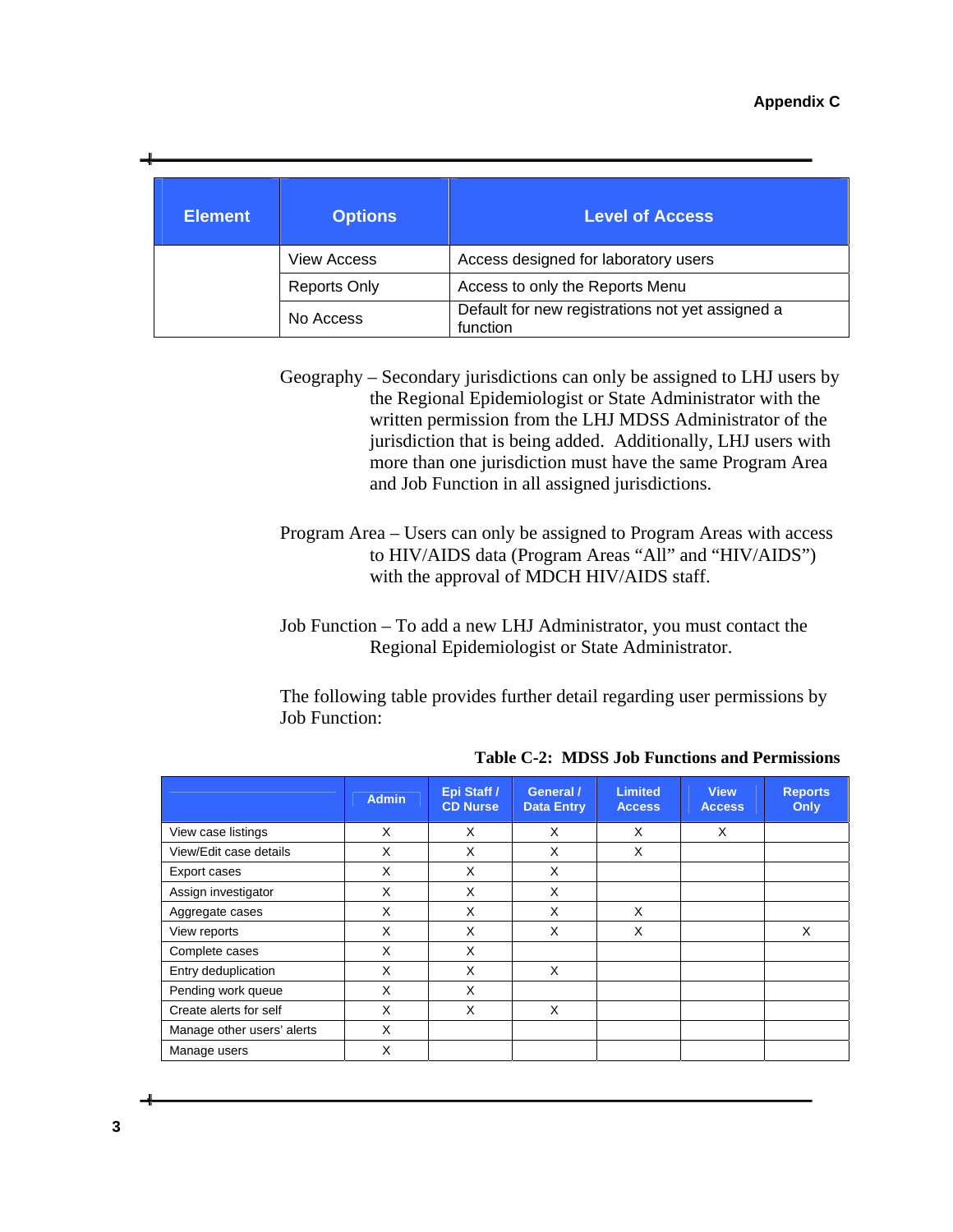#### **MDSS User Guide Appendices**



 $\overline{\phantom{a}}$ 

|                          | <b>Admin</b> | Epi Staff /<br><b>CD Nurse</b> | General /<br><b>Data Entry</b> | <b>Limited</b><br><b>Access</b> | View.<br><b>Access</b> | <b>Reports</b><br>Only |
|--------------------------|--------------|--------------------------------|--------------------------------|---------------------------------|------------------------|------------------------|
| Review replaced patients |              |                                |                                |                                 |                        |                        |
| Administrative reports   |              |                                |                                |                                 |                        |                        |
| Unassigned cases         |              |                                |                                |                                 |                        |                        |

The MDSS System Administration User Guide contains detailed instructions on how to assign a role to a new user or edit the role of a current user.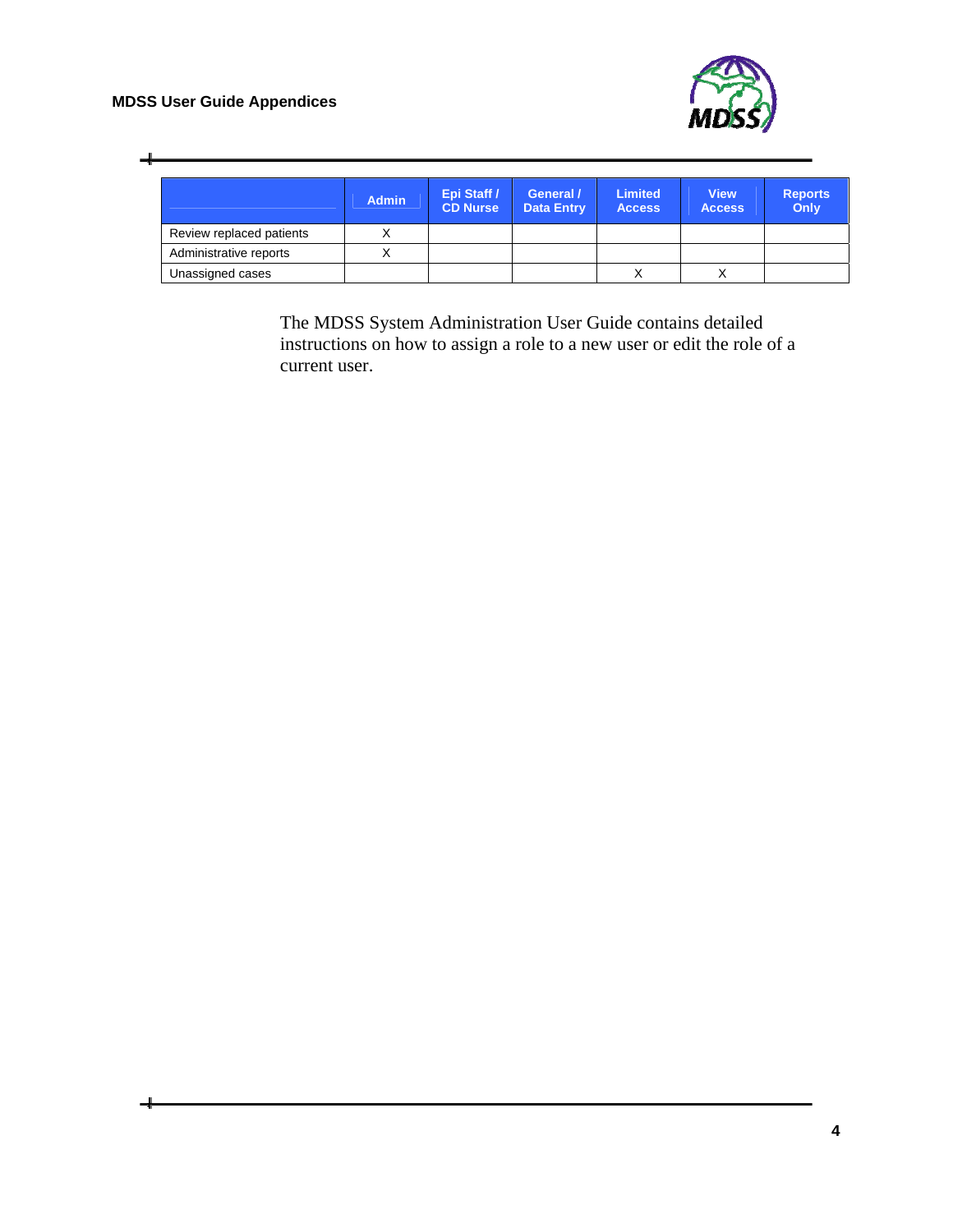# <span id="page-32-0"></span>**APPENDIX D - HL7 / MDSS DATA ELEMENT MAPPINGS**

MDSS can receive Electronic Laboratory Reports via HL7. When these HL7 elements come into the MDSS system, they will automatically populate certain input fields.

Refer to the table for a cross-reference list.

| Table D-1: HL7 / MDSS Data Element Mappings |  |  |  |  |  |
|---------------------------------------------|--|--|--|--|--|
|---------------------------------------------|--|--|--|--|--|

| <b>Seg</b> | <b>SEQ</b> | <b>Element Name</b>        | <b>Notes</b>                                                                                                                                                                                                                                                                                                                                                                                                                          |                                                                                                                                                                                                                                         |
|------------|------------|----------------------------|---------------------------------------------------------------------------------------------------------------------------------------------------------------------------------------------------------------------------------------------------------------------------------------------------------------------------------------------------------------------------------------------------------------------------------------|-----------------------------------------------------------------------------------------------------------------------------------------------------------------------------------------------------------------------------------------|
| <b>MSH</b> | 1          | <b>Field Separator</b>     |                                                                                                                                                                                                                                                                                                                                                                                                                                       |                                                                                                                                                                                                                                         |
| <b>MSH</b> | 2          | <b>Encoding Characters</b> |                                                                                                                                                                                                                                                                                                                                                                                                                                       |                                                                                                                                                                                                                                         |
| <b>MSH</b> | 3          | <b>Sending Application</b> |                                                                                                                                                                                                                                                                                                                                                                                                                                       |                                                                                                                                                                                                                                         |
|            |            |                            | A separate table has been added<br>containing the Laboratory CLIA number,<br>laboratory name, lab address, city,<br>state, zip code, lab contact, and lab<br>contact phone number. The CLIA<br>number, lab contact, and lab contact<br>phone number is maintained in the table<br>but will not show up in the Laboratory<br>section of the Case Investigations<br>screen. The system will not allow CLIA<br>numbers to be duplicated. |                                                                                                                                                                                                                                         |
| <b>MSH</b> | 4          |                            | <b>Sending Facility</b>                                                                                                                                                                                                                                                                                                                                                                                                               | The HL7 message will contain the<br>sending laboratory's CLIA number<br>(MSH-4) which will be used to pull the<br>lab address data and populate the file in<br>the laboratory section on MDSS.<br>This table is maintained under System |
|            |            |                            | Administration and is viewable/editable<br>by SuperUsers only.                                                                                                                                                                                                                                                                                                                                                                        |                                                                                                                                                                                                                                         |
|            |            |                            | Note: If the lab address were changed,<br>this would not affect previously entered<br>records. If an ELR message contains<br>an unrecognized CLIA, the record will                                                                                                                                                                                                                                                                    |                                                                                                                                                                                                                                         |

ᆠ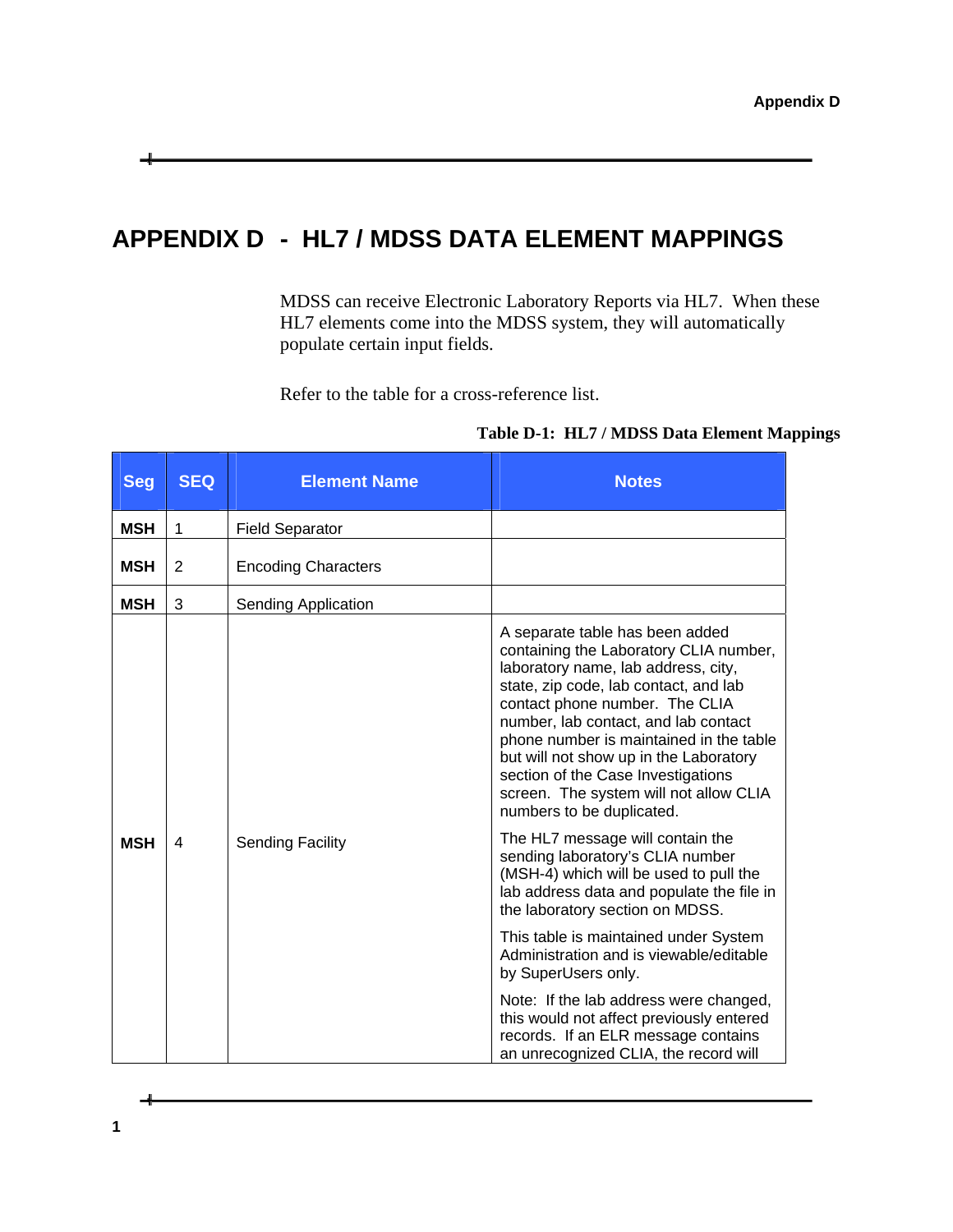$\div$ 



| <b>Seg</b> | <b>SEQ</b>     | <b>Element Name</b>              | <b>Notes</b>                                                                                                                                                                                                                    |
|------------|----------------|----------------------------------|---------------------------------------------------------------------------------------------------------------------------------------------------------------------------------------------------------------------------------|
|            |                |                                  | be rejected.                                                                                                                                                                                                                    |
| <b>MSH</b> | 4.1            | Laboratory Name                  |                                                                                                                                                                                                                                 |
| <b>MSH</b> | 4.2            | <b>CLIA Number (Facility ID)</b> | Required. A pre-built table of facilities<br>is maintained. ELR processing rejects<br>messages containing unrecognized<br>CLIA numbers. Lab address<br>information is copied from the table if<br>not available in the message. |
| <b>MSH</b> | 4.3            | "CLIA"                           |                                                                                                                                                                                                                                 |
| <b>MSH</b> | 5              | <b>Receiving Application</b>     |                                                                                                                                                                                                                                 |
| <b>MSH</b> | 6              | <b>Receiving Facility</b>        |                                                                                                                                                                                                                                 |
| <b>MSH</b> | $\overline{7}$ | Date/Time Of Message             |                                                                                                                                                                                                                                 |
| <b>MSH</b> | 9              | Message Type                     |                                                                                                                                                                                                                                 |
| <b>MSH</b> | 10             | Message Control ID               |                                                                                                                                                                                                                                 |
| <b>MSH</b> | 11             | Processing ID                    |                                                                                                                                                                                                                                 |
| <b>MSH</b> | 12             | Version ID                       |                                                                                                                                                                                                                                 |
| <b>PID</b> | 5              | <b>Patient Name</b>              |                                                                                                                                                                                                                                 |
| <b>PID</b> | 5.1            | <b>Family Name</b>               | If Suffix (PID 5.4) is present, populate<br>database and display following Family<br>Name, with a comma separating the<br>Family name and the suffix.                                                                           |
| <b>PID</b> | 5.2            |                                  |                                                                                                                                                                                                                                 |
| <b>PID</b> | 5.3            |                                  |                                                                                                                                                                                                                                 |
| <b>PID</b> | 5.4            | <b>Suffix</b>                    | If 5.4 is present, populate database and<br>display following family name.                                                                                                                                                      |
| <b>PID</b> | 7              | Date/Time of Birth               |                                                                                                                                                                                                                                 |
| <b>PID</b> | 8              | Sex                              | Any other values than {M,F,U} turn into<br>Unknown.                                                                                                                                                                             |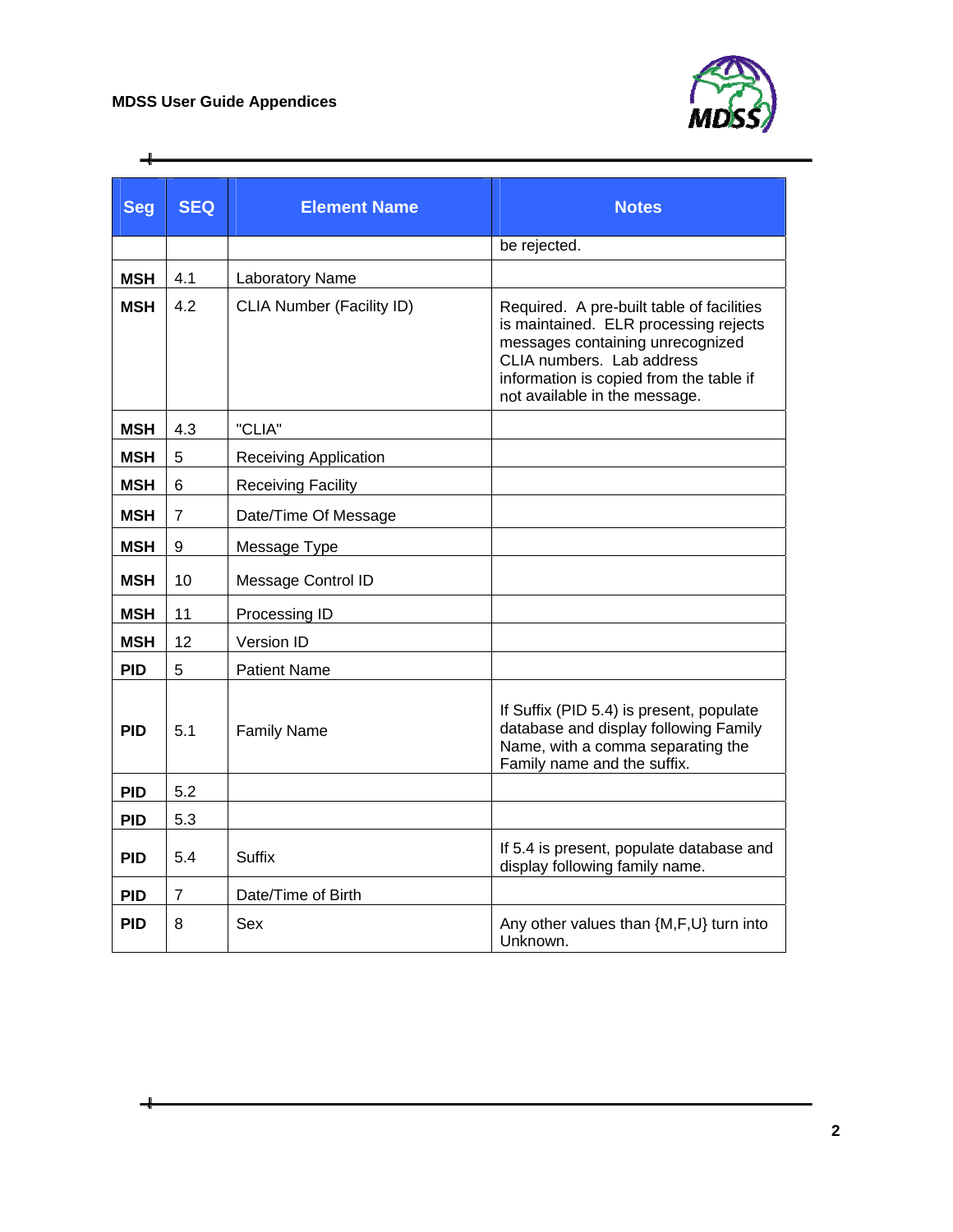| <b>Seg</b> | <b>SEQ</b> | <b>Element Name</b>                    | <b>Notes</b>                                                                                                                                                                                                             |
|------------|------------|----------------------------------------|--------------------------------------------------------------------------------------------------------------------------------------------------------------------------------------------------------------------------|
| <b>PID</b> | 10         | Race                                   | White: W or 2106-3<br>Black: B or 2054-5<br>Asian: A or 2028-9<br>Amer Indian or Alaskan Native: I or<br>1002-5<br>Hawaiian or Pacific Islander: 2076-8<br>Other: M, O, or 2131-1<br>Unknown: U, null, or anything else. |
| <b>PID</b> | 11         | <b>Patient Address</b>                 |                                                                                                                                                                                                                          |
| <b>PID</b> | 11.1       |                                        |                                                                                                                                                                                                                          |
| <b>PID</b> | 11.3       |                                        |                                                                                                                                                                                                                          |
| <b>PID</b> | 11.4       |                                        |                                                                                                                                                                                                                          |
| <b>PID</b> | 11.5       |                                        |                                                                                                                                                                                                                          |
| <b>PID</b> | 11.9       |                                        |                                                                                                                                                                                                                          |
| <b>PID</b> | 13         | Phone Number - Home                    | Optional: Mapped to Home Phone<br>number field.                                                                                                                                                                          |
| <b>PID</b> | 13.6       | Home Phone Number                      | PID 13.6 and 13.7 is mapped to the                                                                                                                                                                                       |
|            | 13.7       | Home Phone Number Extension            | Home Phone Number in MDSS.                                                                                                                                                                                               |
| <b>PID</b> | 14         | <b>Phone Number - Business</b>         | Optional: Mapped to Other Phone<br>Number field.                                                                                                                                                                         |
|            | 14.6       | <b>Business Phone Number</b>           | PID 14.6 and 14.7 is mapped to the                                                                                                                                                                                       |
|            | 14.7       | <b>Business Phone Number Extension</b> | Other Phone Number in MDSS.                                                                                                                                                                                              |
| <b>PID</b> | 22         | <b>Ethnic Group</b>                    | Hispanic or Latino: H;<br>Not Hispanic or Latino: N;<br>Unknown: U or null or anything else.<br>PID 22 is mapped to the Ethnicity field<br>in MDSS.                                                                      |
| <b>OBR</b> | 3          | Filler Order Number                    |                                                                                                                                                                                                                          |
| <b>OBR</b> | 3.1        |                                        |                                                                                                                                                                                                                          |
| <b>OBR</b> | 4          | <b>Universal Service ID</b>            |                                                                                                                                                                                                                          |
| <b>OBR</b> | 4.1        |                                        |                                                                                                                                                                                                                          |

ᆜ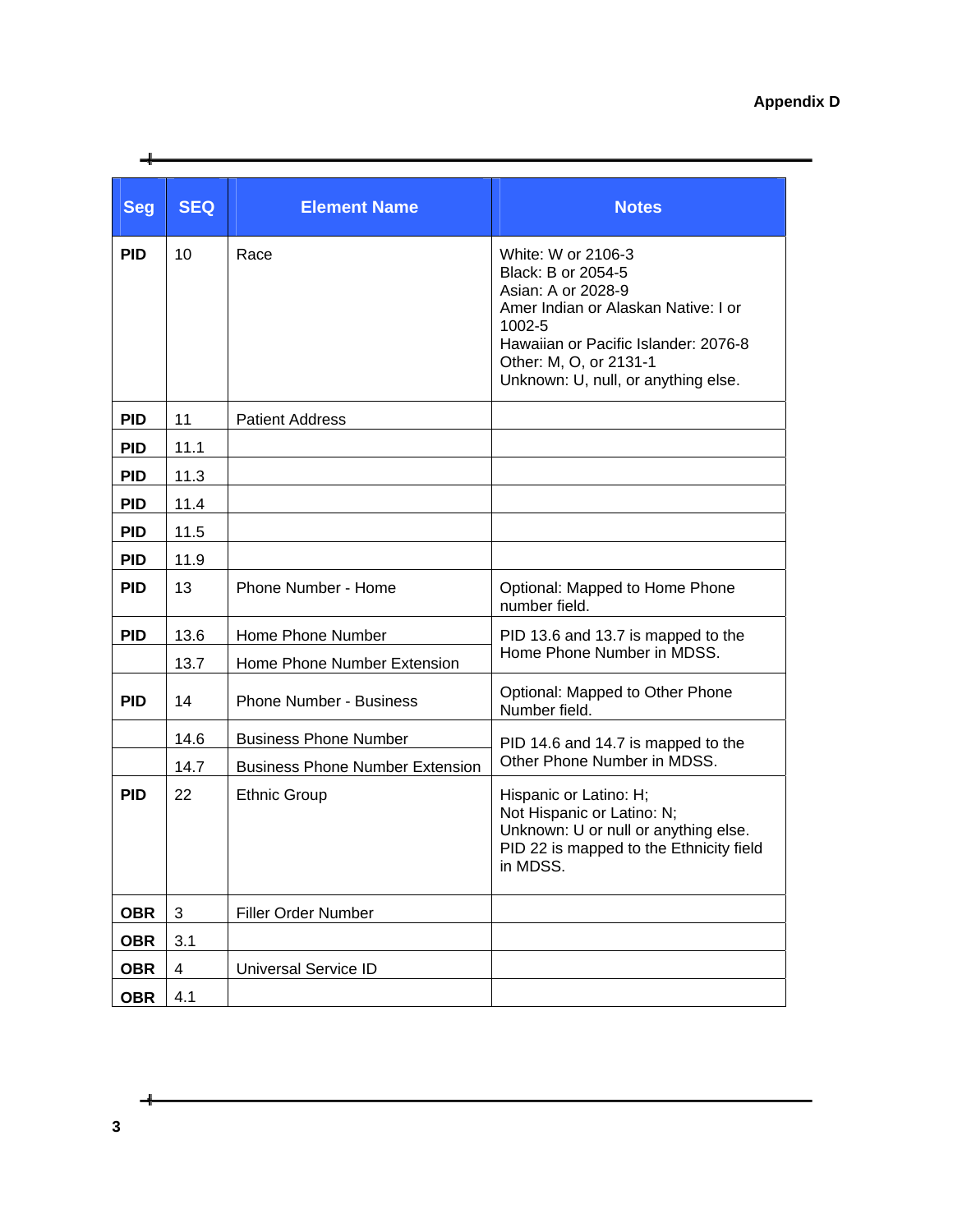$\div$ 



| <b>Seg</b> | <b>SEQ</b>     | <b>Element Name</b>                  | <b>Notes</b>                                                                                                                                                |
|------------|----------------|--------------------------------------|-------------------------------------------------------------------------------------------------------------------------------------------------------------|
| <b>OBR</b> | 4.2            |                                      | The Parent Result in OBR 26.3 should<br>be added to the "Ordered Test Name".<br>The format for the "Ordered Test Name"<br>should be "(OBR 4.2), (OBR 26.3)" |
| <b>OBR</b> | 4.3            |                                      |                                                                                                                                                             |
| <b>OBR</b> | 4.4            |                                      |                                                                                                                                                             |
| <b>OBR</b> | 4.5            |                                      |                                                                                                                                                             |
| <b>OBR</b> | 4.6            |                                      |                                                                                                                                                             |
| <b>OBR</b> | $\overline{7}$ | <b>Observation Date/Time</b>         |                                                                                                                                                             |
| <b>OBR</b> | 14             | Specimen Received Date/Time          |                                                                                                                                                             |
| <b>OBR</b> | 15             | <b>Specimen Source</b>               |                                                                                                                                                             |
| <b>OBR</b> | 15.1           | Specimen Source Name or Code<br>(CE) |                                                                                                                                                             |
|            | 15.3           | <b>Free Text</b>                     |                                                                                                                                                             |
|            | 15.4           | <b>Body Site</b>                     |                                                                                                                                                             |
| <b>OBR</b> | 16             | <b>Ordering Provider</b>             |                                                                                                                                                             |
| <b>OBR</b> | 16.2           | <b>Ordering Provider First Name</b>  |                                                                                                                                                             |
| <b>OBR</b> | 16.3           | <b>Ordering Provider Last Name</b>   | Remove OBR 16.2 mapping from<br>"Affiliation." Map OBR16.2 and 16.3 to<br>the Primary Physician First and Last<br>Name in the Referrer Section.             |
| <b>OBR</b> | 17             | <b>Ordering Provider Phone</b>       |                                                                                                                                                             |
| <b>OBR</b> | 25             | <b>Result Status</b>                 |                                                                                                                                                             |
| <b>OBR</b> | 26             | <b>Parent Result</b>                 | Add to Ordered Test Name                                                                                                                                    |
| <b>OBR</b> | 26.3           | <b>Parent Result</b>                 | OBR 26.3 should be added to the<br>Ordered Test Name. The format for the<br>Ordered Test Name field should be<br>OBR 4.2, OBR 26.3.                         |
| <b>ZLR</b> | 1              | <b>Ordering Provider's Address</b>   |                                                                                                                                                             |
| <b>ZLR</b> | 1.1            |                                      |                                                                                                                                                             |
| <b>ZLR</b> | 1.3            |                                      |                                                                                                                                                             |
| <b>ZLR</b> | 1.4            |                                      |                                                                                                                                                             |
| <b>ZLR</b> | 1.5            |                                      |                                                                                                                                                             |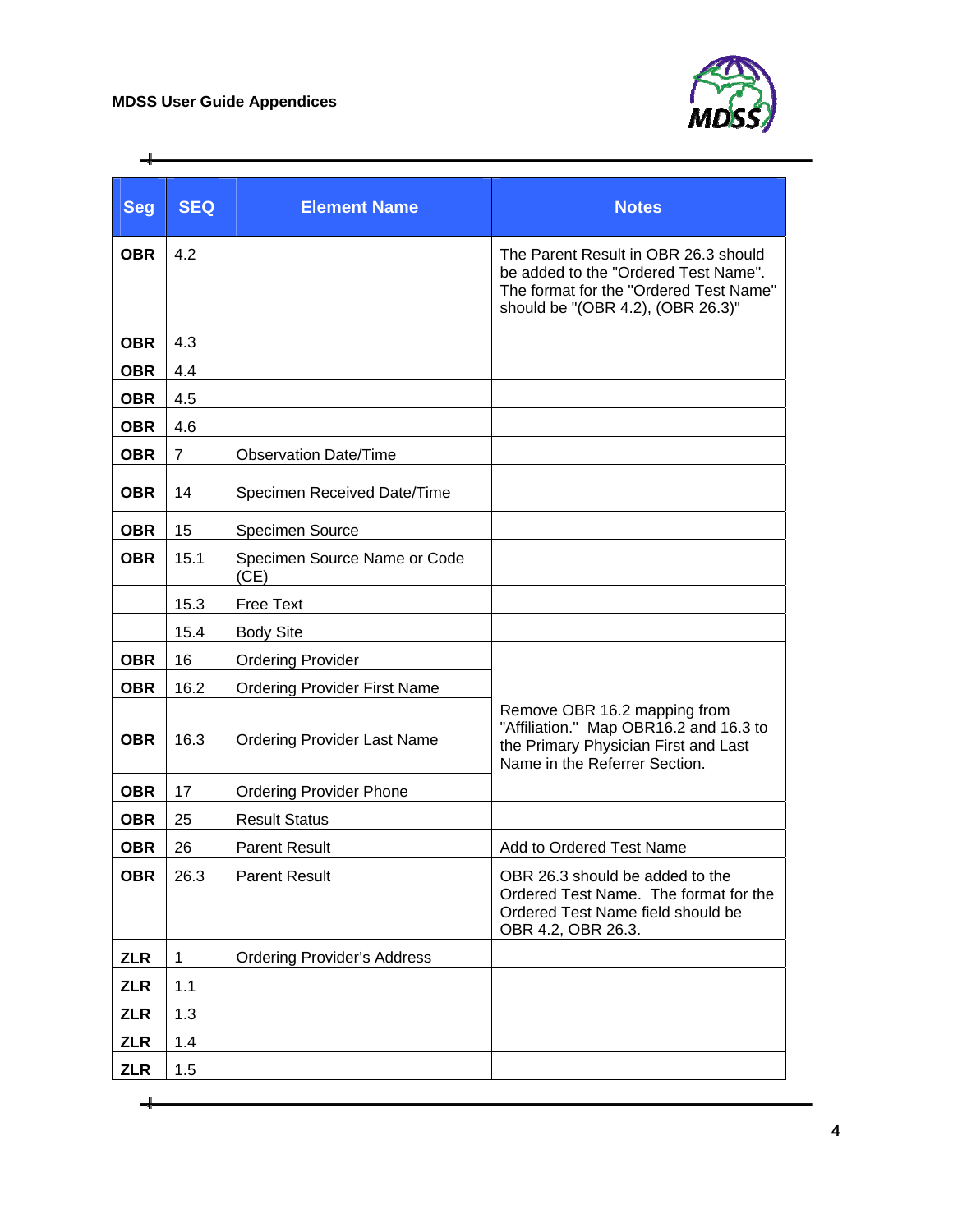| <b>Seg</b> | <b>SEQ</b>     | <b>Element Name</b>                      | <b>Notes</b>                                                                                                                                                                       |
|------------|----------------|------------------------------------------|------------------------------------------------------------------------------------------------------------------------------------------------------------------------------------|
| <b>ZLR</b> | 1.9            |                                          |                                                                                                                                                                                    |
| <b>ZLR</b> | 2              | <b>Ordering Facility Name</b>            |                                                                                                                                                                                    |
| <b>ZLR</b> | 2.1            | <b>Ordering Facility Name</b>            | Map to "Affiliation" in the Referrer<br>Screen section.                                                                                                                            |
| <b>ZLR</b> | 3              | <b>Ordering Facility Address</b>         | If ZLR-1 is blank, map ZLR-3 to the<br><b>Primary Physician's Address</b><br>Information in the Referrer Screen<br>section.                                                        |
| <b>ZLR</b> | $3.1 -$<br>3.5 | <b>Ordering Facility Address</b>         | ZLR 3.1 - ZLR 3.5 should be mapped to<br>the Primary Physician Address<br>information in the Referrer section on<br>MDSS if the Ordering Provider<br>information (OBR-16) is null. |
| <b>ZLR</b> | 4              | <b>Ordering Facility Phone</b>           | If ORC-14 is blank, map ZLR-4 to the<br>Primary Physician's Phone Number in<br>the Referrer Screen section.                                                                        |
| <b>ZLR</b> | 4.6            | <b>Ordering Facility Phone Number</b>    | ZLR 4.6 - ZLR 4.7 should be mapped to<br>the Primary Physician Phone Number in<br>the Referrer section on MDSS if the<br>Ordering Provider information (OBR-16)<br>is null.        |
| <b>ZLR</b> | 4.7            | <b>Ordering Facility Phone Extension</b> |                                                                                                                                                                                    |
| <b>ZLR</b> | 5              | Patient Age                              |                                                                                                                                                                                    |
| <b>ZLR</b> | 5.2            |                                          |                                                                                                                                                                                    |
| <b>ZLR</b> | 5.3            |                                          |                                                                                                                                                                                    |
| <b>ZLR</b> | 6              | Next of Kin/Assoc. Party Name            | Mapped to parent/guardian first, last<br>and middle name on demographics<br>screen if $ZLR-7.1$ = Parent, Mother,<br>Father, Guardian, PAR, MTH, FTH, or<br>GRD.                   |
| <b>ZLR</b> | $6.1 -$<br>6.4 | Next of Kin/Assoc Party                  | Mapped to parent/guardian first, last<br>and middle name on demographics<br>screen if $ZLR-7.1 = Parent$ , Mother,<br>Father, Guardian, PAR, MTH, FTH, or<br>GRD.                  |
| <b>ZLR</b> | 7              | Next of Kin/Assoc. Party<br>Relationship |                                                                                                                                                                                    |

ᆛ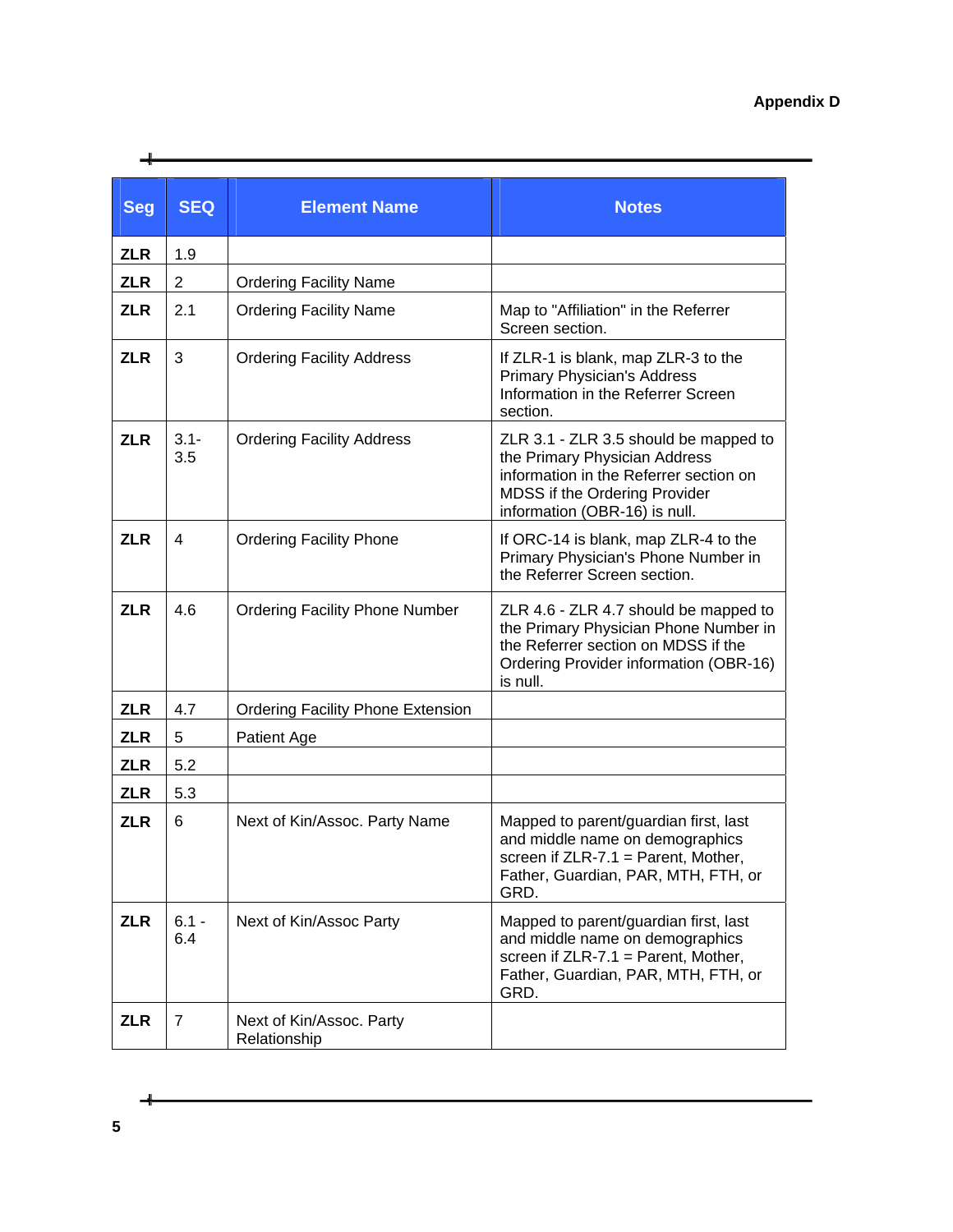$\div$ 



| <b>Seg</b> | <b>SEQ</b> | <b>Element Name</b>              | <b>Notes</b>                                                                                                                                          |
|------------|------------|----------------------------------|-------------------------------------------------------------------------------------------------------------------------------------------------------|
| <b>ZLR</b> | 8          | Next of Kin/Assoc. Party Address |                                                                                                                                                       |
| <b>ZLR</b> | 9          | Next of Kin/Assoc. Party Phone   |                                                                                                                                                       |
| <b>ZLR</b> | 10         | Reserved (Patient's Occupation)  | Mapped to Occupations/Grade Field on<br>Demographics screen.                                                                                          |
| <b>ZLR</b> | 10.2       | <b>Occupation Text</b>           | Mapped to Occupations/Grade field on<br>Demographics screen (after the lab<br>address that currently is being sent in<br>this spot is moved to ZLR21) |
| <b>ZLR</b> | 11         | Reserved                         |                                                                                                                                                       |
| <b>ZLR</b> | 12         | Reserved                         |                                                                                                                                                       |
| <b>ZLR</b> | 20         | Client Contact (DOH)             |                                                                                                                                                       |
| <b>ZLR</b> | 21         | Lab Address                      | Map to Lab Address information on Lab<br>Reports 2/Laboratory Information<br>Screen.                                                                  |
| <b>ZLR</b> | 22         | <b>Outbreak Name</b>             | Map to "Outbreak Name" field in<br>Investigation Information section of<br>case reporting screen.                                                     |
| <b>OBX</b> | 1          | Set ID - OBX                     |                                                                                                                                                       |
| <b>OBX</b> | 2          | Value Type                       |                                                                                                                                                       |
| <b>OBX</b> | 3          | <b>Observation Identifier</b>    | Map OBX 3.2 and 3.5 to "Reported Test<br>Name," separated by a slash.                                                                                 |
| <b>OBX</b> | 3.1        | <b>Observation Identifier</b>    | Map OBX 3.2 and 3.5 to "Reported Test<br>Name," separated by a slash.                                                                                 |
| <b>OBX</b> | 3.2        | <b>Observation Identifier</b>    | Map OBX 3.2 and 3.5 to "Reported Test<br>Name," separated by a slash.                                                                                 |
| <b>OBX</b> | 3.3        | <b>Observation Identifier</b>    | Map OBX 3.2 and 3.5 to "Reported Test<br>Name," separated by a slash.                                                                                 |
| <b>OBX</b> | 3.4        | <b>Observation Identifier</b>    | Map OBX 3.2 and 3.5 to "Reported Test<br>Name," separated by a slash.                                                                                 |
| <b>OBX</b> | 3.5        | <b>Observation Identifier</b>    | Map OBX 3.2 and 3.5 to "Reported Test<br>Name," separated by a slash.                                                                                 |
| <b>OBX</b> | 4          | <b>Observation Sub-ID</b>        |                                                                                                                                                       |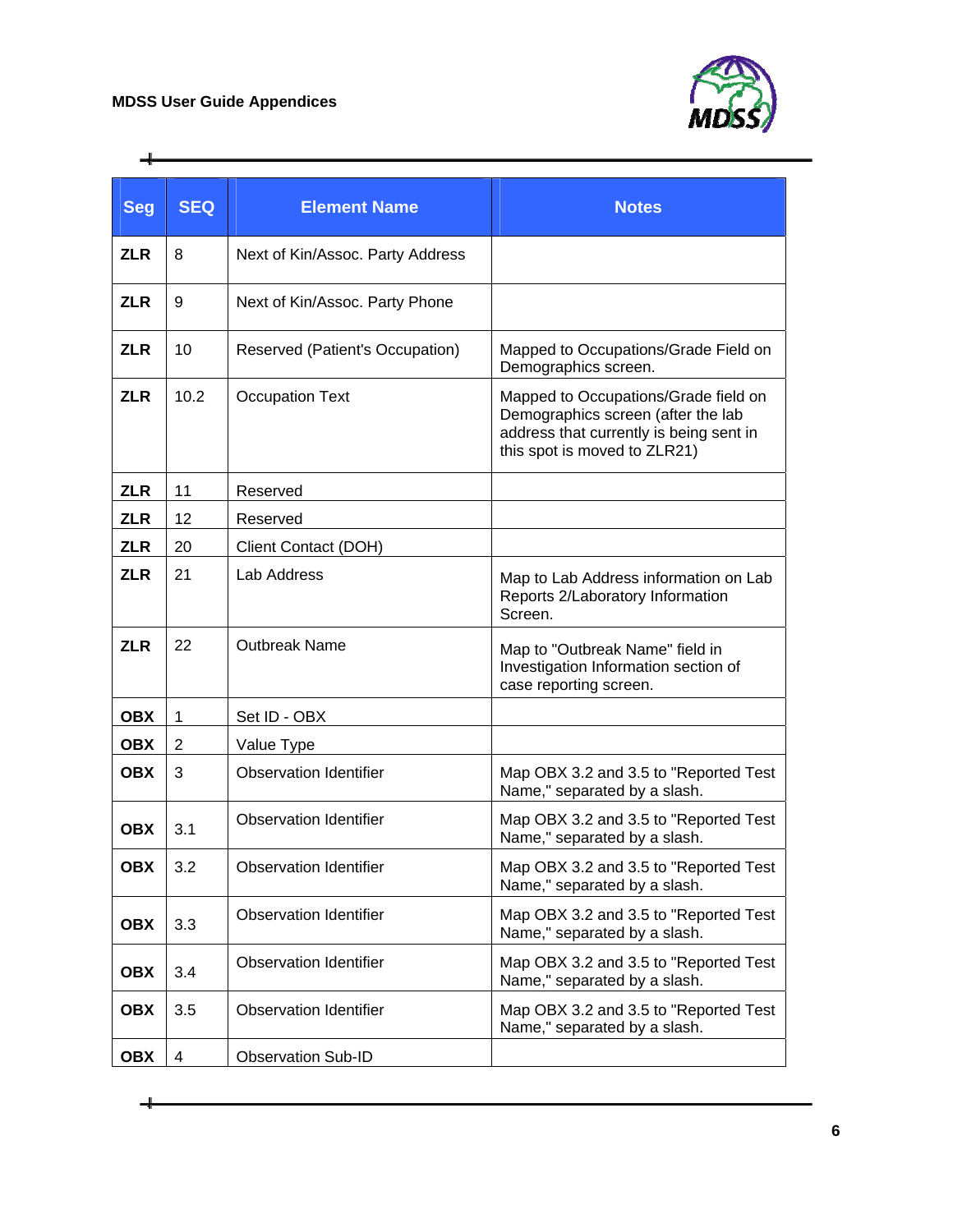| <b>Seg</b> | <b>SEQ</b>     | <b>Element Name</b>              | <b>Notes</b>                                                                                                                                                                                                                               |
|------------|----------------|----------------------------------|--------------------------------------------------------------------------------------------------------------------------------------------------------------------------------------------------------------------------------------------|
| <b>OBX</b> | 5              | <b>Observation Value</b>         |                                                                                                                                                                                                                                            |
| <b>OBX</b> | 5.1            | *CE data type                    |                                                                                                                                                                                                                                            |
| <b>OBX</b> | 5.2            | *CE data type                    |                                                                                                                                                                                                                                            |
| <b>OBX</b> | 5.3            | *CE data type                    |                                                                                                                                                                                                                                            |
| <b>OBX</b> | 5.4            | *CE data type                    |                                                                                                                                                                                                                                            |
| <b>OBX</b> | 5.5            | *CE data type                    |                                                                                                                                                                                                                                            |
| <b>OBX</b> | 5.6            | *CE data type                    |                                                                                                                                                                                                                                            |
| <b>OBX</b> | 5.1            | *SN data type                    |                                                                                                                                                                                                                                            |
| <b>OBX</b> | 5.2            | *SN data type                    |                                                                                                                                                                                                                                            |
| <b>OBX</b> | 5.3            | *SN data type                    |                                                                                                                                                                                                                                            |
| <b>OBX</b> | 5.4            | *SN data type                    |                                                                                                                                                                                                                                            |
| <b>OBX</b> | 5.1            | *ST data type                    |                                                                                                                                                                                                                                            |
| <b>OBX</b> | 5.1            | <i>*TX</i> data type             |                                                                                                                                                                                                                                            |
| <b>OBX</b> | 6              | <b>Units</b>                     | OBX-6 (Units) should be placed after<br>the result (OBX-5) with a space<br>between the result and the units. Units<br>value should be changed from a drop<br>down to free text so that incoming ELR<br>values can be accepted as they are. |
| <b>OBX</b> | $\overline{7}$ | Reference Range                  | Create a new "Reference Range" field<br>below Coded Result in the "Reported<br>Test Name" section. If OBX-7 is not<br>null, map its value to this field.<br>Suppress display of this field if null.                                        |
| <b>OBX</b> | 8              | <b>Abnormal Flags</b>            | Create a new "Abnormal<br>Flag/Susceptibility Result" field below<br>Reference Range in the "Reported Test<br>Name" section. If OBX-8 is not null,<br>map its value to this field. Suppress<br>display of this field if null.              |
| <b>OBX</b> | 9              | Probability                      |                                                                                                                                                                                                                                            |
| <b>OBX</b> | 10             | Nature of Abnormal Test          |                                                                                                                                                                                                                                            |
| <b>OBX</b> | 11             | <b>Observation Result Status</b> |                                                                                                                                                                                                                                            |
| <b>OBX</b> | 12             | Date Last Obs Normal Values      |                                                                                                                                                                                                                                            |

ᆛ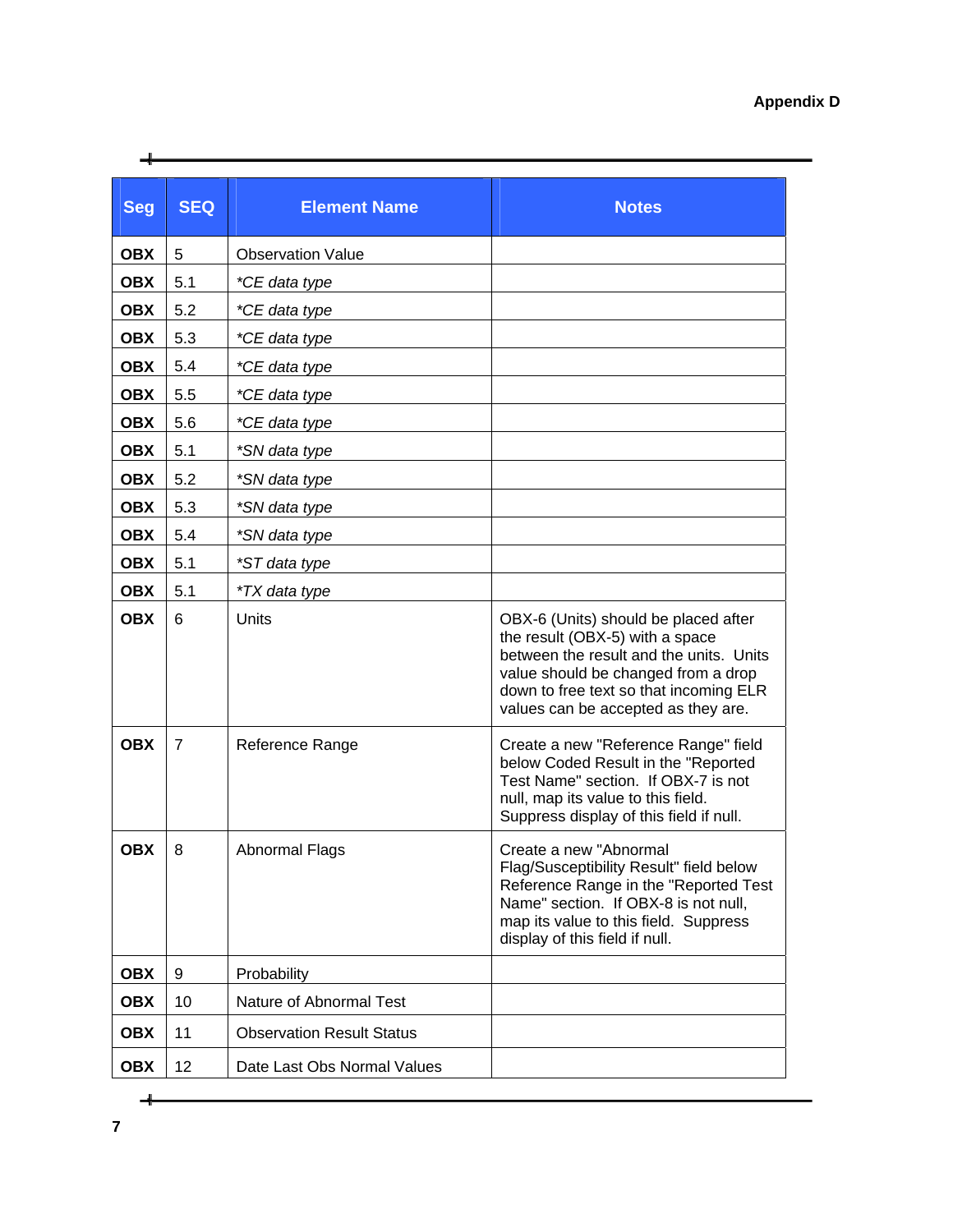

| <b>Seg</b> | <b>SEQ</b> | <b>Element Name</b>          | <b>Notes</b>                                                                                                                                                                                                              |
|------------|------------|------------------------------|---------------------------------------------------------------------------------------------------------------------------------------------------------------------------------------------------------------------------|
| <b>OBX</b> | 13         | User Defined Access Checks   |                                                                                                                                                                                                                           |
| <b>OBX</b> | 14         | Date/Time of the Observation |                                                                                                                                                                                                                           |
| <b>OBX</b> | 15         | Producer's ID                |                                                                                                                                                                                                                           |
| <b>OBX</b> | 16         | Responsible Observer         |                                                                                                                                                                                                                           |
| <b>NTE</b> |            | Set ID - NTE                 | Create a new field called "Test"                                                                                                                                                                                          |
| <b>NTE</b> | 3          | Comment                      | Comments" in the "Reported Test<br>Name" Section. If any NTE segments<br>occur after an OBX, the values should<br>be mapped to this field. Multiple NTE<br>records should be concatenated into the<br>Test Comment field. |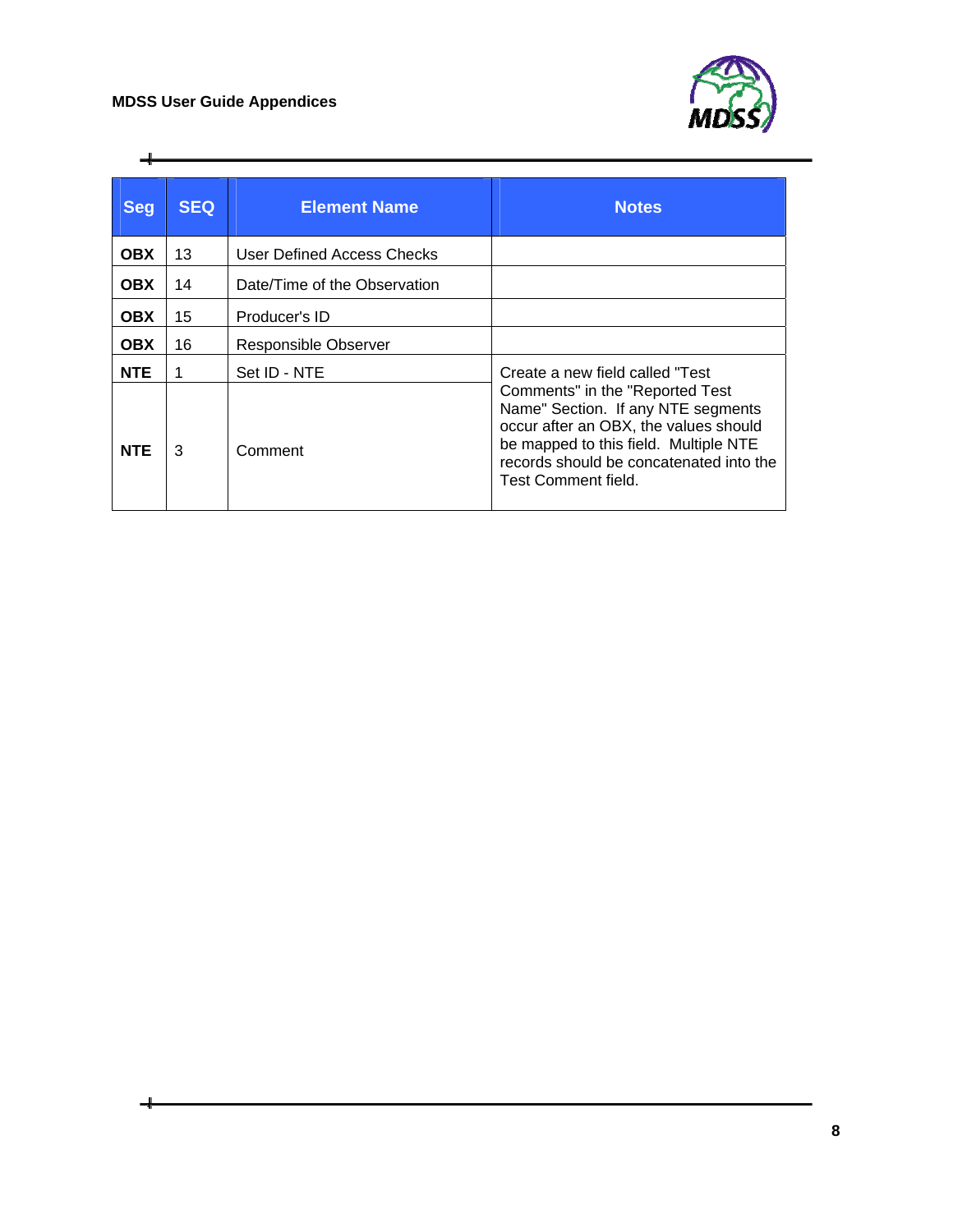## <span id="page-40-1"></span><span id="page-40-0"></span>**APPENDIX E - HAN ALERT CONFIGURATION PROPERTIES**

#### **THEORY OF OPERATION**

The MDSS system can be configured to generate automatic alerts when new cases are detected. An alert can be configured for a specific condition, location type and a specified number of cases within a specified number of days. Also configurable is the alert level, email only or HAN level (low, medium and high).

Han Alerts are sent to the virtual alert system using the SOAP protocol. All SOAP messages must be authenticated before they can be processed. The MDSS system logs into the SOAP system as a privileged user that is allowed to send messages for other users. All HAN alerts are additionally sent as an email to the user.

Each time a HAN message is sent, an email version is also sent to a "monitor" email address. This was requested so that a supervisor could make sure the HAN messages were being sent to the appropriate people.

If a HAN message receives a negative acknowledge (nack) from the server, an email is sent to the user and monitor email with failure information. A nack may indicate a misconfiguration on the MDSS or HAN side, or may indicate another problem with the message (attempting to alert a non-existent role for example). Specific data about the Virtual Alert API status codes can be obtained from Virtual Alert. MDSS will report the data received from the HAN nack, but does not interpret it.

All configuration properties are located in the STC.Properties file. They are described below.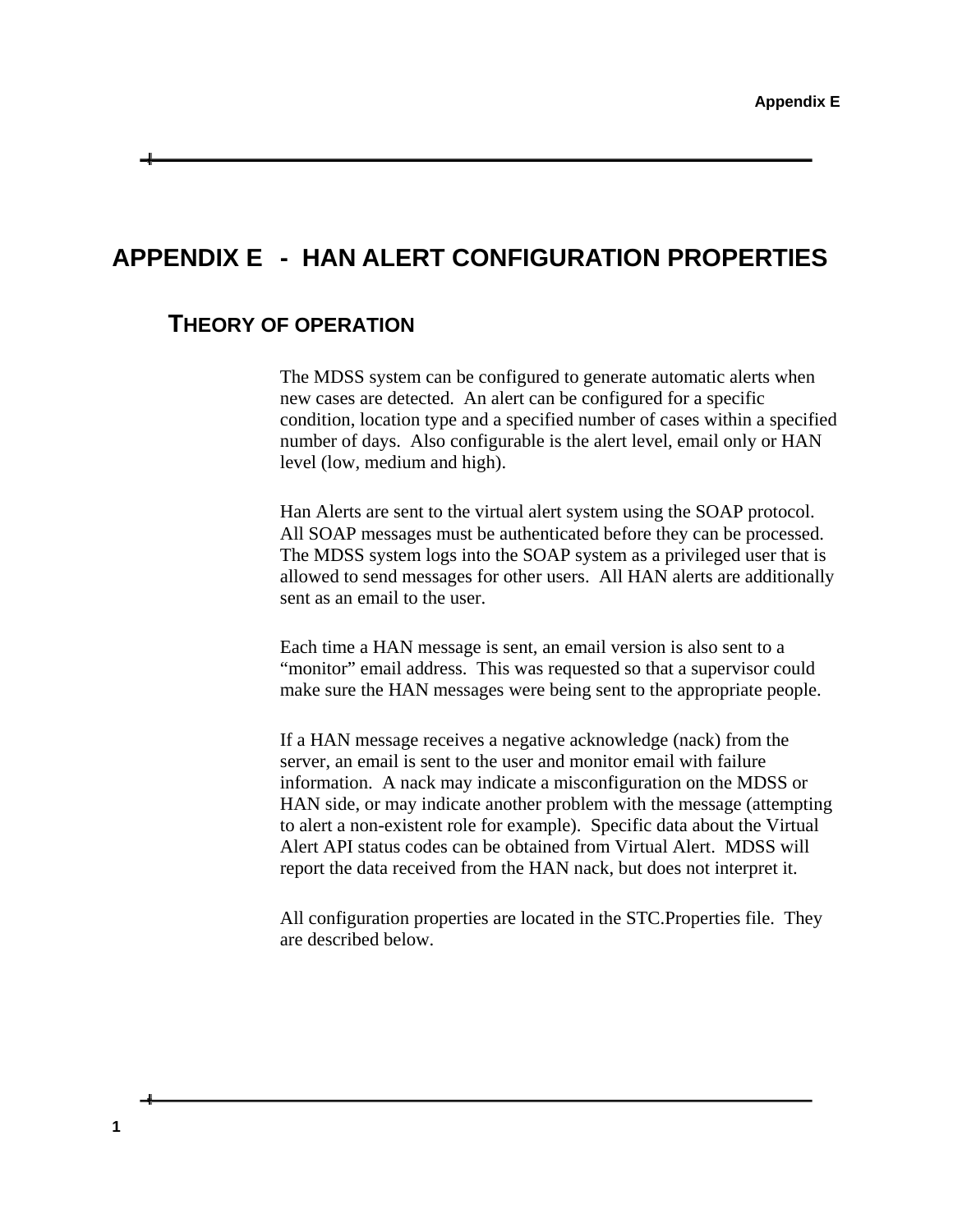

## <span id="page-41-0"></span> **MESSAGE FORMATTING**

The Java Message Formatter is used to generate the email and HAN text messages. The available variables are assigned numbers starting with 0. A string is then composed that uses  $\{x\}$  to insert variable x into the string dynamically. The variables available for the alerts are listed below.

Example:

Alert properties: MDSS User First Name = John  $Condition = Aids$ Number of  $\text{Case} = 10$ Number of Days  $= 5$ 

Using the properties values below with a message string of "[0] has a new alert triggered by [5] cases of [4] in [6] days" would generate the following alert string: John has a new alert triggered by 10 cases of Aids in 5 days.

Changes to these properties will take effect after restarting the application server. No caching of these values is done by MDSS, but the application server often caches the properties file, necessitating a restart.

#\*\*\*\*\*\*\*\*\*\*\*\*\*\*\*\*\*\*\*\*\*\*\*\*\*\*\*\*\*\*\*\*\*\*\*\*\*\*\*\*\*\*\*\*\*\*\*\*\*\*\*\*\*\*\*

# alert properties

- # 0 MDSS User First Name
- # 1 MDSS User Middle Name
- # 2 MDSS User Last Name
- $\#$  3 Jurisdiction of Case(s)
- # 4 Condition
- # 5 Number of Cases
- $\#$  6 Time span (days)
- # 7 Alert Id
- # 8 Alert Level
- # 9 HAN User Id
- # 10 HAN Role Group
- # 11 MDSS User Id
- # 12 HAN Msg Subject
- # 13 HAN Msg Body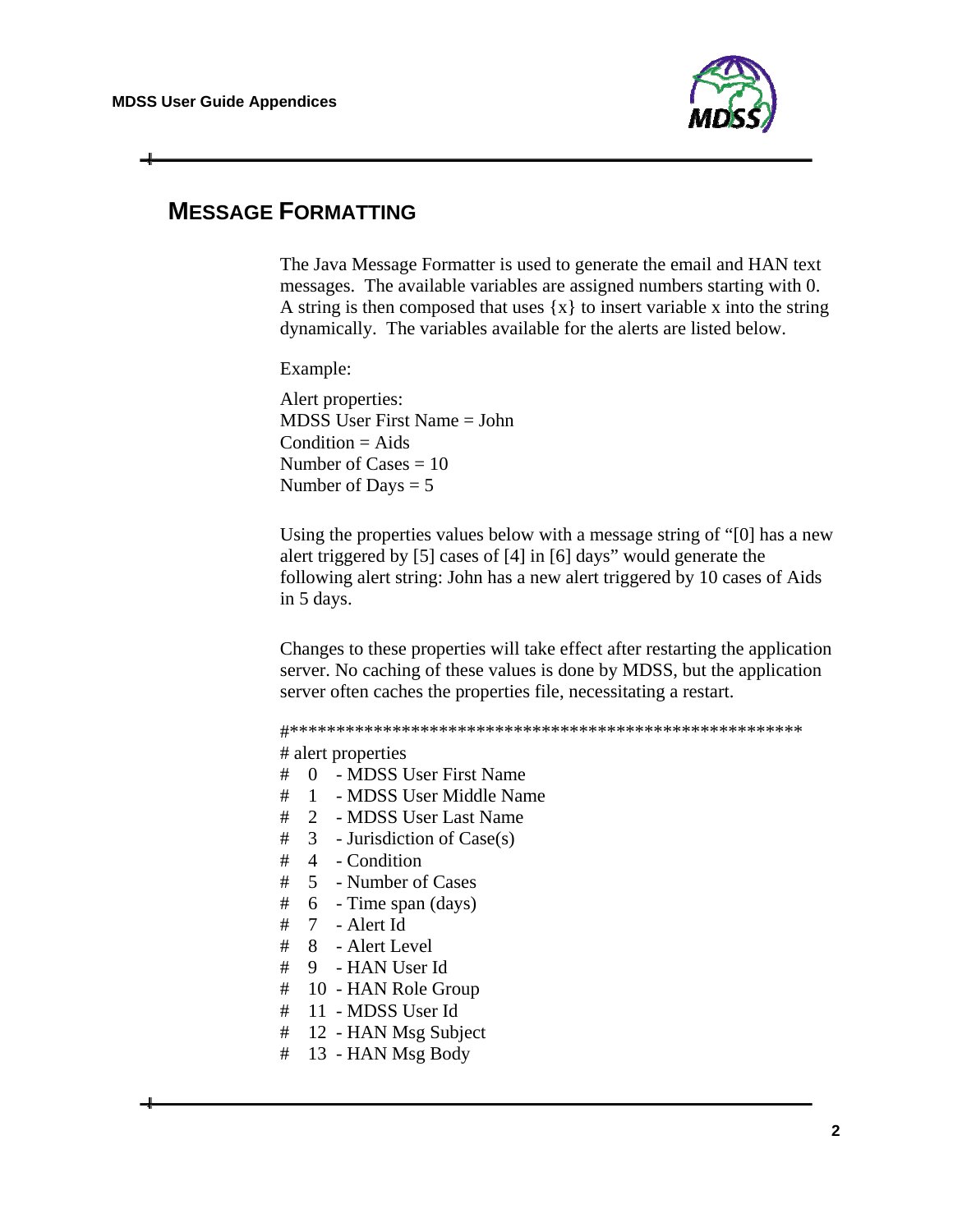# 14 - HAN SOAP Exception (Used for monitor failed email only, otherwise null) # 15 - HAN Alert Id (assigned when SOAP message is sent, used in monitor email)

#\*\*\*\*\*\*\*\*\*\*\*\*\*\*\*\*\*\*\*\*\*\*\*\*\*\*\*\*\*\*\*\*\*\*\*\*\*\*\*\*\*\*\*\*\*\*\*\*\*\*\*\*\*

### <span id="page-42-0"></span> **EMAIL PROPERTIES**

These properties are used to generate the Email text.

com.stchome.mdss.alerting.EmailSubject=Michigan HAN {8} Level Alert M.D.S.S.

com.stchome.mdss.alerting.EmailBody=You have received an automated {8} level alert corresponding to M.D.S.S. Alert Number, {7}, created by {0} {2}.\n\nPlease log into the M.D.S.S. for additional information. If you are not an M.D.S.S. user, please contact your communicable disease program staff for assistance.

This value is used in the "from" field of the email.

com.stchome.mdss.alerting.EmailFrom=mdss\_system@stchome.com

This value is no longer used and can be removed from the file.

com.stchome.mdss.alerting.EmailTo=

### <span id="page-42-1"></span>**HAN PROPERTIES**

The following properties apply to the HAN integration.

This controls the HAN integration. It must be set to "true" to enable HAN messages.

com.stchome.mdss.alerting.HAN.soap.enable=false

This sets the url of the HAN system to be used for SOAP communication. It must be uncommented (remove the #) before use.

#com.stchome.mdss.alerting.HAN.soap.url=http://michiganhan.net/vaWeb services/alert.asmx

This sets the service name to use when communicating with the SOAP server.

com.stchome.mdss.alerting.HAN.soap.servicename=AlertingServiceSoap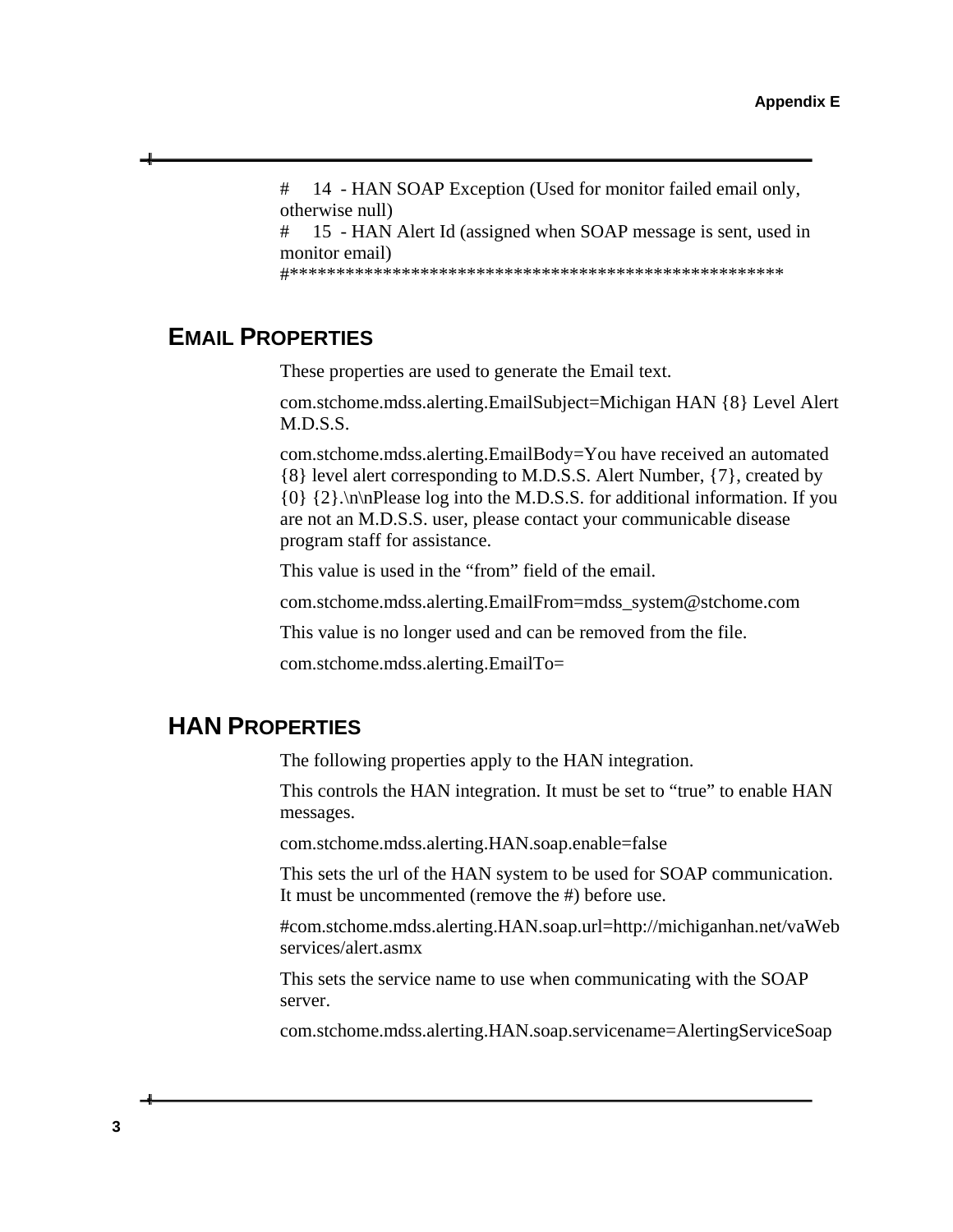$\div$ 



| The following is the privileged user/pass to be used when sending<br>messages on behalf of MDSS users.                                                                                                                                                                                                                                                                      |
|-----------------------------------------------------------------------------------------------------------------------------------------------------------------------------------------------------------------------------------------------------------------------------------------------------------------------------------------------------------------------------|
| com.stchome.mdss.alerting.HAN.soap.mdssuser=mdssadmin                                                                                                                                                                                                                                                                                                                       |
| com.stchome.mdss.alerting.HAN.soap.mdsspass=mihan_Pass                                                                                                                                                                                                                                                                                                                      |
| The following 2 values set the subject and body of the HAN messages.                                                                                                                                                                                                                                                                                                        |
| com.stchome.mdss.alerting.HAN.subject=test test Michigan HAN {8}<br>Level Alert M.D.S.S.                                                                                                                                                                                                                                                                                    |
| com.stchome.mdss.alerting.HAN.body=this is a test of the api: You have<br>received an automated {8} level alert corresponding to M.D.S.S. Alert<br>Number, $\{7\}$ , created by $\{0\}$ $\{2\}$ . In Please log into the M.D.S.S. for<br>additional information. If you are not an M.D.S.S. user, please contact<br>your communicable disease program staff for assistance. |
| This sets the duration to be used when signaling the HAN. The value is in<br>hours.                                                                                                                                                                                                                                                                                         |
| com.stchome.mdss.alerting.HAN.duration=24                                                                                                                                                                                                                                                                                                                                   |
| This sets the email subject and body to be sent when a HAN message is<br>attempted and fails for any reason.                                                                                                                                                                                                                                                                |
| com.stchome.mdss.alerting.HAN.failed.subject=test! test! M.D.S.S. Failed<br>Automated {8} Level HAN Alert                                                                                                                                                                                                                                                                   |
| com.stchome.mdss.alerting.HAN.failed.body=test! test! The M.D.S.S.<br>attempted to send a $\{8\}$ level alert to the $\T{10}\}'$ using $\T{9}\'$ as a User<br>Id. Check to make sure $\langle$ "{10}}" and $\langle$ "{9}}" are valid. If you need<br>additional assistance, contact the M.D.S.S. Help Desk.                                                                |
| The system will send an email containing the details about each HAN alert<br>to an authorized person. The email address to be used is set here.                                                                                                                                                                                                                             |
| com.stchome.mdss.alerting.HAN.monitor.email=brian_fox@stchome.com                                                                                                                                                                                                                                                                                                           |
| These values set the subject and body of the email sent to the HAN<br>monitor defined above.                                                                                                                                                                                                                                                                                |
| com.stchome.mdss.alerting.HAN.monitor.subject=M.D.S.S. sent HAN<br>message.                                                                                                                                                                                                                                                                                                 |
| com.stchome.mdss.alerting.HAN.monitor.body=The following HAN Alert<br>(Id {15}) was sent to HAN Role \"{10}\" from M.D.S.S. User<br>$\{\{11\}\}'':\n{12}\n{n{13}$                                                                                                                                                                                                           |
| This defines the subject and body sent to the monitor when a message<br>fails.                                                                                                                                                                                                                                                                                              |
|                                                                                                                                                                                                                                                                                                                                                                             |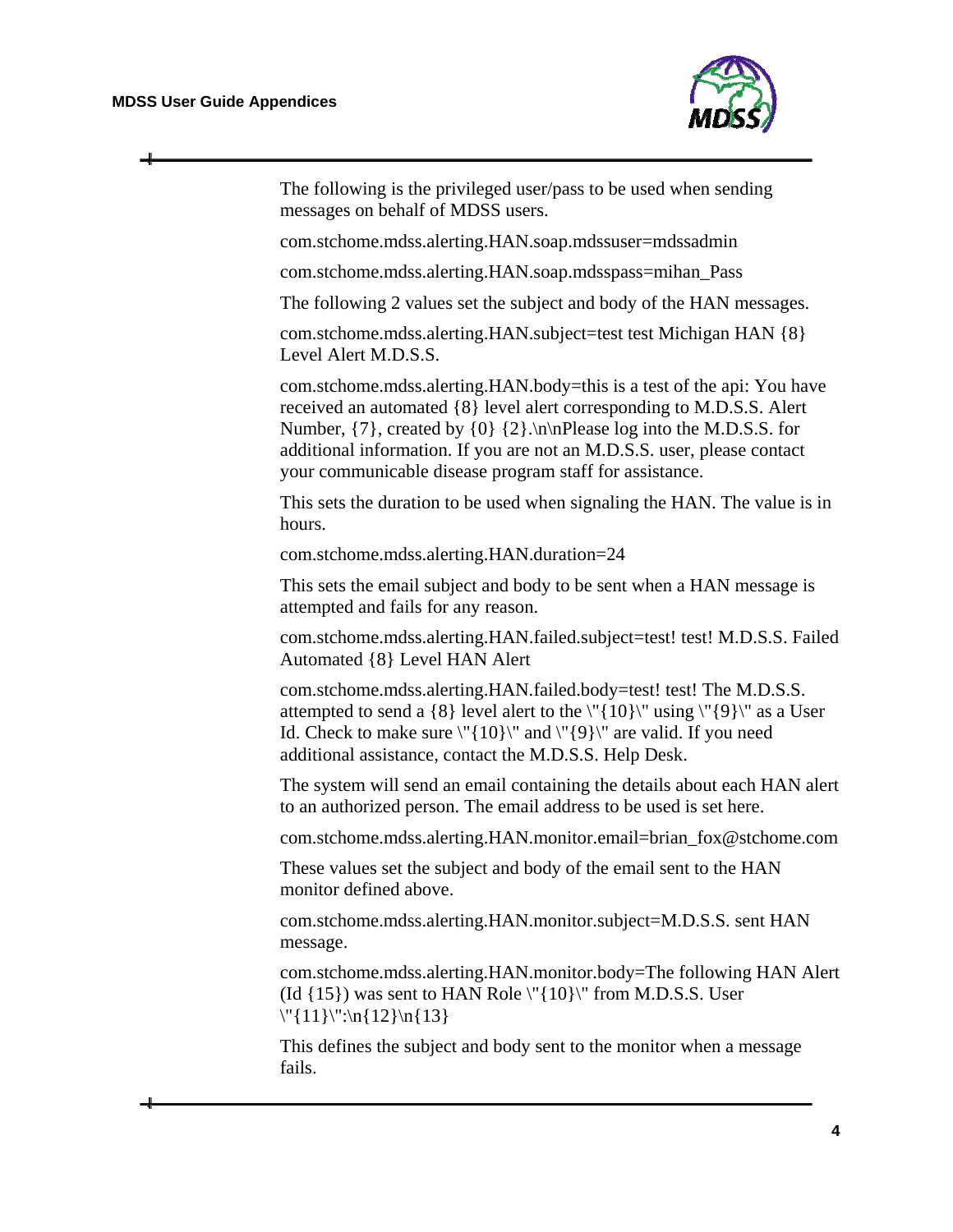com.stchome.mdss.alerting.HAN.monitor.failed.subject=M.D.S.S. Failed Automated {8} Level HAN Alert

com.stchome.mdss.alerting.HAN.monitor.failed.body=The M.D.S.S. User  $\{0\}$   $\{2\}$  \" $\{11\}$  attempted to send a  $\{8\}$  level alert to the \" $\{10\}$  role using  $\{\{9\}\}'$  as a User Id. Check to make sure  $\{\{10\}\}'$  and  $\{\{9\}\}'$  are valid. If you need additional assistance, contact the M.D.S.S. Help Desk. $\ln\left|n\right|$  Exception Text: {14}

These values map the alert high,medium and low to the corresponding values in HAN.

com.stchome.mdss.alerting.HAN.HIGH=2

com.stchome.mdss.alerting.HAN.MEDIUM=1

com.stchome.mdss.alerting.HAN.LOW=0

## <span id="page-44-0"></span> **STEPS TO ENABLE HAN**

Set com.stchome.mdss.alerting.HAN.soap.enable = true.

Set com.stchome.mdss.alerting.EmailFrom= to the address alert messages should come from. This is also where emails will bounce to if they have a bad address.

The following 4 field values must be obtained from Virtual Alert.

Verify that com.stchome.mdss.alerting.HAN.soap.url is pointing to the correct HAN address.

Verify that com.stchome.mdss.alerting.HAN.soap.servicename has the correct service name.

Set com.stchome.mdss.alerting.HAN.soap.mdssuser and

com.stchome.mdss.alerting.HAN.soap.mdsspass to the correct values.

Change com.stchome.mdss.alerting.HAN.monitor.email to contain the email that all HAN messages should be cc'd to. If this value is empty, then no monitor emails will be sent.